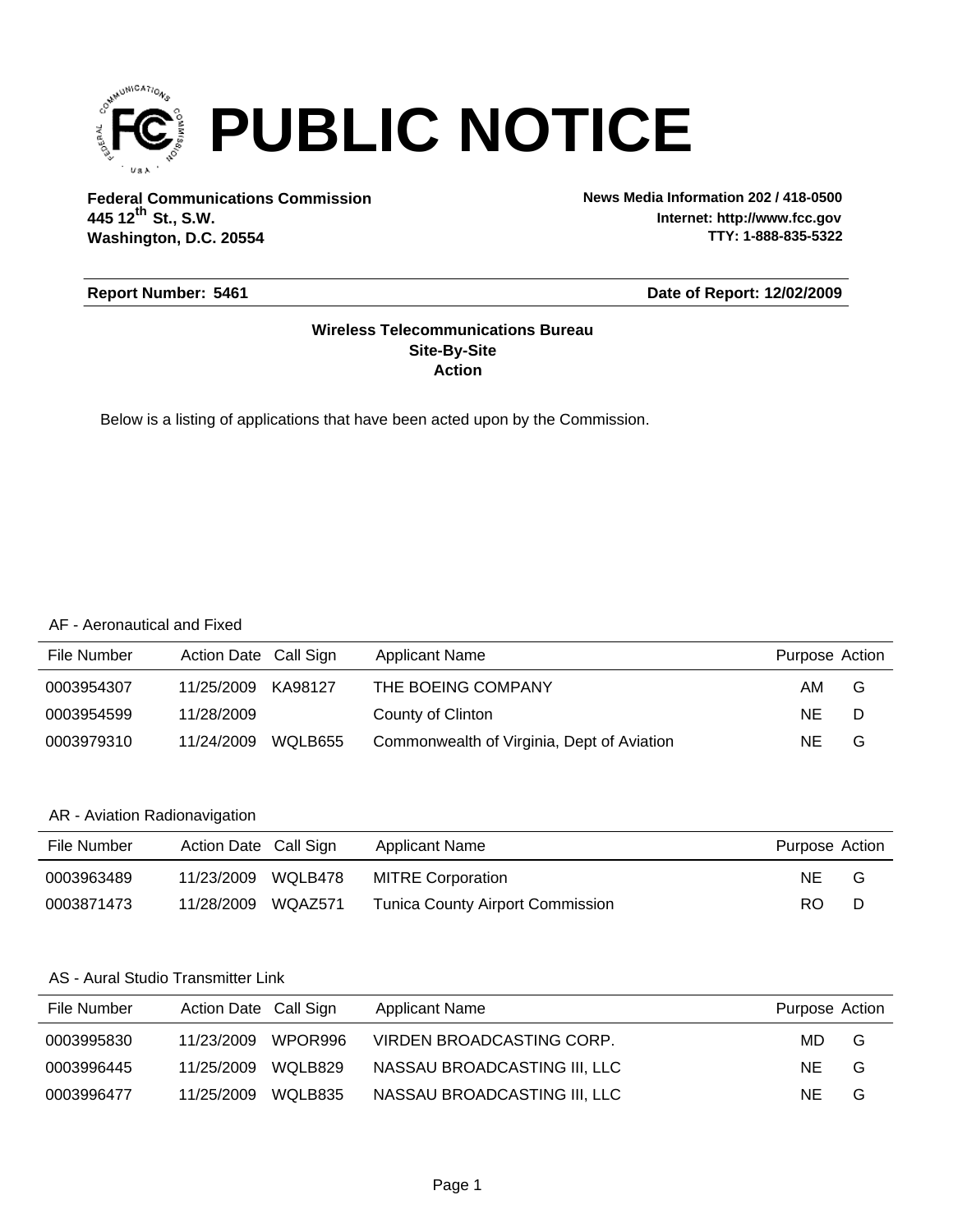#### CD - Paging and Radiotelephone

| File Number | Action Date Call Sign | Applicant Name               | Purpose Action |
|-------------|-----------------------|------------------------------|----------------|
| 0004043505  | 11/25/2009 KNKL520    | PHILIPS COMMUNICATIONS, INC. | CA.            |

#### CF - Common Carrier Fixed Point to Point Microwave

| File Number | Action Date Call Sign |               | <b>Applicant Name</b>                             | Purpose Action |   |
|-------------|-----------------------|---------------|---------------------------------------------------|----------------|---|
| 0003914333  | 11/24/2009            | WQLB632       | <b>GCI Communication Corp.</b>                    | AM             | G |
| 0003940422  | 11/24/2009            | <b>WCG333</b> | Northern New England Telephone Operations LLC     | AM             | G |
| 0003940431  | 11/24/2009            | <b>WCG332</b> | Northern New England Telephone Operations LLC     | AM             | G |
| 0003945992  | 11/24/2009            | <b>WMI206</b> | GTE MOBILNET OF TEXAS RSA #17 LIMITED PARTNERS AM |                | G |
| 0003946171  | 11/24/2009            | WQLB636       | GTE Mobilnet of Texas RSA #17 LTD Prtnsh          | AM             | G |
| 0003946378  | 11/24/2009            | WQLB635       | GTE Mobilnet of Texas RSA #17 Limited Partnership | AM             | G |
| 0003946415  | 11/24/2009            | WQJV544       | <b>GCI Communication Corp.</b>                    | AM             | G |
| 0003946562  | 11/24/2009            | WQLB605       | <b>Stratos Offshore Services Company</b>          | AM             | G |
| 0003949024  | 11/24/2009            | WQLB652       | Nextel of California, Inc.                        | AM             | G |
| 0003950276  | 11/24/2009            | WQLB622       | CHOICE COMMUNICATIONS, LLC                        | AM             | G |
| 0003958732  | 11/24/2009            | WQLB666       | Verizon California, Inc                           | AM             | G |
| 0003958733  | 11/24/2009            | WQLB668       | Veriozn California Inc                            | AM             | G |
| 0003964409  | 11/24/2009            | WQKB401       | AT&T CORP.                                        | AM             | G |
| 0003971221  | 11/24/2009            | <b>WML875</b> | Cellco Partnership                                | AM             | G |
| 0003977571  | 11/24/2009            | WPOL812       | New Cingular Wireless PCS, LLC                    | AM             | G |
| 0003977586  | 11/24/2009            | WPOL574       | New Cingular Wireless PCS, LLC                    | AM             | G |
| 0003977596  | 11/24/2009            | <b>WMW337</b> | New Cingular Wireless PCS, LLC                    | AM             | G |
| 0003979777  | 11/24/2009            | WQLB637       | GTE Mobilnet of Texas RSA #17 Limited Partnership | AM             | G |
| 0003980363  | 11/24/2009            | WQCG835       | <b>Nextera Wireless</b>                           | AM             | G |
| 0003980415  | 11/24/2009            | WQCG836       | <b>Nextera Wireless</b>                           | AM             | G |
| 0004041886  | 11/24/2009            | WQIY542       | GTE Mobilnet of South Texas Limited Partnership   | СA             | G |
| 0004042663  | 11/25/2009            | <b>WLT693</b> | Alltel Communications, LLC                        | CA             | G |
| 0004042679  | 11/25/2009            | <b>WLT694</b> | Alltel Communications, LLC                        | CA             | G |
| 0004042712  | 11/25/2009            | <b>WMS523</b> | Alltel Communications, LLC                        | CA             | G |
| 0004043226  | 11/25/2009            | <b>WMR389</b> | <b>Alltel Communications, LLC</b>                 | CA             | G |
| 0004043230  | 11/25/2009            | <b>WMT381</b> | Alltel Communications, LLC                        | CA             | G |
| 0004045769  | 11/26/2009            | WPVJ645       | New Cingular Wireless PCS, LLC                    | CA             | G |
| 0003979006  | 11/24/2009            | WQKQ895       | Union Telephone Company                           | <b>MD</b>      | G |
| 0003979011  | 11/24/2009            | WQKU922       | Union Telephone Company                           | MD             | G |
| 0003979243  | 11/24/2009            | WPUS815       | UNITED STATES CELLULAR TELEPHONE OF GREATER TMD   |                | G |
| 0003979247  | 11/24/2009            | <b>WMS371</b> | UNITED STATES CELLULAR TELEPHONE OF GREATER 1 MD  |                | G |
| 0003980128  | 11/24/2009            | WQGL307       | Verizon Wireless (VAW) LLC                        | MD             | G |
| 0003980139  | 11/24/2009            | WQGL312       | Verizon Wireless (VAW) LLC                        | <b>MD</b>      | G |
| 0003980443  | 11/24/2009            | <b>WLV797</b> | <b>CELLCO PARTNERSHIP</b>                         | MD             | G |
| 0003980500  | 11/24/2009            | WQID224       | <b>Commnet Four Corners, LLC</b>                  | MD             | G |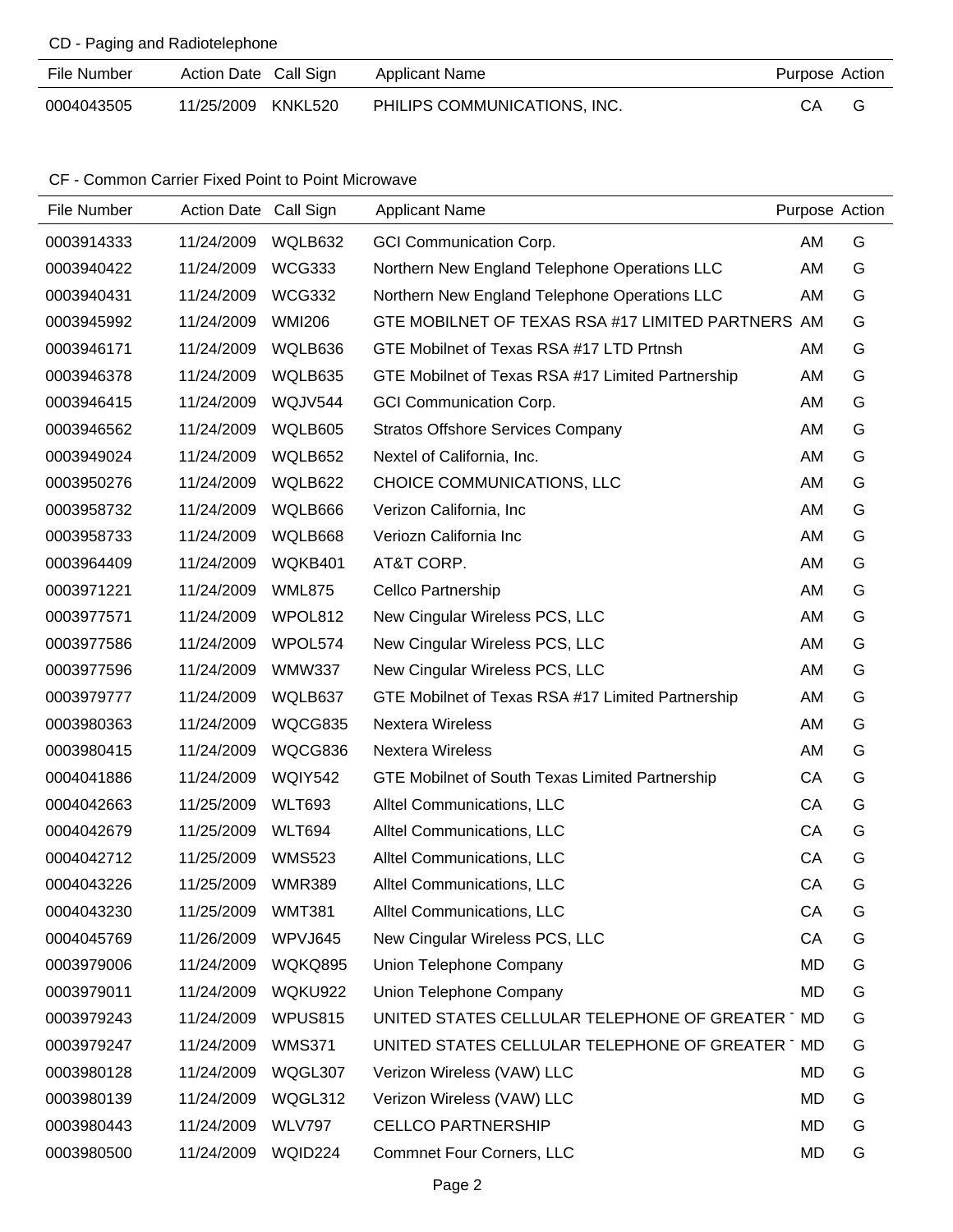#### CF - Common Carrier Fixed Point to Point Microwave

| File Number | Action Date Call Sign |                | <b>Applicant Name</b>                                      | Purpose Action |   |
|-------------|-----------------------|----------------|------------------------------------------------------------|----------------|---|
| 0003980517  | 11/24/2009            | <b>WQKI452</b> | <b>Commnet Four Corners, LLC</b>                           | MD             | G |
| 0003980574  | 11/24/2009            | <b>WMN590</b>  | Centennial Michiana License Company LLC dba Centennial (MD |                | G |
| 0003980579  | 11/24/2009            | WQHP903        | AirBand Communications, Inc.                               | MD             | G |
| 0003980663  | 11/24/2009            | <b>WLU783</b>  | Cellco Partnership                                         | <b>MD</b>      | G |
| 0003980802  | 11/24/2009            | <b>WLW642</b>  | <b>CELLCO PARTNERSHIP</b>                                  | MD             | G |
| 0003980820  | 11/24/2009            | <b>WQIE582</b> | FiberTower Network Services Corp.                          | MD             | G |
| 0003980821  | 11/24/2009            | <b>WQII556</b> | FiberTower Network Services Corp.                          | MD             | G |
| 0003980822  | 11/24/2009            | WQEL374        | FiberTower Network Services Corp.                          | MD             | G |
| 0003980823  | 11/24/2009            | WQFV842        | FIBERTOWER NETWORK SERVICES CORPORATION                    | <b>MD</b>      | G |
| 0003980825  | 11/24/2009            | WQFC509        | FiberTower Network Services Corp.                          | MD             | G |
| 0003980826  | 11/24/2009            | WQHI639        | FiberTower Network Services Corp.                          | MD             | G |
| 0003980827  | 11/24/2009            | WQAY253        | FiberTower Network Services Corp.                          | MD             | G |
| 0003980828  | 11/24/2009            | WQFC450        | FiberTower Network Services Corp.                          | MD             | G |
| 0003980829  | 11/24/2009            | WQAY268        | FiberTower Network Services Corp.                          | MD             | G |
| 0003980830  | 11/24/2009            | WQGA639        | FiberTower Network Services Corp.                          | MD             | G |
| 0003980832  | 11/24/2009            | WQFJ576        | FiberTower Network Services Corp.                          | <b>MD</b>      | G |
| 0003980833  | 11/24/2009            | WQFV747        | FIBERTOWER NETWORK SERVICES CORPORATION                    | MD             | G |
| 0003980834  | 11/24/2009            | WQFU753        | FIBERTOWER NETWORK SERVICES CORPORATION                    | <b>MD</b>      | G |
| 0003980846  | 11/24/2009            | WQKJ291        | AT&T CORP.                                                 | MD             | G |
| 0003980932  | 11/24/2009            | WQJT458        | TELECOM TRANSPORT MANAGEMENT, INC.                         | MD             | G |
| 0003980940  | 11/24/2009            | WQJT456        | TELECOM TRANSPORT MANAGEMENT, INC.                         | MD             | G |
| 0003981173  | 11/24/2009            | WQKV383        | Verizon Wireless (VAW) LLC                                 | MD             | G |
| 0003981485  | 11/24/2009            | WPYL506        | Cellco Partnership                                         | MD             | G |
| 0003981812  | 11/24/2009            | WPNL672        | HARDY CELLULAR TELEPHONE COMPANY                           | MD             | G |
| 0003981818  | 11/24/2009            | <b>WMG756</b>  | HARDY CELLULAR TELEPHONE COMPANY                           | <b>MD</b>      | G |
| 0003982106  | 11/24/2009            | WQJY665        | Union Telephone Company                                    | MD             | G |
| 0003983036  | 11/24/2009            | WPVU252        | NEW CINGULAR WIRELESS PCS, LLC                             | MD             | G |
| 0003983061  | 11/24/2009            | WPQX435        | NEW CINGULAR WIRELESS PCS, LLC                             | MD             | G |
| 0003983278  | 11/24/2009            | WQFP369        | St. Lawrence Seaway RSA Cellular Partnership               | MD             | G |
| 0003983282  | 11/24/2009            | <b>WLW438</b>  | Los Angeles SMSA Limited Partnership                       | MD             | G |
| 0003983288  | 11/24/2009            | <b>WLT563</b>  | LOS ANGELES SMSA LIMITED PARTNERSHIP                       | MD             | G |
| 0003983399  | 11/24/2009            | KPQ36          | CITIZENS TELECOMMUNICATIONS COMPANY OF IDAHC MD            |                | G |
| 0003983630  | 11/24/2009            | WQHP263        | Conterra Ultra Broadband, LLC                              | MD             | G |
| 0003983635  | 11/24/2009            | WQHP271        | Conterra Ultra Broadband, LLC                              | MD             | G |
| 0003983792  | 11/24/2009            | WQJC981        | USCOC NEBRASKA/KANSAS, LLC                                 | MD             | G |
| 0003983801  | 11/24/2009            | WPNN814        | KANSAS #15 LIMITED PARTNERSHIP                             | MD             | G |
| 0003983804  | 11/24/2009            | WPQL342        | <b>WWC Texas RSA Limited Partnership</b>                   | MD             | G |
| 0003984911  | 11/24/2009            | WQKQ360        | New Cingular Wireless PCS, LLC                             | MD             | G |
| 0003985399  | 11/24/2009            | <b>WMK879</b>  | USCOC OF GREATER MISSOURI, LLC                             | MD             | G |
| 0003985521  | 11/24/2009            | WQCN404        | Los Angeles SMSA Limited Partnership                       | MD             | G |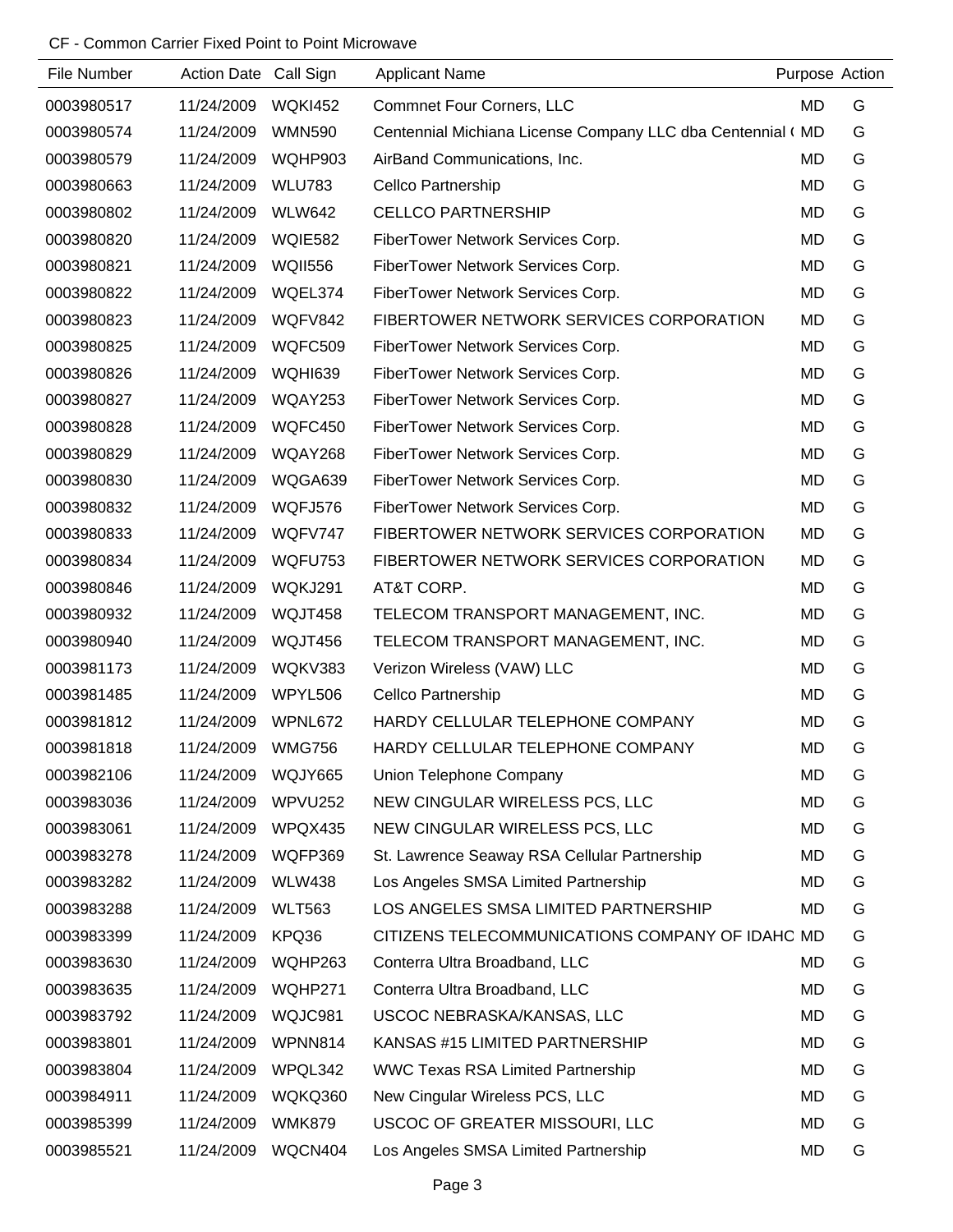## CF - Common Carrier Fixed Point to Point Microwave

| File Number | Action Date Call Sign |         | <b>Applicant Name</b>                        | Purpose Action |   |
|-------------|-----------------------|---------|----------------------------------------------|----------------|---|
| 0003985644  | 11/24/2009            | WQJR288 | Seattle SMSA Limited Partnership             | <b>MD</b>      | G |
| 0003985722  | 11/24/2009            | WPJD836 | Seattle SMSA Limited Partnership             | <b>MD</b>      | G |
| 0003978941  | 11/24/2009            | WQLB619 | Verizon Wireless (VAW) LLC                   | <b>NE</b>      | G |
| 0003978966  | 11/24/2009            | WQLB620 | Verizon Wireless (VAW) LLC                   | <b>NE</b>      | G |
| 0003979838  | 11/24/2009            | WQLB627 | AMA COMMUNICATIONS L.L.C.                    | <b>NE</b>      | G |
| 0003979839  | 11/24/2009            | WQLB628 | AMA COMMUNICATIONS L.L.C.                    | <b>NE</b>      | G |
| 0003980578  | 11/24/2009            | WQLB643 | airBand Communications, Inc.                 | <b>NE</b>      | G |
| 0003980581  | 11/24/2009            | WQLB644 | airBand Communications, Inc.                 | <b>NE</b>      | G |
| 0003980582  | 11/24/2009            | WQLB645 | airBand Communications, Inc.                 | <b>NE</b>      | G |
| 0003980824  | 11/24/2009            | WQLB641 | FiberTower Network Services Corp.            | <b>NE</b>      | G |
| 0003980844  | 11/24/2009            | WQLB664 | AT&T CORP.                                   | <b>NE</b>      | G |
| 0003980845  | 11/24/2009            | WQLB665 | AT&T CORP.                                   | <b>NE</b>      | G |
| 0003980919  | 11/24/2009            | WQLB649 | TELECOM TRANSPORT MANAGEMENT, INC.           | <b>NE</b>      | G |
| 0003980922  | 11/24/2009            | WQLB648 | TELECOM TRANSPORT MANAGEMENT, INC.           | <b>NE</b>      | G |
| 0003980937  | 11/24/2009            | WQLB647 | TELECOM TRANSPORT MANAGEMENT, INC.           | <b>NE</b>      | G |
| 0003981239  | 11/24/2009            | WQLB621 | Verizon Wireless (VAW) LLC                   | <b>NE</b>      | G |
| 0003981498  | 11/24/2009            | WQLB646 | Cellco Partnership                           | <b>NE</b>      | G |
| 0003981580  | 11/24/2009            | WQLB654 | New Cingular Wireless PCS, LLC               | <b>NE</b>      | G |
| 0003981676  | 11/24/2009            | WQLB629 | New Cingular Wireless PCS, LLC               | <b>NE</b>      | G |
| 0003981750  | 11/24/2009            | WQLB642 | HARDY CELLULAR TELEPHONE COMPANY             | <b>NE</b>      | G |
| 0003981892  | 11/24/2009            | WQLB650 | Union Telephone Company                      | <b>NE</b>      | G |
| 0003982899  | 11/24/2009            | WQLB624 | St. Lawrence Seaway RSA Cellular Partnership | <b>NE</b>      | G |
| 0003982902  | 11/24/2009            | WQLB625 | St. Lawrence Seaway RSA Cellular Partnership | <b>NE</b>      | G |
| 0003983291  | 11/24/2009            | WQLB638 | Los Angeles SMSA Limited Partnership         | <b>NE</b>      | G |
| 0003983414  | 11/24/2009            | WQLB601 | Citizens Telecommunications Company of Idaho | <b>NE</b>      | G |
| 0003983727  | 11/24/2009            | WQLB633 | <b>WWC Texas RSA Limited Partnership</b>     | <b>NE</b>      | G |
| 0003983728  | 11/24/2009            | WQLB634 | <b>WWC Texas RSA Limited Partnership</b>     | <b>NE</b>      | G |
| 0003984925  | 11/24/2009            | WQLB607 | New Cingular Wireless PCS, LLC               | <b>NE</b>      | G |
| 0003985441  | 11/24/2009            | WQLB631 | USCOC OF GREATER MISSOURI, LLC               | <b>NE</b>      | G |
| 0003985481  | 11/24/2009            | WQLB639 | Los Angeles SMSA Limited Partnership         | <b>NE</b>      | G |
| 0003985491  | 11/24/2009            | WQLB630 | USCOC OF GREATER MISSOURI, LLC               | <b>NE</b>      | G |
| 0003985541  | 11/24/2009            | WQLB597 | Shenandoah Personal Communications Company   | <b>NE</b>      | G |
| 0003985542  | 11/24/2009            | WQLB598 | Shenandoah Personal Communications Company   | <b>NE</b>      | G |
| 0003985543  | 11/24/2009            | WQLB599 | Shenandoah Personal Communications Company   | <b>NE</b>      | G |
| 0003985648  | 11/24/2009            | WQLB606 | STRATOS OFFSHORE SERVICES COMPANY            | <b>NE</b>      | G |
| 0003985919  | 11/24/2009            | WQLB600 | Shenandoah Personal Communications Company   | <b>NE</b>      | G |
| 0003986270  | 11/24/2009            | WQLB623 | Conterra Ultra Broadband, LLC                | <b>NE</b>      | G |
| 0004024395  | 11/28/2009            |         | Conterra Ultra Broadband LLC                 | <b>NE</b>      | D |
| 0003980807  | 11/24/2009            | WPOL576 | New Cingular Wireless PCS, LLC               | <b>RO</b>      | G |
| 0003980808  | 11/24/2009            | WPOL574 | New Cingular Wireless PCS, LLC               | <b>RO</b>      | G |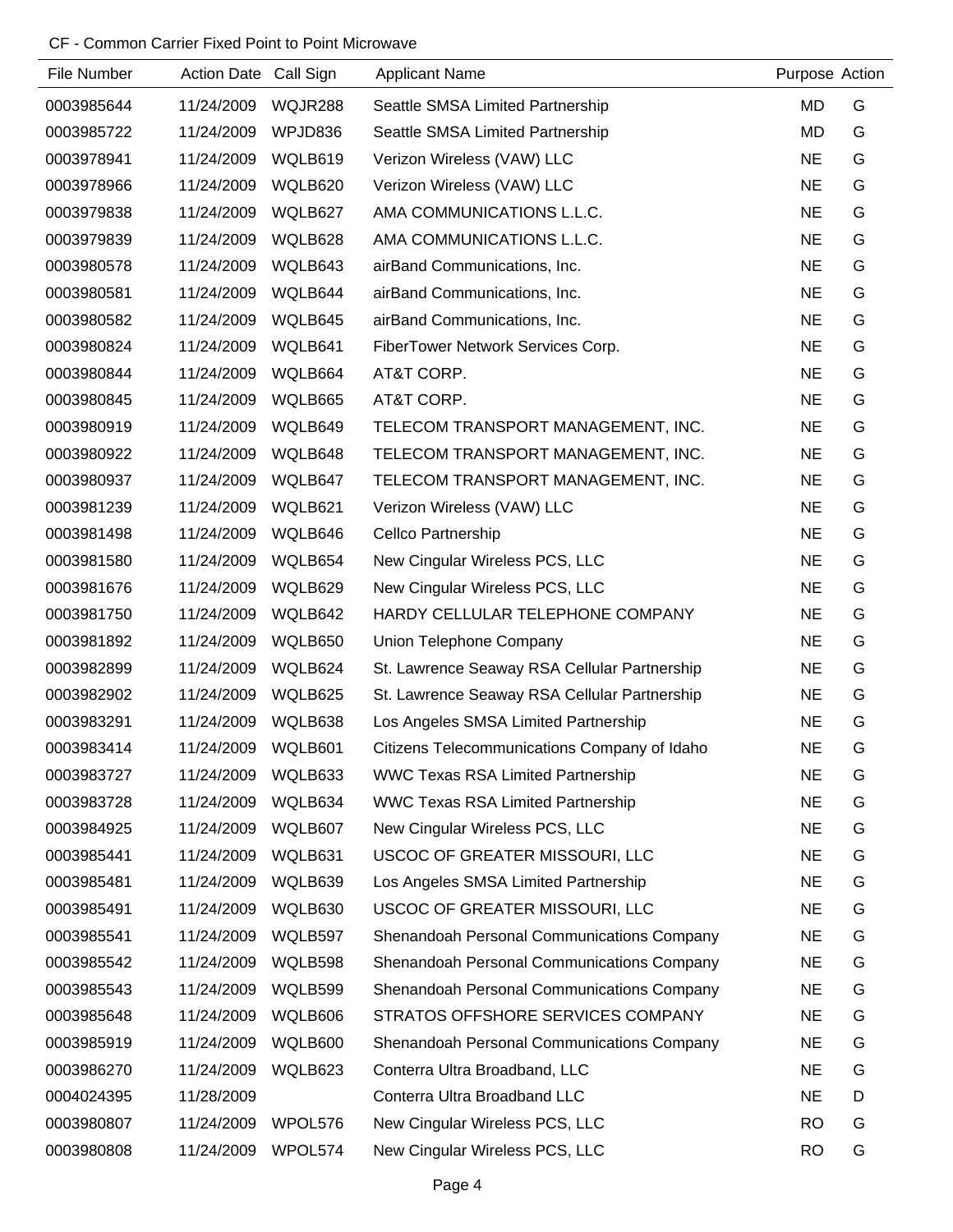#### CF - Common Carrier Fixed Point to Point Microwave

| File Number | Action Date Call Sign |         | <b>Applicant Name</b>                           | Purpose Action |   |
|-------------|-----------------------|---------|-------------------------------------------------|----------------|---|
| 0003980841  | 11/24/2009            | WPOL649 | New Cingular Wireless PCS, LLC                  | RO.            | G |
| 0003983831  | 11/24/2009            | WPOL682 | NEW CINGULAR WIRELESS PCS, LLC                  | RO.            | G |
| 0003983872  | 11/24/2009            | WPOL685 | New Cingular Wireless PCS, LLC                  | RO.            | G |
| 0004039838  | 11/24/2009            | WOIY542 | GTE Mobilnet of South Texas Limited Partnership | <b>WD</b>      | W |

CL - Cellular

| File Number | <b>Action Date</b> | Call Sign      | <b>Applicant Name</b>                                       | Purpose Action |   |
|-------------|--------------------|----------------|-------------------------------------------------------------|----------------|---|
| 0003657379  | 11/27/2009         | KNKA765        | ALLTEL Mobile of Louisiana, LLC                             | AM             | G |
| 0003657492  | 11/27/2009         | <b>KNKN559</b> | ALLTEL Communications of Mississippi RSA #6, Inc.           | AM             | G |
| 0003966505  | 11/24/2009         | KNKR296        | WWC Holding Co., Inc.                                       | MD.            | G |
| 0003966877  | 11/24/2009         | KNKN361        | Cellular, Inc. Financial Corporation                        | MD.            | G |
| 0003966973  | 11/24/2009         | KNKN283        | WWC HOLDING CO., INC.                                       | MD.            | G |
| 0003968590  | 11/24/2009         | KNKA303        | ALLTEL Communications of the Southwest Limited Partnersh MD |                | G |
| 0003968624  | 11/25/2009         | <b>KNKN255</b> | WWC HOLDING CO., INC.                                       | MD             | G |
| 0003978671  | 11/24/2009         | KNKN499        | Acadiana Cellular General Partnership                       | <b>RO</b>      | G |
| 0003978673  | 11/24/2009         | KNKQ395        | NEW CINGULAR WIRELESS PCS, LLC                              | <b>RO</b>      | G |
| 0003979294  | 11/24/2009         | KNKN225        | NEW CINGULAR WIRELESS PCS, LLC                              | <b>RO</b>      | G |
| 0003979302  | 11/24/2009         | KNKN696        | <b>TEXAS RSA 18 LIMITED PARTNERSHIP</b>                     | <b>RO</b>      | G |
| 0003983139  | 11/24/2009         | KNKN328        | NEW CINGULAR WIRELESS PCS, LLC                              | <b>RO</b>      | G |
| 0003983306  | 11/24/2009         | KNKN449        | NEW CINGULAR WIRELESS PCS, LLC                              | <b>RO</b>      | G |

## GM - 800 MHz Conventional SMR (SMR, Site-specific)

| File Number | Action Date Call Sign |         | Applicant Name                       | Purpose Action |   |
|-------------|-----------------------|---------|--------------------------------------|----------------|---|
| 0003980859  | 11/24/2009            | WPFF667 | WIRELESS SERVICES OF PUERTO RICO INC | RO.            | G |
| 0003980871  | 11/24/2009            | WPFN724 | WIRELESS SERVICES OF PUERTO RICO INC | RO.            | G |
| 0003980895  | 11/24/2009            | WPFF655 | WIRELESS SERVICES OF PUERTO RICO INC | RO.            | G |
| 0003983165  | 11/24/2009            | WOFI809 | NEXTEL WIP LICENSE CORP.             | RO             | G |

# GS - Private Carrier Paging, 929-930 MHz

| File Number | Action Date Call Sign |         | <b>Applicant Name</b>       | Purpose Action |   |
|-------------|-----------------------|---------|-----------------------------|----------------|---|
| 0004043718  | 11/25/2009            | WPIF787 | USA Mobility Wireless, Inc. | СA             | G |
| 0003985935  | 11/24/2009            | WNZP809 | USA Mobility Wireless, Inc. | RO             | G |
| 0003985936  | 11/24/2009            | WPDQ333 | USA Mobility Wireless, Inc. | RO             | G |
| 0003985937  | 11/24/2009            | WPES498 | USA Mobility Wireless, Inc. | RO             | G |
| 0003985938  | 11/24/2009            | WPFI679 | USA Mobility Wireless, Inc. | RO             | G |
| 0003985939  | 11/24/2009            | WPFN452 | USA Mobility Wireless, Inc. | RO             | G |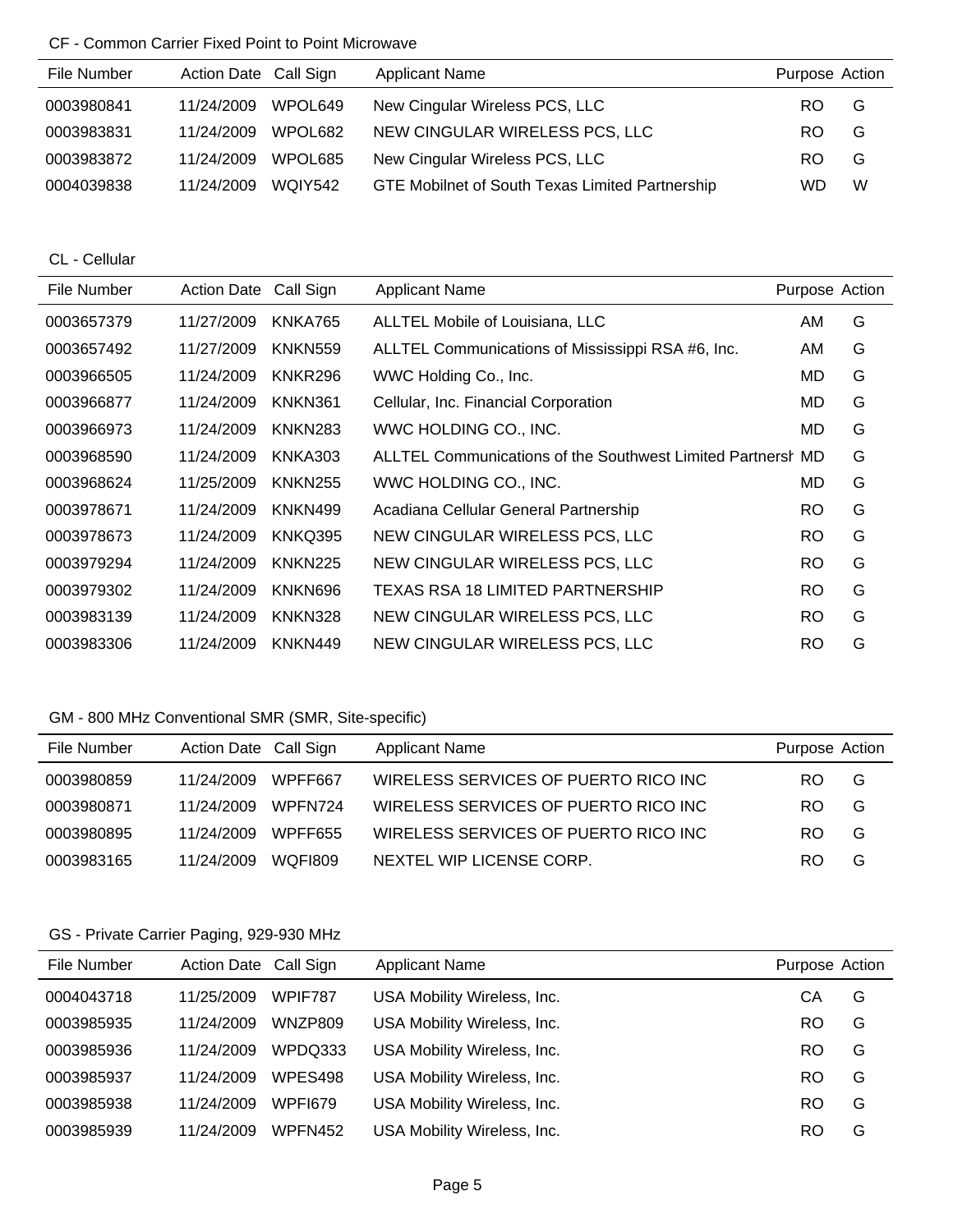## GS - Private Carrier Paging, 929-930 MHz

| File Number | Action Date Call Sign |         | <b>Applicant Name</b>          | Purpose Action |   |
|-------------|-----------------------|---------|--------------------------------|----------------|---|
| 0003985940  | 11/24/2009            | WPFN528 | USA Mobility Wireless, Inc.    | RO.            | G |
| 0003985941  | 11/24/2009            | WPFN546 | USA Mobility Wireless, Inc.    | RO.            | G |
| 0003985942  | 11/24/2009            | WPFN829 | USA Mobility Wireless, Inc.    | RO.            | G |
| 0003985943  | 11/24/2009            | WPPE884 | USA Mobility Wireless, Inc.    | RO.            | G |
| 0004020394  | 11/24/2009            | WPGF236 | P & R Spectrum Resources, Inc. | RO.            | D |

GX - SMR, 806-821/851-866 MHz, Conventional

| File Number | Action Date Call Sign |                | <b>Applicant Name</b>                             |           | Purpose Action |
|-------------|-----------------------|----------------|---------------------------------------------------|-----------|----------------|
| 0004042860  | 11/25/2009            | <b>KNRS273</b> | NORTH PLAINS COMMUNICATIONS                       | CA        | G              |
| 0003981753  | 11/24/2009            | WPFW731        | NEXTEL COMMUNICATIONS OF THE MID ATLANTIC INC RO  |           | G              |
| 0003981762  | 11/24/2009            | WQGE979        | NEXTEL COMMUNICATIONS OF THE MID-ATLANTIC, INC RO |           | G              |
| 0003981764  | 11/24/2009            | WPFZ969        | NEXTEL COMMUNICATIONS OF THE MID ATLANTIC INC RO  |           | G              |
| 0003981769  | 11/24/2009            | WPFZ966        | NEXTEL COMMUNICATIONS OF THE MID ATLANTIC INC RO  |           | G              |
| 0003981771  | 11/24/2009            | WPFZ961        | NEXTEL COMMUNICATIONS OF THE MID ATLANTIC INC RO  |           | G              |
| 0003981773  | 11/24/2009            | WPFZ963        | NEXTEL COMMUNICATIONS OF THE MID ATLANTIC INC RO  |           | G              |
| 0003981774  | 11/24/2009            | WPFZ981        | NEXTEL COMMUNICATIONS OF THE MID-ATLANTIC INC RO  |           | G              |
| 0003981776  | 11/24/2009            | WPFZ970        | NEXTEL COMMUNICATIONS OF THE MID ATLANTIC INC RO  |           | G              |
| 0003981781  | 11/24/2009            | WPFZ984        | NEXTEL COMMUNICATIONS OF THE MID-ATLANTIC INC RO  |           | G              |
| 0003981793  | 11/24/2009            | WPFW739        | NEXTEL COMMUNICATIONS OF THE MID ATLANTIC INC RO  |           | G              |
| 0003981794  | 11/24/2009            | WPFZ965        | NEXTEL COMMUNICATIONS OF THE MID ATLANTIC INC RO  |           | G              |
| 0003981795  | 11/24/2009            | WPFZ967        | NEXTEL COMMUNICATIONS OF THE MID ATLANTIC INC RO  |           | G              |
| 0003981796  | 11/24/2009            | WPFZ972        | NEXTEL COMMUNICATIONS OF THE MID ATLANTIC INC RO  |           | G              |
| 0003981797  | 11/24/2009            | WPFZ974        | NEXTEL COMMUNICATIONS OF THE MID ATLANTIC INC RO  |           | G              |
| 0003981798  | 11/24/2009            | WPFZ975        | NEXTEL COMMUNICATIONS OF THE MID ATLANTIC INC RO  |           | G              |
| 0003981799  | 11/24/2009            | WPFZ976        | NEXTEL COMMUNICATIONS OF THE MID ATLANTIC INC     | <b>RO</b> | G              |
| 0003981800  | 11/24/2009            | WPFZ986        | NEXTEL COMMUNICATIONS OF THE MID-ATLANTIC INC RO  |           | G              |
| 0003981801  | 11/24/2009            | WPGD434        | NEXTEL COMMUNICATIONS OF THE MID-ATLANTIC INC     | -RO       | G              |
| 0003981900  | 11/24/2009            | WPFZ978        | Nextel License Holdings 1, Inc.                   | <b>RO</b> | G              |
| 0003981901  | 11/24/2009            | WPGC357        | Nextel License Holdings 1, Inc.                   | <b>RO</b> | G              |
| 0003981902  | 11/24/2009            | WPGD445        | Nextel License Holdings 1 Inc.                    | <b>RO</b> | G              |
| 0003981903  | 11/24/2009            | WPGD451        | Nextel License Holdings 1 Inc.                    | <b>RO</b> | G              |
| 0003981904  | 11/24/2009            | WPGD452        | Nextel License Holdings 1, Inc.                   | <b>RO</b> | G              |
| 0003981905  | 11/24/2009            | WPGD455        | Nextel License Holdings 1, Inc.                   | <b>RO</b> | G              |
| 0003981906  | 11/24/2009            | WPGD461        | Nextel License Holdings 1, Inc.                   | <b>RO</b> | G              |
| 0003981907  | 11/24/2009            | WPGD475        | Nextel License Holdings 1 Inc.                    | <b>RO</b> | G              |
| 0003981908  | 11/24/2009            | WPGD477        | Nextel License Holdings 1, Inc.                   | <b>RO</b> | G              |
| 0003981909  | 11/24/2009            | WPGD845        | Nextel License Holdings 1, Inc.                   | <b>RO</b> | G              |
| 0003981910  | 11/24/2009            | WPGD848        | Nextel License Holdings 1, Inc.                   | <b>RO</b> | G              |
| 0003981954  | 11/24/2009            | <b>WNNH992</b> | Nextel License Holdings 1 Inc.                    | <b>RO</b> | G              |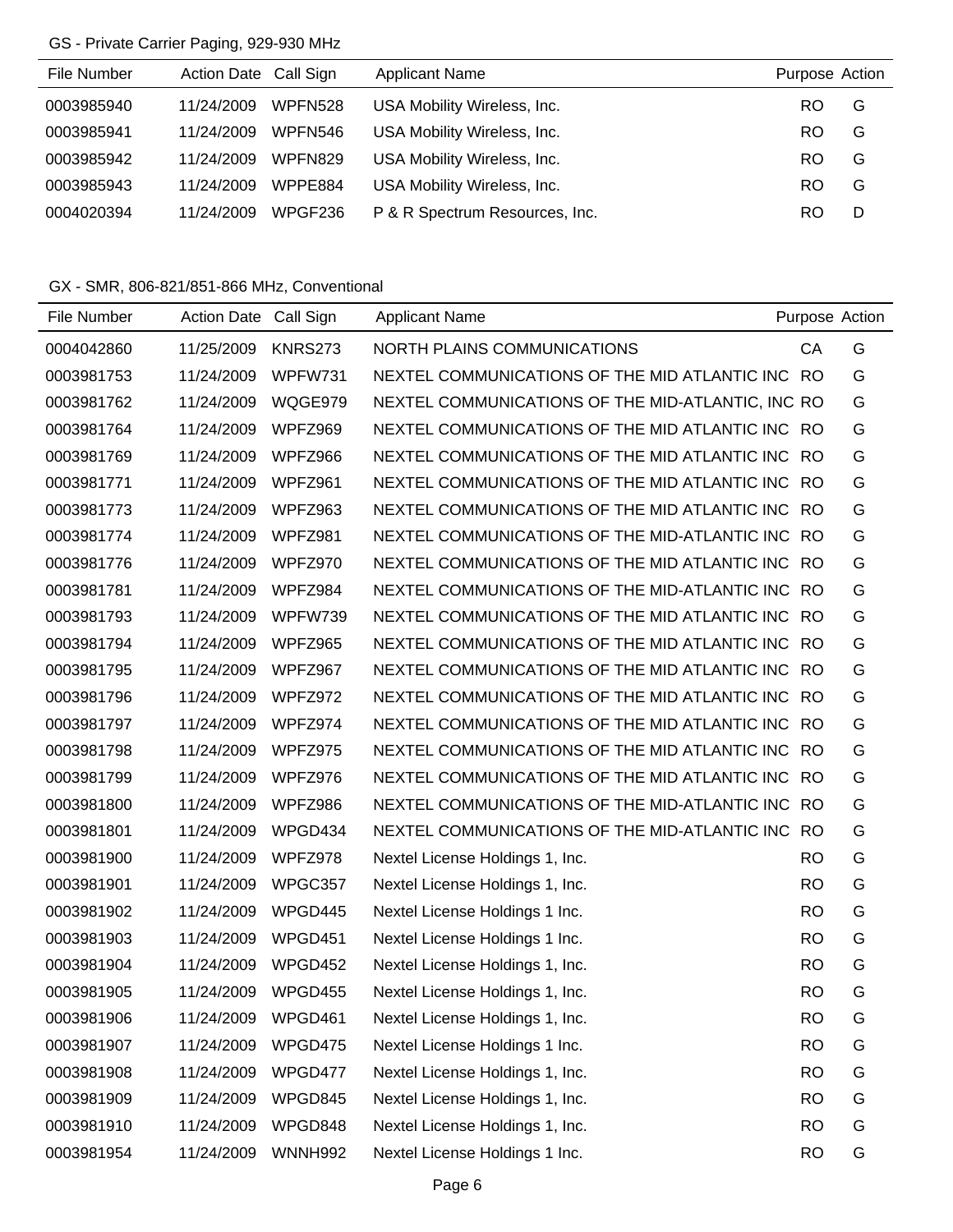## GX - SMR, 806-821/851-866 MHz, Conventional

| File Number | Action Date Call Sign |         | <b>Applicant Name</b>                             |           | Purpose Action |
|-------------|-----------------------|---------|---------------------------------------------------|-----------|----------------|
| 0003981955  | 11/24/2009            | WPPG813 | Nextel License Holdings 1 Inc.                    | <b>RO</b> | G              |
| 0003981956  | 11/24/2009            | WPPG927 | Nextel License Holdings 1, Inc.                   | <b>RO</b> | G              |
| 0003981989  | 11/24/2009            | WPGD640 | Nextel License Holdings 1, Inc.                   | <b>RO</b> | G              |
| 0003981999  | 11/24/2009            | WPGD460 | Nextel License Holdings 1, Inc.                   | <b>RO</b> | G              |
| 0003982007  | 11/24/2009            | WPFZ979 | Nextel License Holdings 1, Inc.                   | <b>RO</b> | G              |
| 0003982012  | 11/24/2009            | WPCB829 | NEXTEL LICENSE HOLDINGS 1 INC DBA NEXTEL COMMI RO |           | G              |
| 0003982021  | 11/24/2009            | WPFX554 | NEXTEL LICENSE HOLDINGS 1 INC DBA NEXTEL COMMI RO |           | G              |
| 0003982022  | 11/24/2009            | WPGD457 | Nextel License Holdings 1, Inc.                   | <b>RO</b> | G              |
| 0003982038  | 11/24/2009            | WPGD444 | Nextel License Holdings 1 Inc.                    | <b>RO</b> | G              |
| 0003982039  | 11/24/2009            | WPGD656 | Nextel License Holdings 1, Inc.                   | <b>RO</b> | G              |
| 0003982045  | 11/24/2009            | WPPG812 | Nextel License Holdings 1 Inc.                    | <b>RO</b> | G              |
| 0003982050  | 11/24/2009            | WPGC373 | NEXTEL LICENSE HOLDINGS 1 INC                     | <b>RO</b> | G              |
| 0003982055  | 11/24/2009            | WPPG660 | Nextel License Holdings 1, Inc.                   | <b>RO</b> | G              |
| 0003982162  | 11/24/2009            | WPFZ536 | Nextel License Holdings 4, Inc.                   | <b>RO</b> | G              |
| 0003982163  | 11/24/2009            | WPGD669 | Nextel License Holdings 4, Inc.                   | <b>RO</b> | G              |
| 0003982164  | 11/24/2009            | WPGD866 | Nextel License Holdings 4, Inc.                   | <b>RO</b> | G              |
| 0003982165  | 11/24/2009            | WPGD867 | Nextel License Holdings 4, Inc.                   | <b>RO</b> | G              |
| 0003982166  | 11/24/2009            | WPGD881 | Nextel License Holdings 4, Inc.                   | <b>RO</b> | G              |
| 0003982293  | 11/24/2009            | WPFW727 | Nextel License Holdings 4, Inc.                   | <b>RO</b> | G              |
| 0003982343  | 11/24/2009            | WPFZ913 | Nextel License Holdings 4, Inc                    | <b>RO</b> | G              |
| 0003982420  | 11/24/2009            | WPFZ581 | Nextel License Holdings 4, Inc.                   | <b>RO</b> | G              |
| 0003982465  | 11/24/2009            | WPCQ306 | Nextel of California, Inc.                        | <b>RO</b> | G              |
| 0003982753  | 11/24/2009            | WNPD940 | NEXTEL OF CALIFORNIA INC                          | <b>RO</b> | G              |
| 0003982765  | 11/24/2009            | WPDB863 | NEXTEL OF CALIFORNIA INC                          | <b>RO</b> | G              |
| 0003982786  | 11/24/2009            | WPGD470 | Nextel of California, Inc.                        | <b>RO</b> | G              |
| 0003983099  | 11/24/2009            | WPFZ585 | NEXTEL OF TEXAS INC DBA NEXTEL COMMUNICATIONS RO  |           | G              |
| 0003983102  | 11/24/2009            | WPFX315 | NEXTEL OF TEXAS INC DBA NEXTEL COMMUNICATIONS RO  |           | G              |

## IK - Industrial/Business Pool - Commercial, Conventional

| File Number | Action Date Call Sign |                | <b>Applicant Name</b>                           | Purpose Action |   |
|-------------|-----------------------|----------------|-------------------------------------------------|----------------|---|
| 0003978826  | 11/24/2009            | WNHU598        | GREAT AMERICAN ENTERPRISE INC DBA MPW PAGING RO |                | G |
| 0003979265  | 11/24/2009            | WPPA881        | BENNETT, ANTHA W                                | RO             | G |
| 0003980070  | 11/24/2009            | WPPC487        | MILLHOUSE ELECTRONICS                           | RO             | G |
| 0003980242  | 11/24/2009            | WPFY782        | PARK, STEPHEN L DBA PUBLIC SAFETY RADIO         | RO             | G |
| 0003980518  | 11/24/2009            | <b>WPFS522</b> | NORTHERN MONTANA COMMUNICATIONS                 | RO             | G |
| 0003984664  | 11/24/2009            | WNQQ361        | <b>TELPAGE INC</b>                              | <b>RO</b>      | G |
| 0003985720  | 11/24/2009            | WIL807         | G & G COMMUNICATIONS INC                        | RO             | G |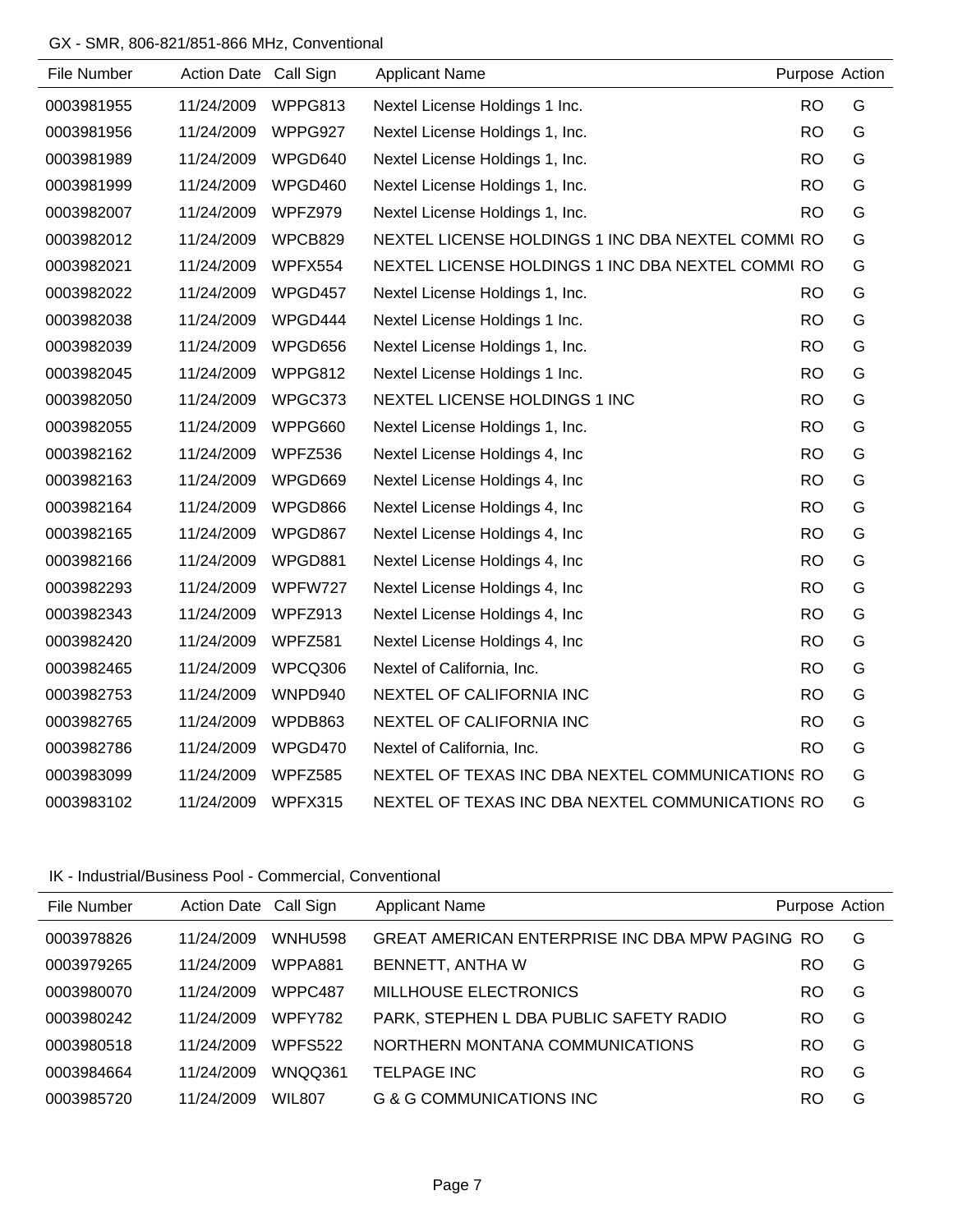| File Number | Action Date Call Sign |                | <b>Applicant Name</b>               | Purpose Action |   |
|-------------|-----------------------|----------------|-------------------------------------|----------------|---|
| 0003986367  | 11/24/2009            | <b>WPFW435</b> | ADVANCED COMMUNICATIONS SYSTEMS INC | RO             | G |

MC - Coastal Group

| File Number | Action Date Call Sign | Applicant Name         | Purpose Action |
|-------------|-----------------------|------------------------|----------------|
| 0004038987  | WQLB782<br>11/25/2009 | LYNDHURST, TOWNSHIP OF | G<br>AM.       |
| 0004039008  | WOLB781<br>11/25/2009 | LYNDHURST, TOWNSHIP OF | G<br>AM        |
| 0003979313  | 11/24/2009 KGW464     | AT&T CALIFORNIA        | G<br>RO.       |

| File Number | Action Date Call Sign |               | <b>Applicant Name</b>                | Purpose Action |   |
|-------------|-----------------------|---------------|--------------------------------------|----------------|---|
| 0003956239  | 11/24/2009            | WQLB672       | Micronesian Telecommunications Corp. | AM             | G |
| 0003956243  | 11/24/2009            | WQLB673       | Micronesian Telecommunications Corp. | AM             | G |
| 0003956251  | 11/24/2009            | WQLB674       | Micronesian Telecommunications Corp. | AM             | G |
| 0003956262  | 11/24/2009            | WQLB675       | Micronesian Telecommunications Corp. | AM.            | G |
| 0003972595  | 11/23/2009            | WQJE310       | CLEARWIRE SPECTRUM HOLDINGS II LLC   | AM             | G |
| 0003983885  | 11/25/2009            | WQHK718       | Clearwire Spectrum Holdings II, LLC  | AM.            | G |
| 0003986658  | 11/23/2009            | WQJE335       | CLEARWIRE SPECTRUM HOLDINGS II LLC   | AM             | G |
| 0003989674  | 11/23/2009            | WQEP458       | Clearwire Spectrum Holdings, LLC     | AM             | G |
| 0004043869  | 11/25/2009            | KTM77         | <b>UNION PACIFIC RAILROAD</b>        | CA             | G |
| 0004046566  | 11/26/2009            | WNTZ953       | Radio License Holding II, LLC        | CA             | G |
| 0003954720  | 11/23/2009            | WNEK713       | Pacific Gas and Electric Company     | <b>MD</b>      | G |
| 0003994340  | 11/24/2009            | WQEY625       | Clearwire Spectrum Holdings, LLC     | <b>MD</b>      | G |
| 0003995175  | 11/23/2009            | WQKP722       | CLEARWIRE SPECTRUM HOLDINGS III, LLC | MD             | G |
| 0003995376  | 11/25/2009            | WQKN483       | CLEARWIRE SPECTRUM HOLDINGS III, LLC | <b>MD</b>      | G |
| 0003995499  | 11/23/2009            | WQKN698       | CLEARWIRE SPECTRUM HOLDINGS III, LLC | <b>MD</b>      | G |
| 0003995861  | 11/23/2009            | WQKP636       | CLEARWIRE SPECTRUM HOLDINGS III, LLC | MD             | G |
| 0003995873  | 11/25/2009            | WQKR980       | CLEARWIRE SPECTRUM HOLDINGS III, LLC | <b>MD</b>      | G |
| 0003995874  | 11/25/2009            | WQKT340       | CLEARWIRE SPECTRUM HOLDINGS III, LLC | <b>MD</b>      | G |
| 0003995875  | 11/25/2009            | WQKR845       | CLEARWIRE SPECTRUM HOLDINGS III, LLC | MD             | G |
| 0003995949  | 11/23/2009            | WQKP642       | CLEARWIRE SPECTRUM HOLDINGS III, LLC | MD             | G |
| 0003995955  | 11/23/2009            | WQKP517       | CLEARWIRE SPECTRUM HOLDINGS III, LLC | MD             | G |
| 0003995964  | 11/23/2009            | WQKM708       | CLEARWIRE SPECTRUM HOLDINGS III, LLC | MD             | G |
| 0003995965  | 11/23/2009            | WQKM840       | CLEARWIRE SPECTRUM HOLDINGS III, LLC | <b>MD</b>      | G |
| 0003995982  | 11/24/2009            | WQKP331       | CLEARWIRE SPECTRUM HOLDINGS III, LLC | MD             | G |
| 0003995985  | 11/24/2009            | WQKQ459       | CLEARWIRE SPECTRUM HOLDINGS III, LLC | <b>MD</b>      | G |
| 0003996001  | 11/24/2009            | <b>WAJ999</b> | SOUTHERN CALIFORNIA GAS COMPANY      | MD             | G |
| 0003996009  | 11/24/2009            | WQKP747       | CLEARWIRE SPECTRUM HOLDINGS III, LLC | MD             | G |
| 0003996012  | 11/24/2009            | WQKM716       | CLEARWIRE SPECTRUM HOLDINGS III, LLC | <b>MD</b>      | G |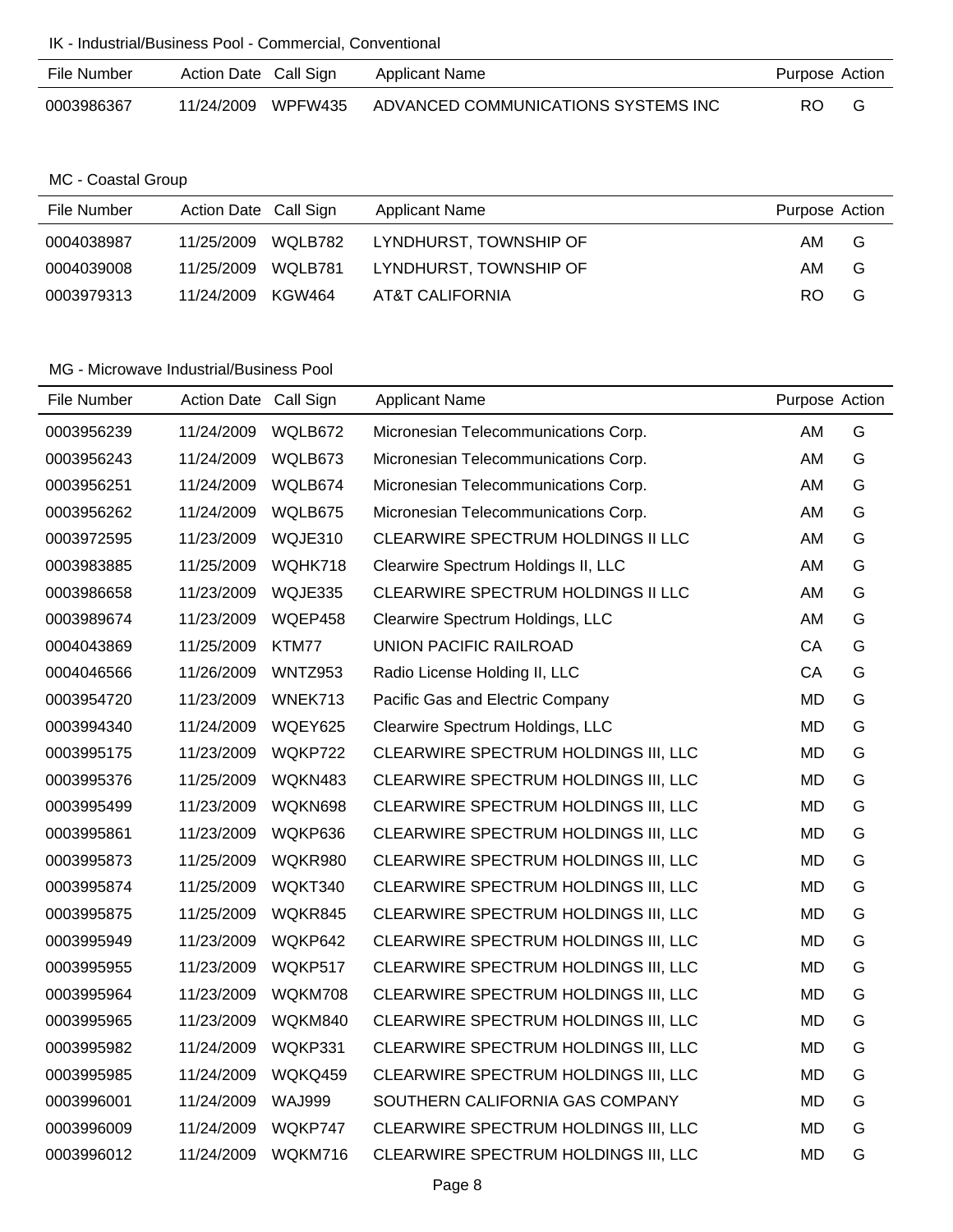| File Number | Action Date Call Sign |                | <b>Applicant Name</b>                  | Purpose Action |   |
|-------------|-----------------------|----------------|----------------------------------------|----------------|---|
| 0003996017  | 11/24/2009            | WQKM820        | CLEARWIRE SPECTRUM HOLDINGS III, LLC   | <b>MD</b>      | G |
| 0003996020  | 11/24/2009            | WQKQ464        | CLEARWIRE SPECTRUM HOLDINGS III, LLC   | <b>MD</b>      | G |
| 0003996022  | 11/24/2009            | WQKM951        | CLEARWIRE SPECTRUM HOLDINGS III, LLC   | MD             | G |
| 0003996026  | 11/24/2009            | WQKP644        | CLEARWIRE SPECTRUM HOLDINGS III, LLC   | MD             | G |
| 0003996384  | 11/25/2009            | WPNC610        | <b>PACIFICORP</b>                      | <b>MD</b>      | G |
| 0003996388  | 11/25/2009            | <b>WNEO282</b> | <b>PACIFICORP</b>                      | <b>MD</b>      | G |
| 0003996405  | 11/25/2009            | WQKQ570        | CLEARWIRE SPECTRUM HOLDINGS III, LLC   | MD             | G |
| 0003996409  | 11/25/2009            | WQKP516        | CLEARWIRE SPECTRUM HOLDINGS III, LLC   | MD             | G |
| 0003996515  | 11/25/2009            | WQKT587        | CLEARWIRE HAWAII PARTNERS SPECTRUM LLC | <b>MD</b>      | G |
| 0003743097  | 11/25/2009            | WQLB789        | CLEARWIRE SPECTRUM HOLDINGS III, LLC   | <b>NE</b>      | G |
| 0003989580  | 11/23/2009            | WQLB481        | CLEARWIRE SPECTRUM HOLDINGS III, LLC   | <b>NE</b>      | G |
| 0003993684  | 11/24/2009            | WQLB729        | Devon Energy Corporation               | <b>NE</b>      | G |
| 0003995172  | 11/23/2009            | WQLB507        | CLEARWIRE SPECTRUM HOLDINGS III, LLC   | <b>NE</b>      | G |
| 0003995173  | 11/23/2009            | WQLB532        | CLEARWIRE SPECTRUM HOLDINGS III, LLC   | <b>NE</b>      | G |
| 0003995202  | 11/23/2009            | WQLB483        | CLEARWIRE SPECTRUM HOLDINGS III, LLC   | <b>NE</b>      | G |
| 0003995203  | 11/23/2009            | WQLB488        | CLEARWIRE SPECTRUM HOLDINGS III, LLC   | <b>NE</b>      | G |
| 0003995204  | 11/23/2009            | WQLB491        | CLEARWIRE SPECTRUM HOLDINGS III, LLC   | <b>NE</b>      | G |
| 0003995205  | 11/23/2009            | WQLB492        | CLEARWIRE SPECTRUM HOLDINGS III, LLC   | <b>NE</b>      | G |
| 0003995206  | 11/23/2009            | WQLB493        | CLEARWIRE SPECTRUM HOLDINGS III, LLC   | <b>NE</b>      | G |
| 0003995288  | 11/24/2009            | WQLB721        | CLEARWIRE SPECTRUM HOLDINGS III, LLC   | <b>NE</b>      | G |
| 0003995289  | 11/24/2009            | WQLB723        | CLEARWIRE SPECTRUM HOLDINGS III, LLC   | <b>NE</b>      | G |
| 0003995292  | 11/24/2009            | WQLB727        | CLEARWIRE SPECTRUM HOLDINGS III, LLC   | <b>NE</b>      | G |
| 0003995293  | 11/24/2009            | WQLB710        | CLEARWIRE SPECTRUM HOLDINGS III, LLC   | <b>NE</b>      | G |
| 0003995295  | 11/24/2009            | WQLB691        | CLEARWIRE SPECTRUM HOLDINGS III, LLC   | <b>NE</b>      | G |
| 0003995371  | 11/25/2009            | WQLB853        | CLEARWIRE SPECTRUM HOLDINGS III, LLC   | <b>NE</b>      | G |
| 0003995372  | 11/25/2009            | WQLB854        | CLEARWIRE SPECTRUM HOLDINGS III, LLC   | <b>NE</b>      | G |
| 0003995373  | 11/25/2009            | WQLB855        | CLEARWIRE SPECTRUM HOLDINGS III, LLC   | <b>NE</b>      | G |
| 0003995374  | 11/25/2009            | WQLB856        | CLEARWIRE SPECTRUM HOLDINGS III, LLC   | <b>NE</b>      | G |
| 0003995375  | 11/25/2009            | WQLB857        | CLEARWIRE SPECTRUM HOLDINGS III, LLC   | <b>NE</b>      | G |
| 0003995377  | 11/25/2009            | WQLB859        | CLEARWIRE SPECTRUM HOLDINGS III, LLC   | <b>NE</b>      | G |
| 0003995378  | 11/25/2009            | WQLB860        | CLEARWIRE SPECTRUM HOLDINGS III, LLC   | <b>NE</b>      | G |
| 0003995379  | 11/25/2009            | WQLB862        | CLEARWIRE SPECTRUM HOLDINGS III, LLC   | <b>NE</b>      | G |
| 0003995380  | 11/25/2009            | WQLB864        | CLEARWIRE SPECTRUM HOLDINGS III, LLC   | <b>NE</b>      | G |
| 0003995381  | 11/25/2009            | WQLB865        | CLEARWIRE SPECTRUM HOLDINGS III, LLC   | <b>NE</b>      | G |
| 0003995498  | 11/23/2009            | WQLB484        | CLEARWIRE SPECTRUM HOLDINGS III, LLC   | <b>NE</b>      | G |
| 0003995601  | 11/23/2009            | WQLB487        | CLEARWIRE SPECTRUM HOLDINGS III, LLC   | <b>NE</b>      | G |
| 0003995604  | 11/23/2009            | WQLB489        | CLEARWIRE SPECTRUM HOLDINGS III, LLC   | <b>NE</b>      | G |
| 0003995609  | 11/23/2009            | WQLB490        | CLEARWIRE SPECTRUM HOLDINGS III, LLC   | <b>NE</b>      | G |
| 0003995862  | 11/23/2009            | WQLB508        | CLEARWIRE SPECTRUM HOLDINGS III, LLC   | <b>NE</b>      | G |
| 0003995863  | 11/23/2009            | WQLB502        | CLEARWIRE SPECTRUM HOLDINGS III, LLC   | <b>NE</b>      | G |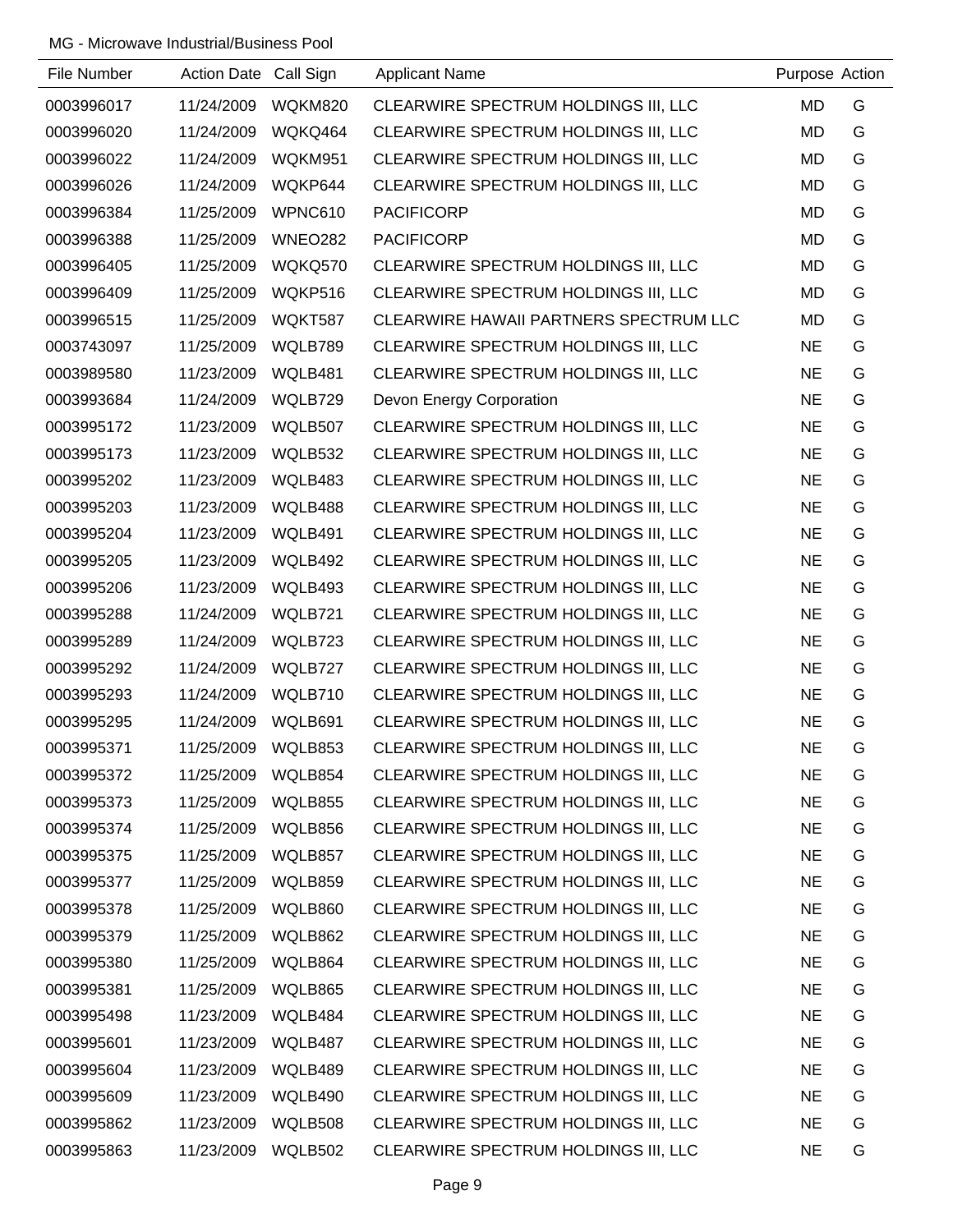| File Number | Action Date Call Sign |         | <b>Applicant Name</b>                | Purpose Action |   |
|-------------|-----------------------|---------|--------------------------------------|----------------|---|
| 0003995864  | 11/23/2009            | WQLB519 | CLEARWIRE SPECTRUM HOLDINGS III, LLC | <b>NE</b>      | G |
| 0003995865  | 11/23/2009            | WQLB521 | CLEARWIRE SPECTRUM HOLDINGS III, LLC | <b>NE</b>      | G |
| 0003995867  | 11/23/2009            | WQLB537 | CLEARWIRE SPECTRUM HOLDINGS III, LLC | <b>NE</b>      | G |
| 0003995868  | 11/23/2009            | WQLB545 | CLEARWIRE SPECTRUM HOLDINGS III, LLC | <b>NE</b>      | G |
| 0003995869  | 11/23/2009            | WQLB546 | CLEARWIRE SPECTRUM HOLDINGS III, LLC | <b>NE</b>      | G |
| 0003995870  | 11/23/2009            | WQLB547 | CLEARWIRE SPECTRUM HOLDINGS III, LLC | <b>NE</b>      | G |
| 0003995871  | 11/25/2009            | WQLB783 | CLEARWIRE SPECTRUM HOLDINGS III, LLC | <b>NE</b>      | G |
| 0003995872  | 11/25/2009            | WQLB792 | CLEARWIRE SPECTRUM HOLDINGS III, LLC | <b>NE</b>      | G |
| 0003995939  | 11/23/2009            | WQLB506 | CLEARWIRE SPECTRUM HOLDINGS III, LLC | <b>NE</b>      | G |
| 0003995941  | 11/23/2009            | WQLB509 | CLEARWIRE SPECTRUM HOLDINGS III, LLC | <b>NE</b>      | G |
| 0003995942  | 11/23/2009            | WQLB513 | CLEARWIRE SPECTRUM HOLDINGS III, LLC | <b>NE</b>      | G |
| 0003995943  | 11/23/2009            | WQLB515 | CLEARWIRE SPECTRUM HOLDINGS III, LLC | <b>NE</b>      | G |
| 0003995944  | 11/23/2009            | WQLB516 | CLEARWIRE SPECTRUM HOLDINGS III, LLC | <b>NE</b>      | G |
| 0003995945  | 11/23/2009            | WQLB518 | CLEARWIRE SPECTRUM HOLDINGS III, LLC | <b>NE</b>      | G |
| 0003995946  | 11/23/2009            | WQLB522 | CLEARWIRE SPECTRUM HOLDINGS III, LLC | <b>NE</b>      | G |
| 0003995947  | 11/23/2009            | WQLB527 | CLEARWIRE SPECTRUM HOLDINGS III, LLC | <b>NE</b>      | G |
| 0003995948  | 11/23/2009            | WQLB528 | CLEARWIRE SPECTRUM HOLDINGS III, LLC | <b>NE</b>      | G |
| 0003995950  | 11/23/2009            | WQLB529 | CLEARWIRE SPECTRUM HOLDINGS III, LLC | <b>NE</b>      | G |
| 0003995951  | 11/23/2009            | WQLB531 | CLEARWIRE SPECTRUM HOLDINGS III, LLC | <b>NE</b>      | G |
| 0003995952  | 11/24/2009            | WQLB676 | CLEARWIRE SPECTRUM HOLDINGS III, LLC | <b>NE</b>      | G |
| 0003995954  | 11/23/2009            | WQLB535 | CLEARWIRE SPECTRUM HOLDINGS III, LLC | <b>NE</b>      | G |
| 0003995956  | 11/23/2009            | WQLB536 | CLEARWIRE SPECTRUM HOLDINGS III, LLC | <b>NE</b>      | G |
| 0003995957  | 11/23/2009            | WQLB538 | CLEARWIRE SPECTRUM HOLDINGS III, LLC | <b>NE</b>      | G |
| 0003995958  | 11/23/2009            | WQLB541 | CLEARWIRE SPECTRUM HOLDINGS III, LLC | <b>NE</b>      | G |
| 0003995959  | 11/23/2009            | WQLB542 | CLEARWIRE SPECTRUM HOLDINGS III, LLC | <b>NE</b>      | G |
| 0003995962  | 11/23/2009            | WQLB543 | CLEARWIRE SPECTRUM HOLDINGS III, LLC | <b>NE</b>      | G |
| 0003995963  | 11/23/2009            | WQLB544 | CLEARWIRE SPECTRUM HOLDINGS III, LLC | <b>NE</b>      | G |
| 0003995966  | 11/23/2009            | WQLB548 | CLEARWIRE SPECTRUM HOLDINGS III, LLC | <b>NE</b>      | G |
| 0003995968  | 11/24/2009            | WQLB661 | CLEARWIRE SPECTRUM HOLDINGS III, LLC | <b>NE</b>      | G |
| 0003995969  | 11/24/2009            | WQLB662 | CLEARWIRE SPECTRUM HOLDINGS III, LLC | <b>NE</b>      | G |
| 0003995971  | 11/24/2009            | WQLB663 | CLEARWIRE SPECTRUM HOLDINGS III, LLC | <b>NE</b>      | G |
| 0003995972  | 11/24/2009            | WQLB734 | CLEARWIRE SPECTRUM HOLDINGS III, LLC | <b>NE</b>      | G |
| 0003995975  | 11/24/2009            | WQLB667 | CLEARWIRE SPECTRUM HOLDINGS III, LLC | <b>NE</b>      | G |
| 0003995976  | 11/24/2009            | WQLB737 | CLEARWIRE SPECTRUM HOLDINGS III, LLC | <b>NE</b>      | G |
| 0003995977  | 11/24/2009            | WQLB735 | CLEARWIRE SPECTRUM HOLDINGS III, LLC | <b>NE</b>      | G |
| 0003995978  | 11/24/2009            | WQLB741 | CLEARWIRE SPECTRUM HOLDINGS III, LLC | <b>NE</b>      | G |
| 0003995979  | 11/24/2009            | WQLB736 | CLEARWIRE SPECTRUM HOLDINGS III, LLC | <b>NE</b>      | G |
| 0003995980  | 11/24/2009            | WQLB739 | CLEARWIRE SPECTRUM HOLDINGS III, LLC | <b>NE</b>      | G |
| 0003996010  | 11/24/2009            | WQLB677 | CLEARWIRE SPECTRUM HOLDINGS III, LLC | <b>NE</b>      | G |
| 0003996011  | 11/24/2009            | WQLB681 | CLEARWIRE SPECTRUM HOLDINGS III, LLC | <b>NE</b>      | G |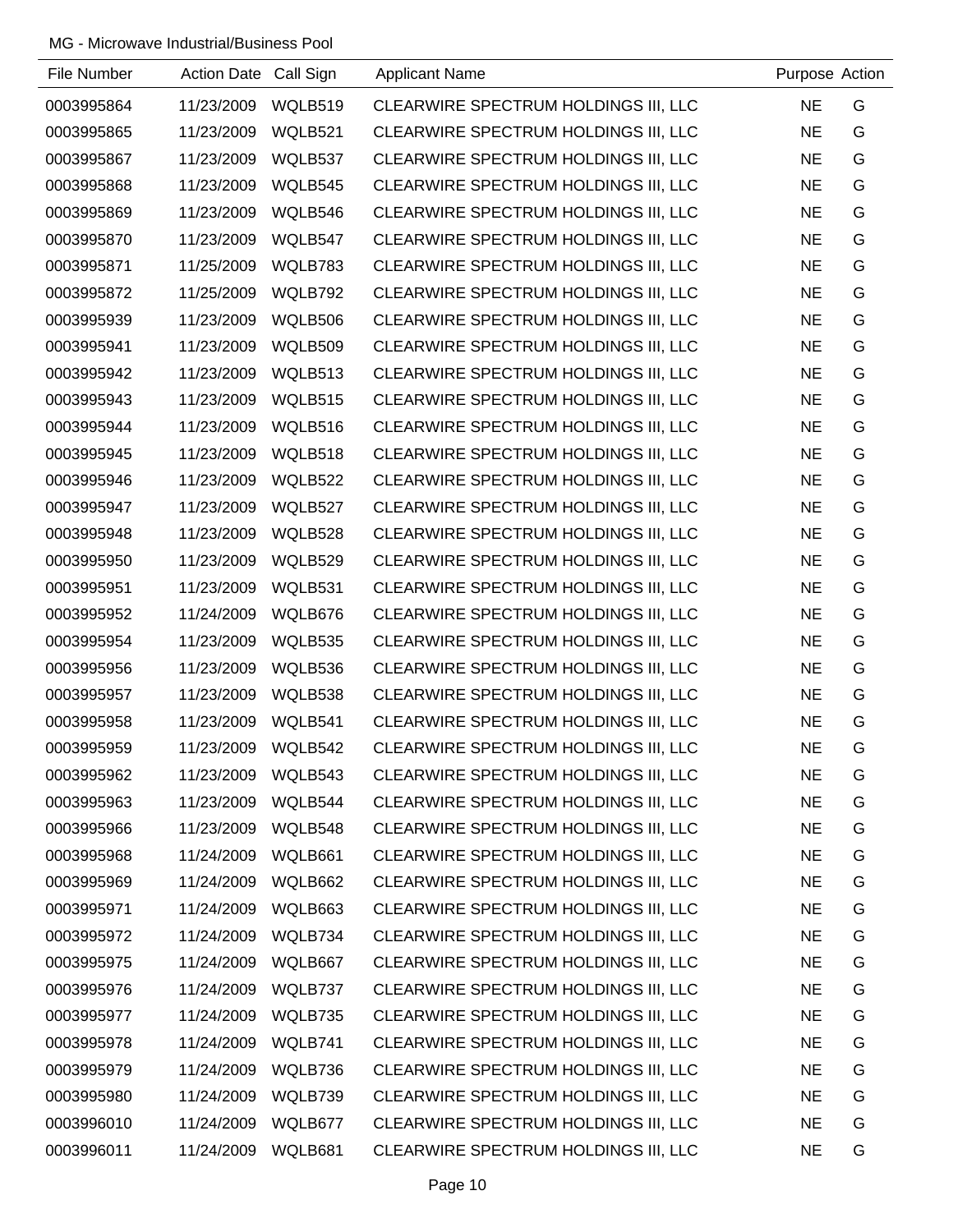| File Number | Action Date Call Sign |                | <b>Applicant Name</b>                       | Purpose Action |   |
|-------------|-----------------------|----------------|---------------------------------------------|----------------|---|
| 0003996013  | 11/24/2009            | WQLB693        | CLEARWIRE SPECTRUM HOLDINGS III, LLC        | <b>NE</b>      | G |
| 0003996014  | 11/24/2009            | WQLB694        | CLEARWIRE SPECTRUM HOLDINGS III, LLC        | <b>NE</b>      | G |
| 0003996015  | 11/24/2009            | WQLB697        | CLEARWIRE SPECTRUM HOLDINGS III, LLC        | <b>NE</b>      | G |
| 0003996016  | 11/24/2009            | WQLB725        | CLEARWIRE SPECTRUM HOLDINGS III, LLC        | <b>NE</b>      | G |
| 0003996018  | 11/24/2009            | WQLB730        | CLEARWIRE SPECTRUM HOLDINGS III, LLC        | <b>NE</b>      | G |
| 0003996019  | 11/24/2009            | WQLB732        | CLEARWIRE SPECTRUM HOLDINGS III, LLC        | <b>NE</b>      | G |
| 0003996021  | 11/24/2009            | WQLB733        | CLEARWIRE SPECTRUM HOLDINGS III, LLC        | <b>NE</b>      | G |
| 0003996023  | 11/24/2009            | WQLB738        | CLEARWIRE SPECTRUM HOLDINGS III, LLC        | <b>NE</b>      | G |
| 0003996024  | 11/24/2009            | WQLB742        | CLEARWIRE SPECTRUM HOLDINGS III, LLC        | <b>NE</b>      | G |
| 0003996025  | 11/24/2009            | WQLB744        | CLEARWIRE SPECTRUM HOLDINGS III, LLC        | <b>NE</b>      | G |
| 0003996027  | 11/24/2009            | WQLB747        | CLEARWIRE SPECTRUM HOLDINGS III, LLC        | <b>NE</b>      | G |
| 0003996028  | 11/24/2009            | WQLB748        | CLEARWIRE SPECTRUM HOLDINGS III, LLC        | <b>NE</b>      | G |
| 0003996029  | 11/24/2009            | WQLB750        | CLEARWIRE SPECTRUM HOLDINGS III, LLC        | <b>NE</b>      | G |
| 0003996030  | 11/25/2009            | WQLB794        | CLEARWIRE SPECTRUM HOLDINGS III, LLC        | <b>NE</b>      | G |
| 0003996031  | 11/25/2009            | WQLB804        | CLEARWIRE SPECTRUM HOLDINGS III, LLC        | <b>NE</b>      | G |
| 0003996491  | 11/25/2009            | WQLB839        | CLEARWIRE SPECTRUM HOLDINGS III, LLC        | <b>NE</b>      | G |
| 0003996495  | 11/25/2009            | WQLB841        | CLEARWIRE SPECTRUM HOLDINGS III, LLC        | <b>NE</b>      | G |
| 0003996498  | 11/25/2009            | WQLB843        | CLEARWIRE SPECTRUM HOLDINGS III, LLC        | <b>NE</b>      | G |
| 0003996499  | 11/25/2009            | WQLB858        | CLEARWIRE SPECTRUM HOLDINGS III, LLC        | <b>NE</b>      | G |
| 0003996501  | 11/25/2009            | WQLB867        | CLEARWIRE SPECTRUM HOLDINGS III, LLC        | <b>NE</b>      | G |
| 0003996502  | 11/25/2009            | WQLB868        | CLEARWIRE SPECTRUM HOLDINGS III, LLC        | <b>NE</b>      | G |
| 0003996504  | 11/25/2009            | WQLB869        | CLEARWIRE SPECTRUM HOLDINGS III, LLC        | <b>NE</b>      | G |
| 0003996505  | 11/25/2009            | WQLB870        | CLEARWIRE SPECTRUM HOLDINGS III, LLC        | <b>NE</b>      | G |
| 0003996506  | 11/25/2009            | WQLB871        | CLEARWIRE SPECTRUM HOLDINGS III, LLC        | <b>NE</b>      | G |
| 0003996507  | 11/25/2009            | WQLB873        | CLEARWIRE SPECTRUM HOLDINGS III, LLC        | <b>NE</b>      | G |
| 0003996508  | 11/25/2009            | WQLB876        | CLEARWIRE SPECTRUM HOLDINGS III, LLC        | <b>NE</b>      | G |
| 0003996509  | 11/25/2009            | WQLB878        | CLEARWIRE SPECTRUM HOLDINGS III, LLC        | <b>NE</b>      | G |
| 0003996510  | 11/25/2009            | WQLB879        | CLEARWIRE SPECTRUM HOLDINGS III, LLC        | <b>NE</b>      | G |
| 0004020442  | 11/24/2009            | WNEX822        | P & R Spectrum Resources, Inc.              | <b>RO</b>      | D |
| 0004039656  | 11/24/2009            | WNEH648        | American Electric Power Service Corporation | <b>RO</b>      | G |
| 0004039657  | 11/24/2009            | WNEH649        | American Electric Power Service Corporation | <b>RO</b>      | G |
| 0004039658  | 11/24/2009            | KLZ73          | American Electric Power Service Corporation | <b>RO</b>      | G |
| 0004039659  | 11/24/2009            | KLZ74          | American Electric Power Service Corporation | <b>RO</b>      | G |
| 0004039660  | 11/24/2009            | KLZ75          | American Electric Power Service Corporation | <b>RO</b>      | G |
| 0004039661  | 11/24/2009            | KLZ78          | American Electric Power Service Corporation | <b>RO</b>      | G |
| 0004039667  | 11/24/2009            | <b>WNTB200</b> | PUBLIC SERVICE COMPANY OF OKLAHOMA          | <b>RO</b>      | G |
| 0004039668  | 11/24/2009            | <b>WNTB201</b> | PUBLIC SERVICE COMPANY OF OKLAHOMA          | <b>RO</b>      | G |
| 0004039669  | 11/24/2009            | <b>WNTB203</b> | PUBLIC SERVICE COMPANY OF OKLAHOMA          | <b>RO</b>      | G |
| 0004039670  | 11/24/2009            | <b>WEH556</b>  | PUBLIC SERVICE COMPANY OF OKLAHOMA          | <b>RO</b>      | G |
| 0004041147  | 11/24/2009            | WNTA894        | WESTERN FARMERS ELECTRIC COOPERATIVE        | <b>RO</b>      | G |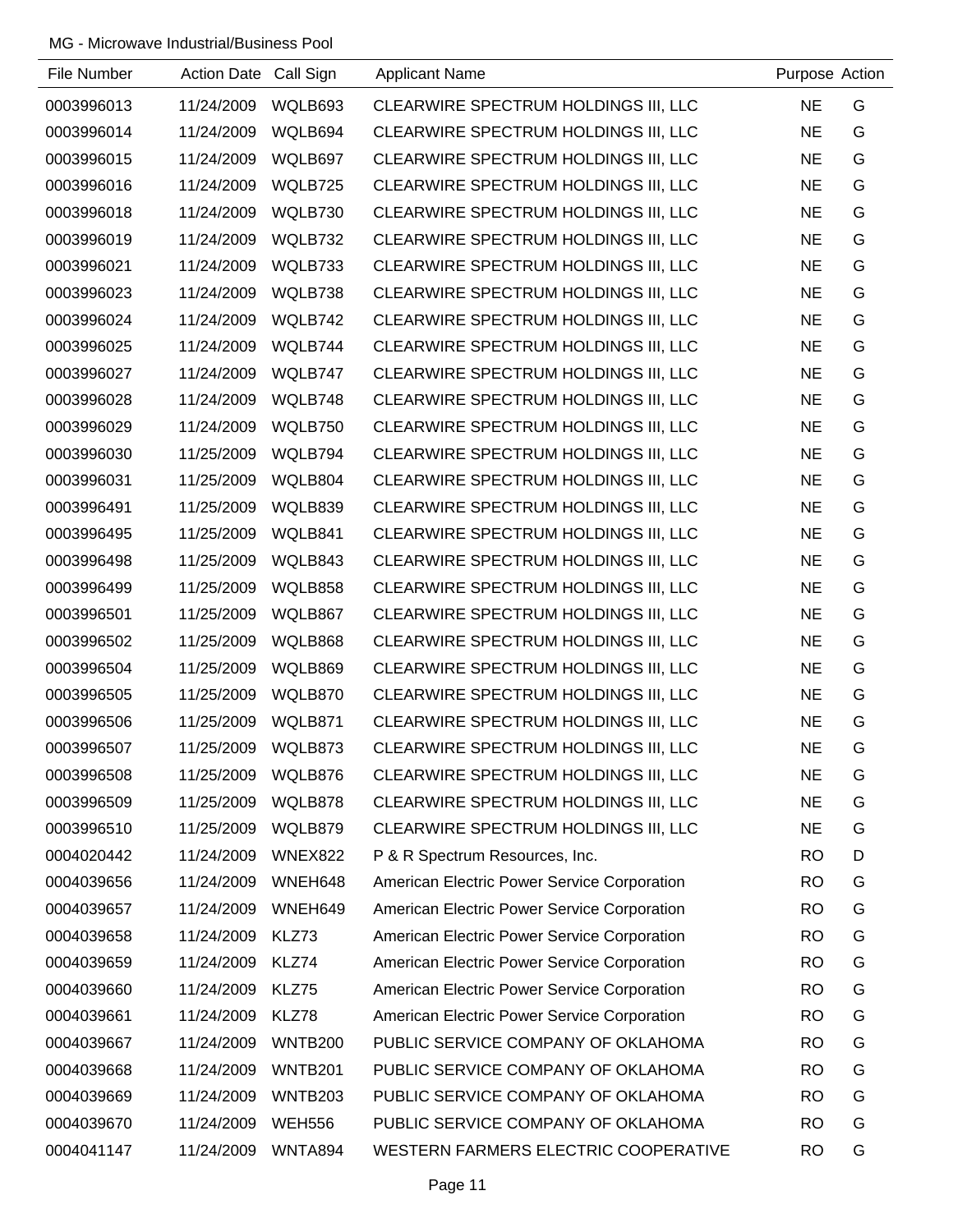| File Number | <b>Action Date</b> | Call Sign      | <b>Applicant Name</b>                    |                 | Purpose Action |   |
|-------------|--------------------|----------------|------------------------------------------|-----------------|----------------|---|
| 0004041258  | 11/24/2009         | WNEZ693        | JEFFERSON DAVIS ELECTRIC COOPERATIVE INC |                 | <b>RO</b>      | G |
| 0004041940  | 11/24/2009         | WPOM254        | Intermountain Gas Company                |                 | RO.            | G |
| 0004042713  | 11/25/2009         | <b>WNTA860</b> | <b>United States Steel Corporation</b>   |                 | RO.            | G |
| 0004043242  | 11/25/2009         | <b>WNTA508</b> | <b>CLARK, ELDY G</b>                     |                 | RO.            | G |
| 0004043547  | 11/25/2009         | WNEX822        | P & R Spectrum Resources, Inc.           |                 | <b>RO</b>      | G |
| 0004043597  | 11/25/2009         | WNTA627        | JOHNSON COUNTY WATER DISTRICT NO 1       |                 | RO             | G |
| 0004043636  | 11/25/2009         | WNTB795        | SAINT GEORGE, CITY OF                    | WATER AND POWEI | RO.            | G |
| 0004043646  | 11/25/2009         | WNTA832        | JOHNSON COUNTY WATER DISTRICT NO 1       |                 | RO             | G |
| 0004043660  | 11/25/2009         | WNTA831        | JOHNSON COUNTY WATER DISTRICT NO 1       |                 | <b>RO</b>      | G |
| 0004043896  | 11/25/2009         | WNTX576        | San Diego Gas & Electric Company         |                 | <b>RO</b>      | G |
| 0004045464  | 11/26/2009         | WNTB359        | <b>XTO ENERGY INC</b>                    |                 | RO.            | G |
| 0004045465  | 11/26/2009         | <b>WNTF898</b> | XTO Energy, Inc.                         |                 | RO             | G |
| 0004045814  | 11/26/2009         | WNEX519        | LOGAN, CITY OF                           |                 | <b>RO</b>      | G |
| 0004042552  | 11/25/2009         |                | Consumers Power Inc.                     |                 | WD             | W |

#### NN - 3650-3700 MHz

| File Number | Action Date Call Sign |         | <b>Applicant Name</b>                   | Purpose Action |   |
|-------------|-----------------------|---------|-----------------------------------------|----------------|---|
| 0003978524  | 11/24/2009            | WOLB616 | T.C.S. Corporation                      | ΝE             | G |
| 0003979911  | 11/24/2009            | WOLB640 | Knisley, Allan B                        | NE             | G |
| 0003986038  | 11/24/2009            | WOLB653 | North Coast Wireless Communications LLC | NE             | G |
| 0003986565  | 11/24/2009            | WQLB651 | Ximpular Communications, LLC            | ΝE             | G |
| 0004025964  | 11/28/2009            |         | Spectrum Wireless, LLC                  | <b>NE</b>      | D |
| 0004029242  | 11/24/2009            | WOLB752 | Razzo Link, Inc                         | ΝE             | G |

## TI - TV Intercity Relay

| File Number | <b>Action Date</b> | Call Sign     | <b>Applicant Name</b>                                | Purpose Action |   |
|-------------|--------------------|---------------|------------------------------------------------------|----------------|---|
| 0003977394  | 11/25/2009         | <b>WGZ689</b> | YOUNG BROADCASTING OF RAPID CITY, INC., DEBTOR AM    |                | G |
| 0003993357  | 11/25/2009         | WQLB842       | CBS BROADCASTING INC.                                | AM.            | G |
| 0004045457  | 11/26/2009         | <b>WBS335</b> | <b>WTXL-TV LICENSE LLC</b>                           | CА             | G |
| 0004045458  | 11/26/2009         | <b>WBS336</b> | WTXL-TV LICENSE LLC                                  | СA             | G |
| 0004045459  | 11/26/2009         | <b>WBS337</b> | WTXL-TV LICENSE LLC                                  | CA             | G |
| 0004045460  | 11/26/2009         | <b>WLD431</b> | <b>WTXL-TV LICENSE LLC</b>                           | CA             | G |
| 0004045461  | 11/26/2009         | <b>WLD432</b> | <b>WTXL-TV LICENSE LLC</b>                           | CА             | G |
| 0004046315  | 11/26/2009         | WPWC759       | ION MEDIA GREENVILLE LICENSE, INC., DEBTOR-IN-PO! CA |                | G |
| 0003995248  | 11/25/2009         | WQAL498       | WTNH BROADCASTING, INC.                              | MD             | G |
| 0003995265  | 11/25/2009         | <b>WBG556</b> | WTNH BROADCASTING, INC.                              | MD             | G |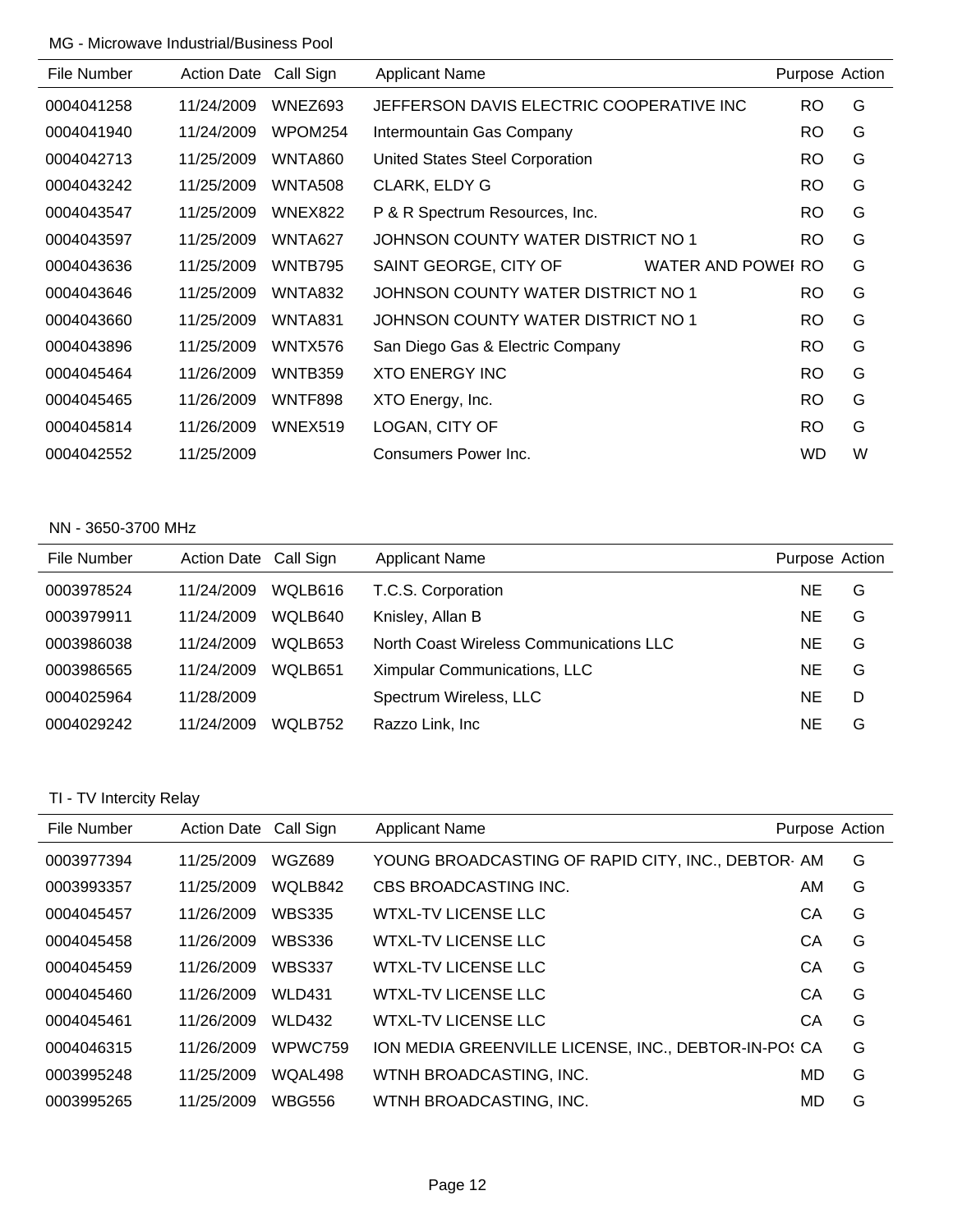TI - TV Intercity Relay

| File Number | Action Date Call Sign | Applicant Name          | Purpose Action |
|-------------|-----------------------|-------------------------|----------------|
| 0003995316  | 11/23/2009 WLJ685     | WTNH BROADCASTING, INC. | MD             |

TP - TV Pickup

| File Number | Action Date Call Sign |         | Applicant Name                             | Purpose Action |   |
|-------------|-----------------------|---------|--------------------------------------------|----------------|---|
| 0004041434  | 11/24/2009 KC26244    |         | RAMAR COMMUNICATIONS, INC.                 | СA             | G |
| 0003972880  | 11/24/2009            | KB96964 | THE CURATORS OF THE UNIVERSITY OF MISSOURI | WD.            | W |
| 0003972884  | 11/24/2009            | KB96968 | THE CURATORS OF THE UNIVERSITY OF MISSOURI | WD.            | W |

## TS - TV Studio Transmitter Link

| File Number | Action Date Call Sign |                     | <b>Applicant Name</b>                                | Purpose Action |   |
|-------------|-----------------------|---------------------|------------------------------------------------------|----------------|---|
| 0004041433  | 11/24/2009            | <b>WLE357</b>       | RAMAR COMMUNICATIONS, INC.                           | CА             | G |
| 0004046314  | 11/26/2009            | WPOV526             | ION MEDIA GREENVILLE LICENSE, INC., DEBTOR-IN-PO! CA |                | G |
| 0004046316  | 11/26/2009            | WQAJ623             | ION MEDIA GREENVILLE LICENSE, INC., DEBTOR-IN-PO! CA |                | G |
| 0004046317  | 11/26/2009            | WQBS335             | ION MEDIA GREENVILLE LICENSE, INC., DEBTOR-IN-PO! CA |                | G |
| 0004046321  | 11/26/2009            | WPWH <sub>264</sub> | ION MEDIA JACKSONVILLE LICENSE, INC., DEBTOR-IN-F CA |                | G |
| 0004046322  | 11/26/2009            | <b>WOAJ399</b>      | ION MEDIA JACKSONVILLE LICENSE, INC., DEBTOR-IN-F CA |                | G |
| 0004046323  | 11/26/2009            | WOCZ558             | ION MEDIA JACKSONVILLE LICENSE, INC., DEBTOR-IN-F CA |                | G |
| 0004046342  | 11/26/2009            | WPNA847             | ION MEDIA RALEIGH LICENSE, INC., DEBTOR-IN-POSSE: CA |                | G |

## TT - TV Translator Relay

| File Number | Action Date Call Sign | Applicant Name                        | Purpose Action |  |
|-------------|-----------------------|---------------------------------------|----------------|--|
| 0003995908  | 11/25/2009 WPNF335    | POST-NEWSWEEK STATIONS, ORLANDO, INC. | MD.            |  |

#### YK - Industrial/Business Pool - Commercial, Trunked

| File Number | Action Date Call Sign | Applicant Name                  | Purpose Action |
|-------------|-----------------------|---------------------------------|----------------|
| 0003979217  | WPPG993<br>11/24/2009 | <b>GRACE COMMUNICATIONS INC</b> | RO.<br>G       |
| 0003979926  | WPGB557<br>11/24/2009 | VASU. ALAN L                    | RO.<br>G       |

#### YM - 800 MHz Trunked SMR (SMR, Site-specific)

| File Number | Action Date Call Sign |        | Applicant Name                | Purpose Action |   |
|-------------|-----------------------|--------|-------------------------------|----------------|---|
| 0004036432  | 11/24/2009            | WQO982 | KURIAN, THOMAS K              | MD.            | G |
| 0003983694  | 11/24/2009 WPQI930    |        | YOUNG, CHRIS: PASCHALL, LARRY | RO.            | G |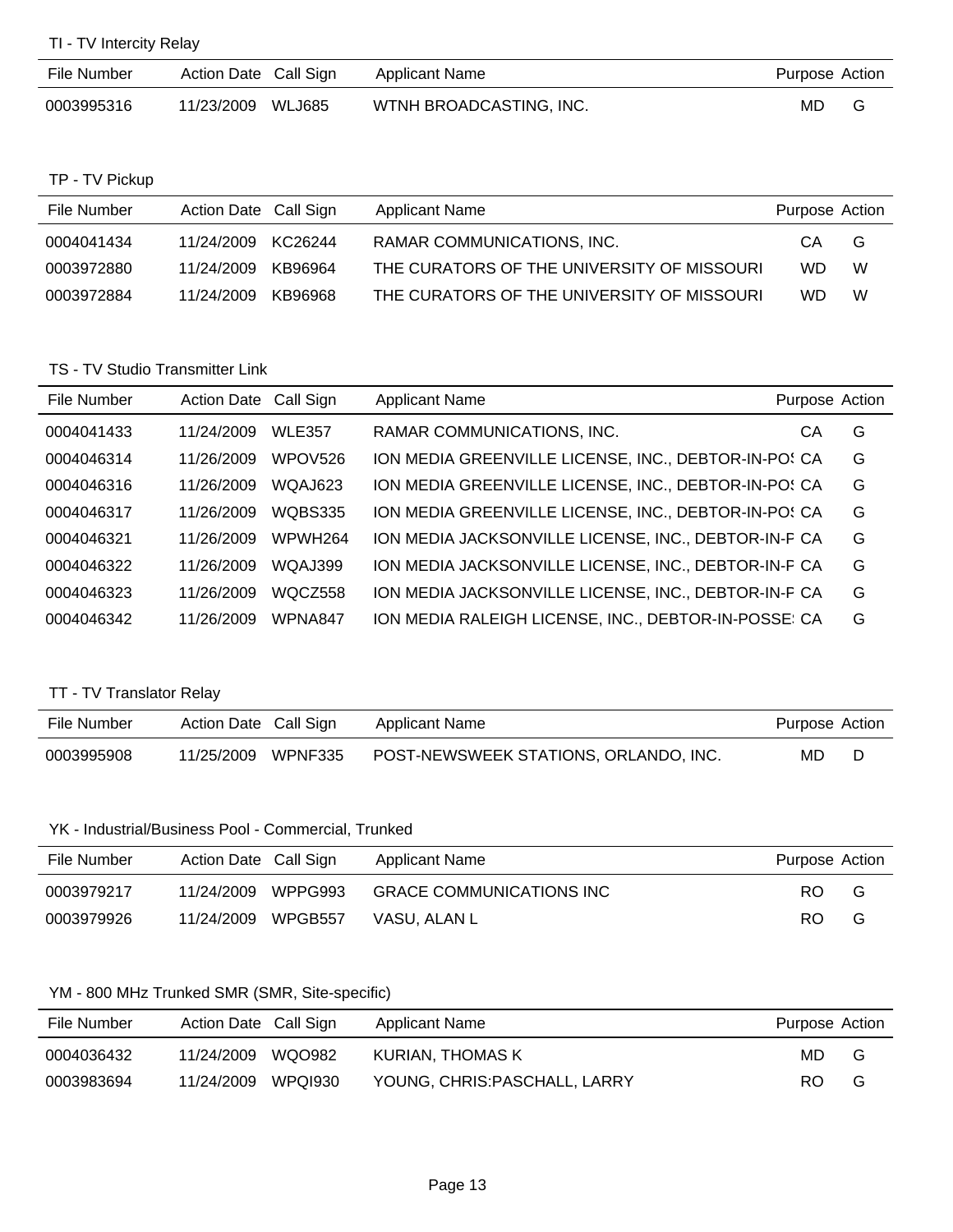## YS - SMR, 896-901/935-940 MHz, Trunked

| File Number | <b>Action Date</b> | Call Sign      | <b>Applicant Name</b>           | Purpose Action |   |
|-------------|--------------------|----------------|---------------------------------|----------------|---|
| 0003979812  | 11/24/2009         | <b>WNIX553</b> | JORDAN, JERRELL J               | RO             | G |
| 0003981708  | 11/24/2009         | <b>WNIX546</b> | FCI 900, INC.                   | <b>RO</b>      | G |
| 0003981709  | 11/24/2009         | WNKL321        | <b>FCI 900, INC.</b>            | <b>RO</b>      | G |
| 0003981710  | 11/24/2009         | WNKL345        | <b>FCI 900 INC</b>              | <b>RO</b>      | G |
| 0003981711  | 11/24/2009         | WNIX494        | FCI 900, Inc.                   | <b>RO</b>      | G |
| 0003982115  | 11/24/2009         | WNKL373        | NEXTEL LICENSE HOLDINGS 2 INC.  | <b>RO</b>      | G |
| 0003982157  | 11/24/2009         | WNIC979        | Nextel License Holdings 4, Inc. | RO             | G |
| 0003985507  | 11/24/2009         | WNIC991        | THESS, PAT                      | RO             | G |

| File Number | Action Date Call Sign |                | <b>Applicant Name</b>                               | Purpose Action |   |
|-------------|-----------------------|----------------|-----------------------------------------------------|----------------|---|
| 0003834434  | 11/24/2009            | WQIJ812        | NEXTEL WIP LICENSE CORP.                            | AM             | G |
| 0004042849  | 11/25/2009            | WPCW907        | <b>JP ENTERPRISES</b>                               | CA             | G |
| 0004042854  | 11/25/2009            | <b>KNRS543</b> | <b>North Plains Communications</b>                  | СA             | G |
| 0004042857  | 11/25/2009            | <b>KNRS263</b> | <b>North Plains Communications</b>                  | CА             | G |
| 0004042862  | 11/25/2009            | WNPK527        | VORACHECK, JIM: PFEIFER, MERLIN DBA NORTH PLAIN: CA |                | G |
| 0004042863  | 11/25/2009            | <b>WNPW357</b> | VORACHEK, JIM: PFEIFER, MERLIN DBA NORTH PLAINS CA  |                | G |
| 0003981751  | 11/24/2009            | <b>KNIA882</b> | NEXTEL COMMUNICATIONS OF THE MID ATLANTIC INC RO    |                | G |
| 0003981752  | 11/24/2009            | WNQU974        | NEXTEL COMMUNICATIONS OF THE MID-ATLANTIC INC RO    |                | G |
| 0003981754  | 11/24/2009            | WPPM660        | NEXTEL COMMUNICATIONS OF THE MID-ATLANTIC, INC RO   |                | G |
| 0003981755  | 11/24/2009            | WPPM663        | NEXTEL COMMUNICATIONS OF THE MID-ATLANTIC, INC RO   |                | G |
| 0003981756  | 11/24/2009            | <b>WPPM801</b> | NEXTEL COMMUNICATIONS OF THE MID-ATLANTIC, INC RO   |                | G |
| 0003981757  | 11/24/2009            | WPPM802        | NEXTEL COMMUNICATIONS OF THE MID-ATLANTIC, INC RO   |                | G |
| 0003981758  | 11/24/2009            | <b>WPPM806</b> | NEXTEL COMMUNICATIONS OF THE MID-ATLANTIC, INC RO   |                | G |
| 0003981759  | 11/24/2009            | WPPM808        | NEXTEL COMMUNICATIONS OF THE MID ATLANTIC INC RO    |                | G |
| 0003981760  | 11/24/2009            | WPPM814        | NEXTEL COMMUNICATIONS OF THE MID ATLANTIC INC RO    |                | G |
| 0003981761  | 11/24/2009            | WPPM815        | NEXTEL COMMUNICATIONS OF THE MID ATLANTIC INC RO    |                | G |
| 0003981763  | 11/24/2009            | <b>WNKN206</b> | NEXTEL COMMUNICATIONS OF THE MID ATLANTIC INC RO    |                | G |
| 0003981765  | 11/24/2009            | WPPM370        | NEXTEL COMMUNICATIONS OF THE MID-ATLANTIC, INC RO   |                | G |
| 0003981766  | 11/24/2009            | WPPM803        | NEXTEL COMMUNICATIONS OF THE MID-ATLANTIC, INC RO   |                | G |
| 0003981767  | 11/24/2009            | WNQY240        | NEXTEL COMMUNICATIONS OF THE MID ATLANTIC INC RO    |                | G |
| 0003981768  | 11/24/2009            | WPPM805        | NEXTEL COMMUNICATIONS OF THE MID-ATLANTIC, INC RO   |                | G |
| 0003981770  | 11/24/2009            | WPPM661        | NEXTEL COMMUNICATIONS OF THE MID-ATLANTIC, INC RO   |                | G |
| 0003981772  | 11/24/2009            | WPPM804        | NEXTEL COMMUNICATIONS OF THE MID-ATLANTIC, INC RO   |                | G |
| 0003981775  | 11/24/2009            | WPPM810        | NEXTEL COMMUNICATIONS OF THE MID-ATLANTIC, INC RO   |                | G |
| 0003981777  | 11/24/2009            | WPPM657        | NEXTEL COMMUNICATIONS OF THE MID-ATLANTIC, INC RO   |                | G |
| 0003981778  | 11/24/2009            | <b>WPPM807</b> | NEXTEL COMMUNICATIONS OF THE MID-ATLANTIC, INC RO   |                | G |
| 0003981779  | 11/24/2009            | WPPM813        | NEXTEL COMMUNICATIONS OF THE MID-ATLANTIC, INC RO   |                | G |
| 0003981780  | 11/24/2009            | WPPM822        | NEXTEL COMMUNICATIONS OF THE MID-ATLANTIC, INC RO   |                | G |
|             |                       |                |                                                     |                |   |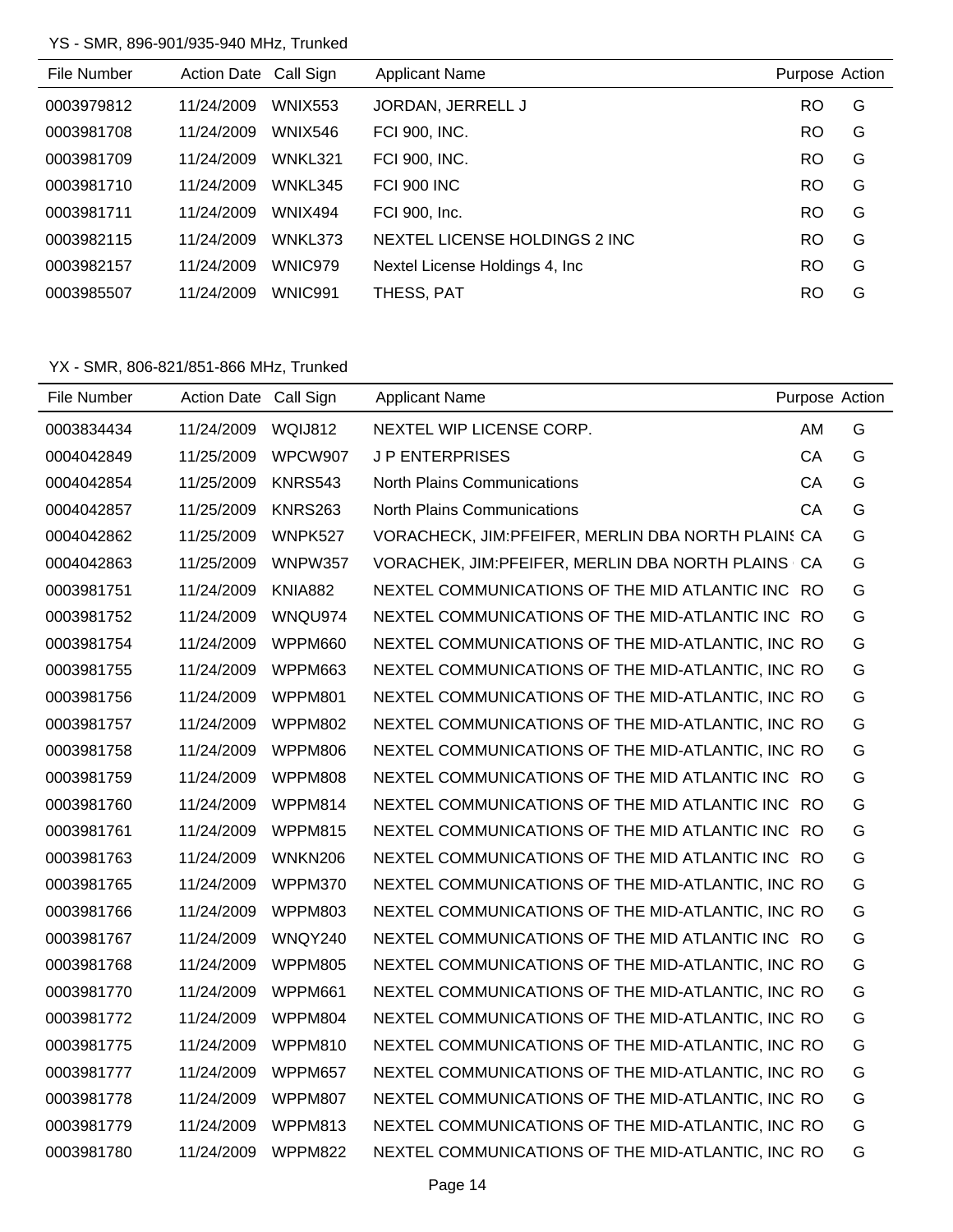| File Number | Action Date Call Sign |                | <b>Applicant Name</b>                             |           | Purpose Action |
|-------------|-----------------------|----------------|---------------------------------------------------|-----------|----------------|
| 0003981782  | 11/24/2009            | WPPM662        | NEXTEL COMMUNICATIONS OF THE MID-ATLANTIC, INC RO |           | G              |
| 0003981783  | 11/24/2009            | WPPM816        | NEXTEL COMMUNICATIONS OF THE MID ATLANTIC INC RO  |           | G              |
| 0003981784  | 11/24/2009            | WPPM817        | NEXTEL COMMUNICATIONS OF THE MID ATLANTIC INC RO  |           | G              |
| 0003981785  | 11/24/2009            | WPPM818        | NEXTEL COMMUNICATIONS OF THE MID ATLANTIC INC RO  |           | G              |
| 0003981786  | 11/24/2009            | WPPM819        | NEXTEL COMMUNICATIONS OF THE MID-ATLANTIC, INC RO |           | G              |
| 0003981787  | 11/24/2009            | WPPM820        | NEXTEL COMMUNICATIONS OF THE MID-ATLANTIC, INC RO |           | G              |
| 0003981788  | 11/24/2009            | WPPM821        | NEXTEL COMMUNICATIONS OF THE MID-ATLANTIC, INC RO |           | G              |
| 0003981789  | 11/24/2009            | WPPM823        | NEXTEL COMMUNICATIONS OF THE MID ATLANTIC INC RO  |           | G              |
| 0003981790  | 11/24/2009            | WPPM811        | NEXTEL COMMUNICATIONS OF THE MID ATLANTIC INC RO  |           | G              |
| 0003981791  | 11/24/2009            | WPPM812        | NEXTEL COMMUNICATIONS OF THE MID ATLANTIC INC RO  |           | G              |
| 0003981792  | 11/24/2009            | WPPM809        | NEXTEL COMMUNICATIONS OF THE MID ATLANTIC INC RO  |           | G              |
| 0003981802  | 11/24/2009            | WPFK418        | NEXTEL COMMUNICATIONS OF THE MID ATLANTIC INC RO  |           | G              |
| 0003981803  | 11/24/2009            | WPPM658        | NEXTEL COMMUNICATIONS OF THE MID-ATLANTIC, INC RO |           | G              |
| 0003981804  | 11/24/2009            | WPPM659        | NEXTEL COMMUNICATIONS OF THE MID-ATLANTIC, INC RO |           | G              |
| 0003981896  | 11/24/2009            | KNDC534        | NEXTEL LICENSE HOLDINGS 1 INC                     | <b>RO</b> | G              |
| 0003981897  | 11/24/2009            | <b>WNGS289</b> | NEXTEL LICENSE HOLDINGS 1 INC                     | <b>RO</b> | G              |
| 0003981898  | 11/24/2009            | WNQQ860        | NEXTEL LICENSE HOLDINGS 1 INC                     | <b>RO</b> | G              |
| 0003981899  | 11/24/2009            | WNQV583        | NEXTEL LICENSE HOLDINGS 1 INC DBA NEXTEL COMMI RO |           | G              |
| 0003981911  | 11/24/2009            | WPDQ789        | NEXTEL LICENSE HOLDINGS 1 INC                     | RO.       | G              |
| 0003981912  | 11/24/2009            | WPGD632        | NEXTEL LICENSE HOLDINGS 1 INC                     | <b>RO</b> | G              |
| 0003981913  | 11/24/2009            | WPPG648        | NEXTEL LICENSE HOLDINGS 1 INC DBA NEXTEL COMMURO  |           | G              |
| 0003981914  | 11/24/2009            | WPPM371        | NEXTEL LICENSE HOLDINGS 1, INC.                   | <b>RO</b> | G              |
| 0003981915  | 11/24/2009            | WPPM375        | NEXTEL LICENSE HOLDINGS 1, INC.                   | <b>RO</b> | G              |
| 0003981916  | 11/24/2009            | WPPM377        | NEXTEL LICENSE HOLDINGS 1, INC.                   | <b>RO</b> | G              |
| 0003981917  | 11/24/2009            | WPPM378        | NEXTEL LICENSE HOLDINGS 1, INC.                   | <b>RO</b> | G              |
| 0003981918  | 11/24/2009            | WPPM380        | NEXTEL LICENSE HOLDINGS 1, INC.                   | <b>RO</b> | G              |
| 0003981919  | 11/24/2009            | WPPM382        | NEXTEL LICENSE HOLDINGS 1, INC.                   | <b>RO</b> | G              |
| 0003981920  | 11/24/2009            | WPPM384        | NEXTEL LICENSE HOLDINGS 1, INC.                   | <b>RO</b> | G              |
| 0003981921  | 11/24/2009            | WPPM354        | NEXTEL LICENSE HOLDINGS 1, INC.                   | <b>RO</b> | G              |
| 0003981922  | 11/24/2009            | WPPM467        | NEXTEL LICENSE HOLDINGS 1 INC                     | <b>RO</b> | G              |
| 0003981923  | 11/24/2009            | WPPM468        | NEXTEL LICENSE HOLDINGS 1, INC.                   | <b>RO</b> | G              |
| 0003981924  | 11/24/2009            | WPPM473        | NEXTEL LICENSE HOLDINGS 1, INC.                   | <b>RO</b> | G              |
| 0003981925  | 11/24/2009            | WPPM474        | NEXTEL LICENSE HOLDINGS 1, INC.                   | <b>RO</b> | G              |
| 0003981926  | 11/24/2009            | WPPM477        | NEXTEL LICENSE HOLDINGS 1, INC.                   | <b>RO</b> | G              |
| 0003981927  | 11/24/2009            | WPPM478        | NEXTEL LICENSE HOLDINGS 1, INC.                   | <b>RO</b> | G              |
| 0003981928  | 11/24/2009            | WPPM479        | NEXTEL LICENSE HOLDINGS 1, INC.                   | RO.       | G              |
| 0003981929  | 11/24/2009            | WPPM482        | NEXTEL LICENSE HOLDINGS 1, INC.                   | <b>RO</b> | G              |
| 0003981930  | 11/24/2009            | WPPM483        | NEXTEL LICENSE HOLDINGS 1, INC.                   | <b>RO</b> | G              |
| 0003981931  | 11/24/2009            | WPPM484        | NEXTEL LICENSE HOLDINGS 1, INC.                   | <b>RO</b> | G              |
| 0003981932  | 11/24/2009            | WPPM487        | NEXTEL LICENSE HOLDINGS 1, INC.                   | <b>RO</b> | G              |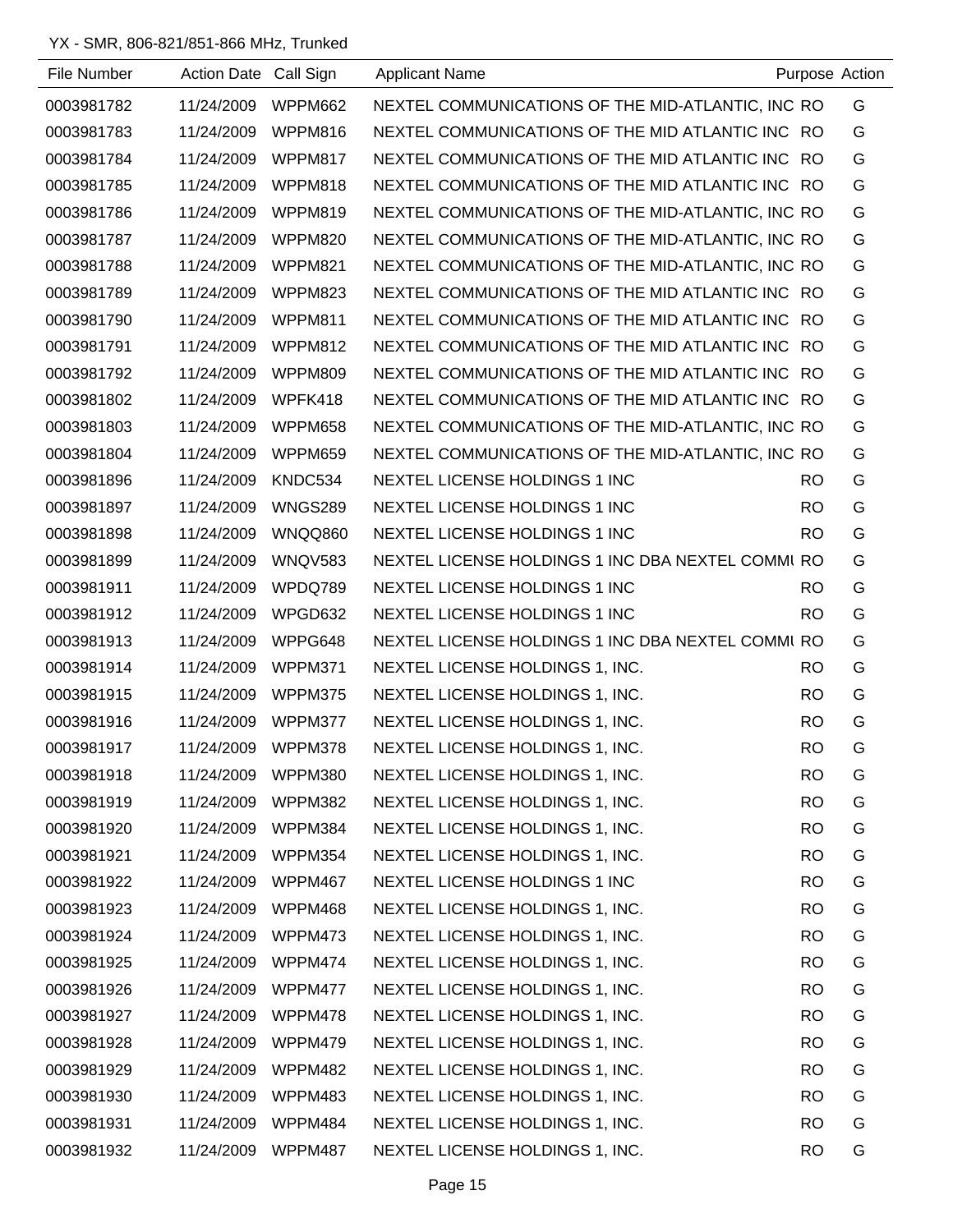| File Number | Action Date Call Sign |                | <b>Applicant Name</b>                             | Purpose Action |   |
|-------------|-----------------------|----------------|---------------------------------------------------|----------------|---|
| 0003981933  | 11/24/2009            | WPPM488        | NEXTEL LICENSE HOLDINGS 1, INC.                   | <b>RO</b>      | G |
| 0003981934  | 11/24/2009            | WPPM386        | NEXTEL LICENSE HOLDINGS 1, INC.                   | <b>RO</b>      | G |
| 0003981935  | 11/24/2009            | WPPM387        | NEXTEL LICENSE HOLDINGS 1, INC.                   | <b>RO</b>      | G |
| 0003981936  | 11/24/2009            | <b>WPPM390</b> | NEXTEL LICENSE HOLDINGS 1, INC.                   | <b>RO</b>      | G |
| 0003981937  | 11/24/2009            | WPPM489        | NEXTEL LICENSE HOLDINGS 1, INC.                   | <b>RO</b>      | G |
| 0003981938  | 11/24/2009            | WPPM638        | NEXTEL LICENSE HOLDINGS 1, INC.                   | <b>RO</b>      | G |
| 0003981939  | 11/24/2009            | WPPM641        | NEXTEL LICENSE HOLDINGS 1, INC.                   | <b>RO</b>      | G |
| 0003981940  | 11/24/2009            | WPPM642        | NEXTEL LICENSE HOLDINGS 1, INC.                   | <b>RO</b>      | G |
| 0003981941  | 11/24/2009            | WPPM645        | NEXTEL LICENSE HOLDINGS 1, INC.                   | <b>RO</b>      | G |
| 0003981942  | 11/24/2009            | WPPM646        | NEXTEL LICENSE HOLDINGS 1, INC.                   | <b>RO</b>      | G |
| 0003981943  | 11/24/2009            | WPPM648        | NEXTEL LICENSE HOLDINGS 1, INC.                   | <b>RO</b>      | G |
| 0003981944  | 11/24/2009            | WPPM652        | NEXTEL LICENSE HOLDINGS 1, INC.                   | <b>RO</b>      | G |
| 0003981945  | 11/24/2009            | WPPM653        | NEXTEL LICENSE HOLDINGS 1, INC.                   | <b>RO</b>      | G |
| 0003981946  | 11/24/2009            | WPPM700        | NEXTEL LICENSE HOLDINGS 1, INC.                   | <b>RO</b>      | G |
| 0003981947  | 11/24/2009            | WPPM708        | NEXTEL LICENSE HOLDINGS 1, INC.                   | <b>RO</b>      | G |
| 0003981948  | 11/24/2009            | WPPN557        | NEXTEL LICENSE HOLDINGS 1, INC.                   | <b>RO</b>      | G |
| 0003981949  | 11/24/2009            | WPPN629        | NEXTEL LICENSE HOLDINGS 1, INC.                   | <b>RO</b>      | G |
| 0003981950  | 11/24/2009            | WPPN630        | NEXTEL LICENSE HOLDINGS 1, INC.                   | <b>RO</b>      | G |
| 0003981951  | 11/24/2009            | WPPN578        | NEXTEL LICENSE HOLDINGS 1, INC.                   | <b>RO</b>      | G |
| 0003981952  | 11/24/2009            | WPPN579        | NEXTEL LICENSE HOLDINGS 1, INC.                   | <b>RO</b>      | G |
| 0003981953  | 11/24/2009            | <b>WQT600</b>  | NEXTEL LICENSE HOLDINGS 1 INC DBA NEXTEL COMMI RO |                | G |
| 0003981957  | 11/24/2009            | <b>WPWS896</b> | Nextel License Holdings 1, Inc.                   | <b>RO</b>      | G |
| 0003981958  | 11/24/2009            | WPWS898        | Nextel License Holdings 1, Inc.                   | <b>RO</b>      | G |
| 0003981959  | 11/24/2009            | WPWS902        | Nextel License Holdings 1, Inc.                   | <b>RO</b>      | G |
| 0003981960  | 11/24/2009            | WPWS905        | Nextel License Holdings 1, Inc.                   | <b>RO</b>      | G |
| 0003981961  | 11/24/2009            | WPWS910        | Nextel License Holdings 1, Inc.                   | <b>RO</b>      | G |
| 0003981962  | 11/24/2009            | WPWS916        | Nextel License Holdings 1, Inc.                   | <b>RO</b>      | G |
| 0003981963  | 11/24/2009            | WPWS917        | Nextel License Holdings 1, Inc.                   | <b>RO</b>      | G |
| 0003981964  | 11/24/2009            | WPWS919        | Nextel License Holdings 1, Inc.                   | <b>RO</b>      | G |
| 0003981965  | 11/24/2009            | WPWS921        | Nextel License Holdings 1, Inc.                   | <b>RO</b>      | G |
| 0003981966  | 11/24/2009            | WPWS922        | Nextel License Holdings 1, Inc.                   | <b>RO</b>      | G |
| 0003981967  | 11/24/2009            | WPWS923        | Nextel License Holdings 1, Inc.                   | <b>RO</b>      | G |
| 0003981968  | 11/24/2009            | WPWS925        | Nextel License Holdings 1, Inc.                   | <b>RO</b>      | G |
| 0003981969  | 11/24/2009            | WPWS926        | Nextel License Holdings 1, Inc.                   | <b>RO</b>      | G |
| 0003981970  | 11/24/2009            | WPWS933        | Nextel License Holdings 1, Inc.                   | <b>RO</b>      | G |
| 0003981971  | 11/24/2009            | WPWS936        | Nextel License Holdings 1, Inc.                   | <b>RO</b>      | G |
| 0003981972  | 11/24/2009            | WPWS937        | Nextel License Holdings 1, Inc.                   | <b>RO</b>      | G |
| 0003981973  | 11/24/2009            | WPWS938        | Nextel License Holdings 1, Inc.                   | <b>RO</b>      | G |
| 0003981974  | 11/24/2009            | WPWS939        | Nextel License Holdings 1, Inc.                   | <b>RO</b>      | G |
| 0003981975  | 11/24/2009            | WPWS940        | Nextel License Holdings 1, Inc.                   | <b>RO</b>      | G |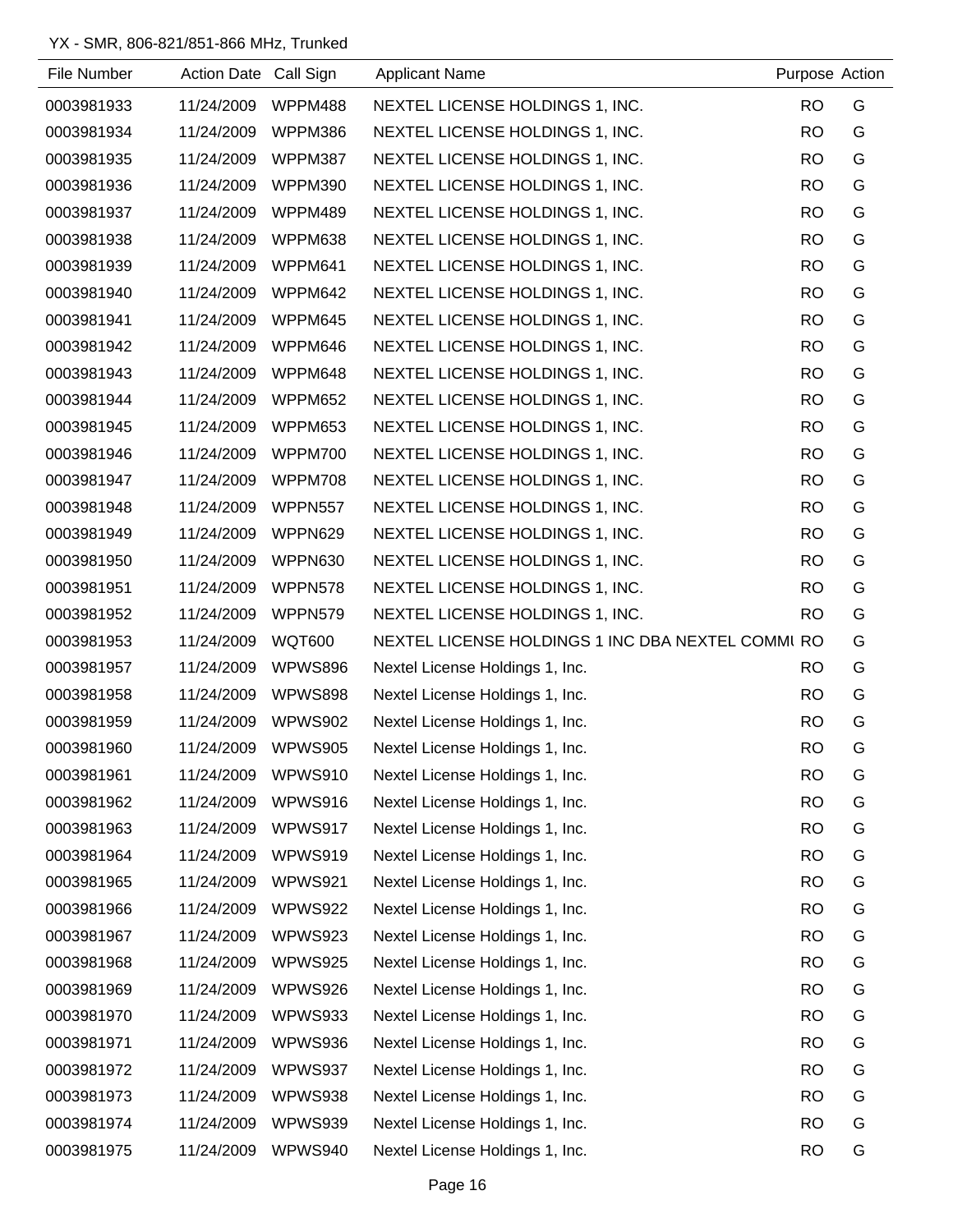| File Number | Action Date Call Sign |                | <b>Applicant Name</b>                             | Purpose Action |   |
|-------------|-----------------------|----------------|---------------------------------------------------|----------------|---|
| 0003981976  | 11/24/2009            | WPWS948        | Nextel License Holdings 1, Inc.                   | <b>RO</b>      | G |
| 0003981977  | 11/24/2009            | WPWS950        | Nextel License Holdings 1, Inc.                   | <b>RO</b>      | G |
| 0003981978  | 11/24/2009            | WQJM785        | Nextel License Holdings 1, Inc.                   | <b>RO</b>      | G |
| 0003981979  | 11/24/2009            | WQJM791        | Nextel License Holdings 1, Inc.                   | <b>RO</b>      | G |
| 0003981980  | 11/24/2009            | WQJM792        | Nextel License Holdings 1, Inc.                   | <b>RO</b>      | G |
| 0003981981  | 11/24/2009            | WQJM793        | Nextel License Holdings 1, Inc.                   | <b>RO</b>      | G |
| 0003981982  | 11/24/2009            | WQJM797        | Nextel License Holdings 1, Inc.                   | <b>RO</b>      | G |
| 0003981983  | 11/24/2009            | WQJM805        | Nextel License Holdings 1, Inc.                   | <b>RO</b>      | G |
| 0003981984  | 11/24/2009            | WQJM807        | Nextel License Holdings 1, Inc.                   | <b>RO</b>      | G |
| 0003981985  | 11/24/2009            | WQJM809        | Nextel License Holdings 1, Inc.                   | <b>RO</b>      | G |
| 0003981986  | 11/24/2009            | WQJM849        | Nextel License Holdings 1, Inc.                   | <b>RO</b>      | G |
| 0003981987  | 11/24/2009            | WQJM855        | Nextel License Holdings 1, Inc.                   | <b>RO</b>      | G |
| 0003981988  | 11/24/2009            | WNAC659        | NEXTEL LICENSE HOLDINGS 1 INC DBA NEXTEL COMMI RO |                | G |
| 0003981990  | 11/24/2009            | WPPM372        | NEXTEL LICENSE HOLDINGS 1, INC.                   | <b>RO</b>      | G |
| 0003981991  | 11/24/2009            | WPPM383        | NEXTEL LICENSE HOLDINGS 1, INC.                   | <b>RO</b>      | G |
| 0003981992  | 11/24/2009            | WPPM457        | NEXTEL LICENSE HOLDINGS 1, INC.                   | <b>RO</b>      | G |
| 0003981993  | 11/24/2009            | WPPM480        | NEXTEL LICENSE HOLDINGS 1, INC.                   | <b>RO</b>      | G |
| 0003981994  | 11/24/2009            | WPPM647        | NEXTEL LICENSE HOLDINGS 1, INC.                   | <b>RO</b>      | G |
| 0003981995  | 11/24/2009            | WPPM710        | NEXTEL LICENSE HOLDINGS 1, INC.                   | <b>RO</b>      | G |
| 0003981996  | 11/24/2009            | WQJM786        | Nextel License Holdings 1, Inc.                   | <b>RO</b>      | G |
| 0003981997  | 11/24/2009            | WQJM808        | Nextel License Holdings 1, Inc.                   | <b>RO</b>      | G |
| 0003981998  | 11/24/2009            | <b>WNGW466</b> | NEXTEL LICENSE HOLDINGS 1 INC                     | <b>RO</b>      | G |
| 0003982000  | 11/24/2009            | WPPM385        | NEXTEL LICENSE HOLDINGS 1, INC.                   | <b>RO</b>      | G |
| 0003982001  | 11/24/2009            | WPPM476        | NEXTEL LICENSE HOLDINGS 1, INC.                   | <b>RO</b>      | G |
| 0003982002  | 11/24/2009            | WPPM493        | NEXTEL LICENSE HOLDINGS 1, INC.                   | <b>RO</b>      | G |
| 0003982003  | 11/24/2009            | WPPN583        | NEXTEL LICENSE HOLDINGS 1, INC.                   | <b>RO</b>      | G |
| 0003982004  | 11/24/2009            | WPWS911        | Nextel License Holdings 1, Inc.                   | <b>RO</b>      | G |
| 0003982005  | 11/24/2009            | WPWS924        | Nextel License Holdings 1, Inc.                   | <b>RO</b>      | G |
| 0003982006  | 11/24/2009            | WQJM810        | Nextel License Holdings 1, Inc.                   | <b>RO</b>      | G |
| 0003982008  | 11/24/2009            | WPFR904        | Nextel License Holdings 1, Inc.                   | <b>RO</b>      | G |
| 0003982009  | 11/24/2009            | WPPM391        | NEXTEL LICENSE HOLDINGS 1, INC.                   | <b>RO</b>      | G |
| 0003982010  | 11/24/2009            | WPPM707        | NEXTEL LICENSE HOLDINGS 1, INC.                   | <b>RO</b>      | G |
| 0003982011  | 11/24/2009            | WPWS934        | Nextel License Holdings 1, Inc.                   | <b>RO</b>      | G |
| 0003982013  | 11/24/2009            | WPPM373        | NEXTEL LICENSE HOLDINGS 1, INC.                   | <b>RO</b>      | G |
| 0003982014  | 11/24/2009            | WPPM388        | NEXTEL LICENSE HOLDINGS 1, INC.                   | <b>RO</b>      | G |
| 0003982015  | 11/24/2009            | WPPM491        | NEXTEL LICENSE HOLDINGS 1, INC.                   | <b>RO</b>      | G |
| 0003982016  | 11/24/2009            | WPPM705        | NEXTEL LICENSE HOLDINGS 1, INC.                   | <b>RO</b>      | G |
| 0003982017  | 11/24/2009            | WPWS912        | Nextel License Holdings 1, Inc.                   | <b>RO</b>      | G |
| 0003982018  | 11/24/2009            | WPWS932        | Nextel License Holdings 1, Inc.                   | <b>RO</b>      | G |
| 0003982019  | 11/24/2009            | WQJM813        | Nextel License Holdings 1, Inc.                   | <b>RO</b>      | G |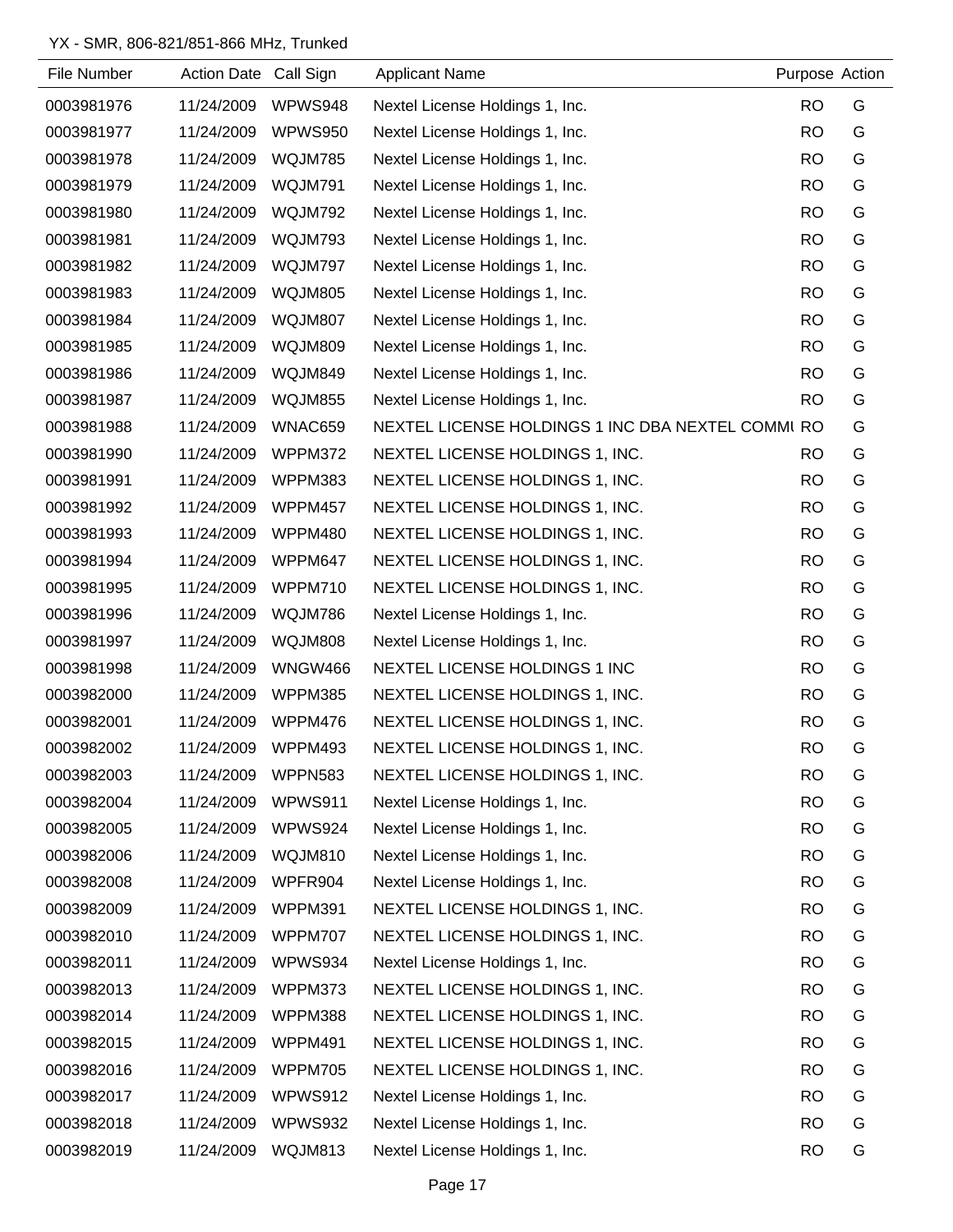| File Number | Action Date Call Sign |                | <b>Applicant Name</b>           | Purpose Action |   |
|-------------|-----------------------|----------------|---------------------------------|----------------|---|
| 0003982020  | 11/24/2009            | WPWS897        | Nextel License Holdings 1, Inc. | <b>RO</b>      | G |
| 0003982023  | 11/24/2009            | WPFR900        | Nextel License Holdings 1, Inc. | <b>RO</b>      | G |
| 0003982024  | 11/24/2009            | WPPM379        | NEXTEL LICENSE HOLDINGS 1, INC. | <b>RO</b>      | G |
| 0003982025  | 11/24/2009            | WPPM389        | NEXTEL LICENSE HOLDINGS 1, INC. | <b>RO</b>      | G |
| 0003982026  | 11/24/2009            | WPPM475        | NEXTEL LICENSE HOLDINGS 1, INC. | <b>RO</b>      | G |
| 0003982027  | 11/24/2009            | WPPM643        | NEXTEL LICENSE HOLDINGS 1, INC. | <b>RO</b>      | G |
| 0003982028  | 11/24/2009            | WPPM706        | NEXTEL LICENSE HOLDINGS 1, INC. | <b>RO</b>      | G |
| 0003982029  | 11/24/2009            | WPPN614        | NEXTEL LICENSE HOLDINGS 1, INC. | <b>RO</b>      | G |
| 0003982030  | 11/24/2009            | WPWS901        | Nextel License Holdings 1, Inc. | <b>RO</b>      | G |
| 0003982031  | 11/24/2009            | WPWS920        | Nextel License Holdings 1, Inc. | <b>RO</b>      | G |
| 0003982032  | 11/24/2009            | WPWS931        | Nextel License Holdings 1, Inc. | <b>RO</b>      | G |
| 0003982033  | 11/24/2009            | WPWS944        | Nextel License Holdings 1, Inc. | <b>RO</b>      | G |
| 0003982034  | 11/24/2009            | WQJM856        | Nextel License Holdings 1, Inc. | <b>RO</b>      | G |
| 0003982035  | 11/24/2009            | WPPM490        | NEXTEL LICENSE HOLDINGS 1, INC. | <b>RO</b>      | G |
| 0003982036  | 11/24/2009            | WPPM374        | NEXTEL LICENSE HOLDINGS 1, INC. | <b>RO</b>      | G |
| 0003982037  | 11/24/2009            | WPWS945        | Nextel License Holdings 1, Inc. | <b>RO</b>      | G |
| 0003982040  | 11/24/2009            | WPPM376        | NEXTEL LICENSE HOLDINGS 1, INC. | <b>RO</b>      | G |
| 0003982041  | 11/24/2009            | WPPM460        | NEXTEL LICENSE HOLDINGS 1, INC. | <b>RO</b>      | G |
| 0003982042  | 11/24/2009            | WPPM481        | NEXTEL LICENSE HOLDINGS 1, INC. | <b>RO</b>      | G |
| 0003982043  | 11/24/2009            | WPPM639        | NEXTEL LICENSE HOLDINGS 1, INC. | <b>RO</b>      | G |
| 0003982044  | 11/24/2009            | WPPM709        | NEXTEL LICENSE HOLDINGS 1, INC. | <b>RO</b>      | G |
| 0003982046  | 11/24/2009            | WPWS913        | Nextel License Holdings 1, Inc. | <b>RO</b>      | G |
| 0003982047  | 11/24/2009            | WPWS935        | Nextel License Holdings 1, Inc. | <b>RO</b>      | G |
| 0003982048  | 11/24/2009            | WQJM790        | Nextel License Holdings 1, Inc. | <b>RO</b>      | G |
| 0003982049  | 11/24/2009            | WQJM845        | Nextel License Holdings 1, Inc. | <b>RO</b>      | G |
| 0003982051  | 11/24/2009            | WPWS906        | Nextel License Holdings 1, Inc. | <b>RO</b>      | G |
| 0003982052  | 11/24/2009            | WPPM651        | NEXTEL LICENSE HOLDINGS 1, INC. | <b>RO</b>      | G |
| 0003982053  | 11/24/2009            | WPPM485        | NEXTEL LICENSE HOLDINGS 1, INC. | <b>RO</b>      | G |
| 0003982054  | 11/24/2009            | WQJM795        | Nextel License Holdings 1, Inc. | <b>RO</b>      | G |
| 0003982056  | 11/24/2009            | WPPM486        | NEXTEL LICENSE HOLDINGS 1, INC. | <b>RO</b>      | G |
| 0003982057  | 11/24/2009            | WQJM796        | Nextel License Holdings 1, Inc. | <b>RO</b>      | G |
| 0003982114  | 11/24/2009            | <b>WNBF503</b> | NEXTEL LICENSE HOLDINGS 2 INC   | <b>RO</b>      | G |
| 0003982116  | 11/24/2009            | WNQS492        | NEXTEL LICENSE HOLDINGS 2 INC   | <b>RO</b>      | G |
| 0003982117  | 11/24/2009            | <b>WSB586</b>  | NEXTEL LICENSE HOLDINGS 2 INC   | <b>RO</b>      | G |
| 0003982121  | 11/24/2009            | <b>WZZ532</b>  | NEXTEL LICENSE HOLDINGS 3 INC   | <b>RO</b>      | G |
| 0003982156  | 11/24/2009            | KNBX877        | NEXTEL LICENSE HOLDINGS 4, INC. | <b>RO</b>      | G |
| 0003982158  | 11/24/2009            | <b>WNNH954</b> | Nextel License Holdings 4, Inc. | <b>RO</b>      | G |
| 0003982160  | 11/24/2009            | WNNH970        | Nextel License Holdings 4, Inc. | <b>RO</b>      | G |
| 0003982161  | 11/24/2009            | WNQQ868        | Nextel License Holdings 4, Inc  | <b>RO</b>      | G |
| 0003982167  | 11/24/2009            | WPMY961        | Nextel License Holdings 4, Inc. | <b>RO</b>      | G |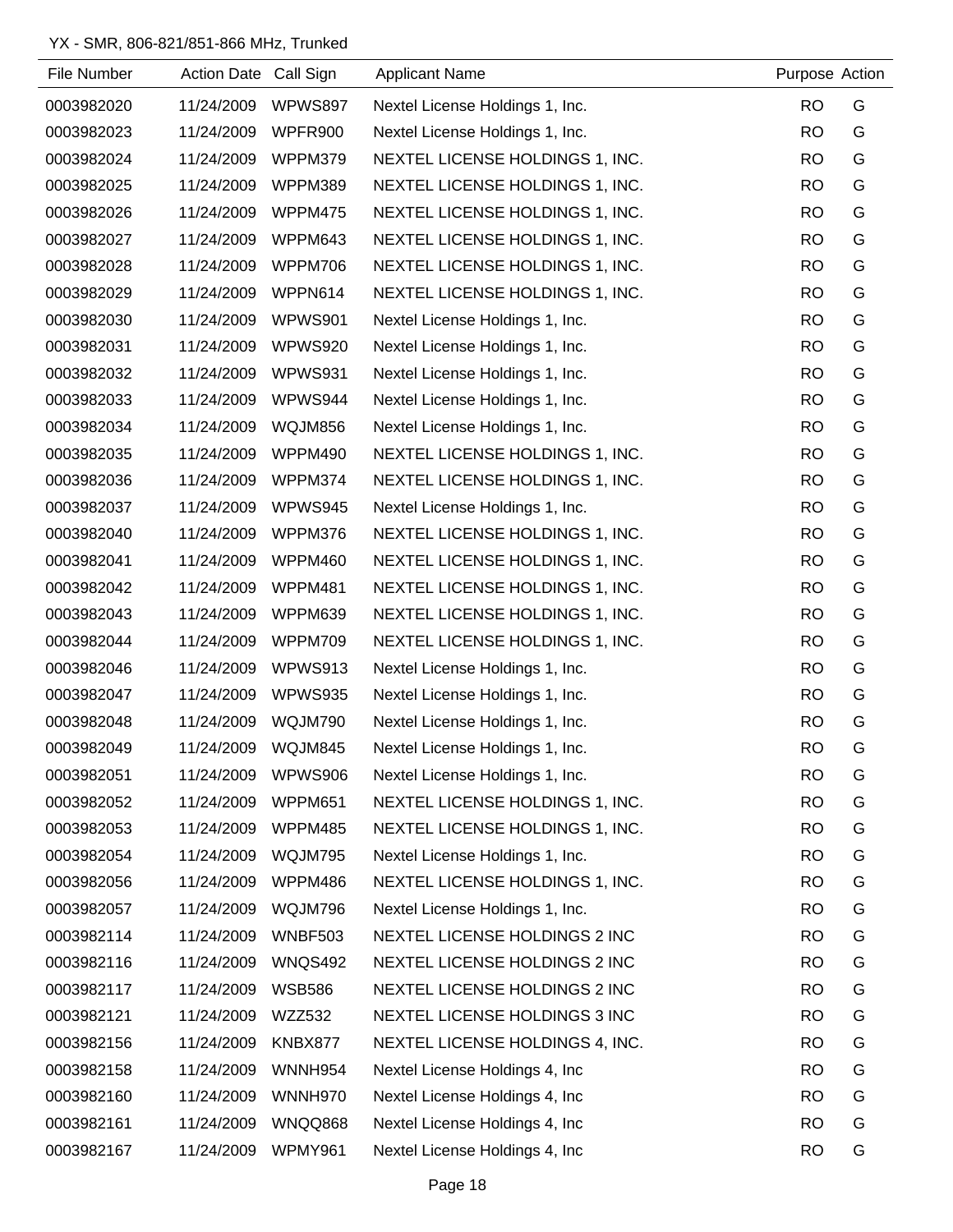| File Number | Action Date Call Sign |                | <b>Applicant Name</b>           | Purpose Action |   |
|-------------|-----------------------|----------------|---------------------------------|----------------|---|
| 0003982168  | 11/24/2009            | WPPM359        | NEXTEL LICENSE HOLDINGS 4, INC. | <b>RO</b>      | G |
| 0003982169  | 11/24/2009            | WPPM360        | NEXTEL LICENSE HOLDINGS 4, INC. | <b>RO</b>      | G |
| 0003982170  | 11/24/2009            | WPPM363        | NEXTEL LICENSE HOLDINGS 4, INC. | <b>RO</b>      | G |
| 0003982171  | 11/24/2009            | WPPM364        | Nextel License Holdings 4, Inc. | <b>RO</b>      | G |
| 0003982172  | 11/24/2009            | WPPM449        | NEXTEL LICENSE HOLDINGS 4, INC. | <b>RO</b>      | G |
| 0003982173  | 11/24/2009            | WPPM451        | NEXTEL LICENSE HOLDINGS 4, INC. | <b>RO</b>      | G |
| 0003982174  | 11/24/2009            | WPPM452        | NEXTEL LICENSE HOLDINGS 4, INC. | <b>RO</b>      | G |
| 0003982175  | 11/24/2009            | WPPM445        | Nextel License Holdings 4, Inc. | <b>RO</b>      | G |
| 0003982176  | 11/24/2009            | WPPM446        | Nextel License Holdings 4, Inc. | <b>RO</b>      | G |
| 0003982177  | 11/24/2009            | WPPM411        | Nextel License Holdings 4, Inc. | <b>RO</b>      | G |
| 0003982178  | 11/24/2009            | WPPM365        | NEXTEL LICENSE HOLDINGS 4, INC. | <b>RO</b>      | G |
| 0003982179  | 11/24/2009            | WPPM368        | Nextel License Holdings 4, Inc. | <b>RO</b>      | G |
| 0003982180  | 11/24/2009            | WPPM369        | Nextel License Holdings 4, Inc. | <b>RO</b>      | G |
| 0003982181  | 11/24/2009            | WPPM392        | NEXTEL LICENSE HOLDINGS 4, INC. | <b>RO</b>      | G |
| 0003982182  | 11/24/2009            | WPPM396        | NEXTEL LICENSE HOLDINGS 4, INC. | <b>RO</b>      | G |
| 0003982183  | 11/24/2009            | WPPM398        | Nextel License Holdings 4, Inc. | <b>RO</b>      | G |
| 0003982184  | 11/24/2009            | WPPM355        | Nextel License Holdings 4, Inc. | <b>RO</b>      | G |
| 0003982185  | 11/24/2009            | WPPM399        | NEXTEL LICENSE HOLDINGS 4, INC. | <b>RO</b>      | G |
| 0003982186  | 11/24/2009            | WPPM400        | NEXTEL LICENSE HOLDINGS 4, INC. | <b>RO</b>      | G |
| 0003982187  | 11/24/2009            | WPPM402        | Nextel License Holdings 4, Inc. | <b>RO</b>      | G |
| 0003982188  | 11/24/2009            | WPPM404        | Nextel License Holdings 4, Inc. | <b>RO</b>      | G |
| 0003982189  | 11/24/2009            | <b>WPPM405</b> | Nextel License Holdings 4, Inc. | <b>RO</b>      | G |
| 0003982190  | 11/24/2009            | WPPM408        | NEXTEL LICENSE HOLDINGS 4, INC. | <b>RO</b>      | G |
| 0003982191  | 11/24/2009            | WPPM410        | NEXTEL LICENSE HOLDINGS 4, INC. | <b>RO</b>      | G |
| 0003982192  | 11/24/2009            | WPPM413        | NEXTEL LICENSE HOLDINGS 4, INC. | <b>RO</b>      | G |
| 0003982193  | 11/24/2009            | WPPM414        | Nextel License Holdings 4, Inc. | <b>RO</b>      | G |
| 0003982194  | 11/24/2009            | WPPM415        | NEXTEL LICENSE HOLDINGS 4, INC. | <b>RO</b>      | G |
| 0003982195  | 11/24/2009            | WPPM416        | NEXTEL LICENSE HOLDINGS 4, INC. | <b>RO</b>      | G |
| 0003982196  | 11/24/2009            | WPPM419        | Nextel License Holdings 4, Inc. | <b>RO</b>      | G |
| 0003982197  | 11/24/2009            | WPPM420        | NEXTEL LICENSE HOLDINGS 4, INC. | <b>RO</b>      | G |
| 0003982198  | 11/24/2009            | WPPM421        | NEXTEL LICENSE HOLDINGS 4, INC. | <b>RO</b>      | G |
| 0003982199  | 11/24/2009            | WPPM424        | NEXTEL LICENSE HOLDINGS 4, INC. | <b>RO</b>      | G |
| 0003982200  | 11/24/2009            | WPPM425        | NEXTEL LICENSE HOLDINGS 4, INC. | <b>RO</b>      | G |
| 0003982201  | 11/24/2009            | WPPM426        | NEXTEL LICENSE HOLDINGS 4, INC. | <b>RO</b>      | G |
| 0003982202  | 11/24/2009            | WPPM429        | NEXTEL LICENSE HOLDINGS 4, INC. | <b>RO</b>      | G |
| 0003982203  | 11/24/2009            | WPPM430        | NEXTEL LICENSE HOLDINGS 4, INC. | <b>RO</b>      | G |
| 0003982204  | 11/24/2009            | WPPM434        | NEXTEL LICENSE HOLDINGS 4, INC. | <b>RO</b>      | G |
| 0003982205  | 11/24/2009            | WPPM440        | NEXTEL LICENSE HOLDINGS 4, INC. | <b>RO</b>      | G |
| 0003982206  | 11/24/2009            | WPPM442        | NEXTEL LICENSE HOLDINGS 4, INC. | <b>RO</b>      | G |
| 0003982207  | 11/24/2009            | WPPM443        | NEXTEL LICENSE HOLDINGS 4, INC. | <b>RO</b>      | G |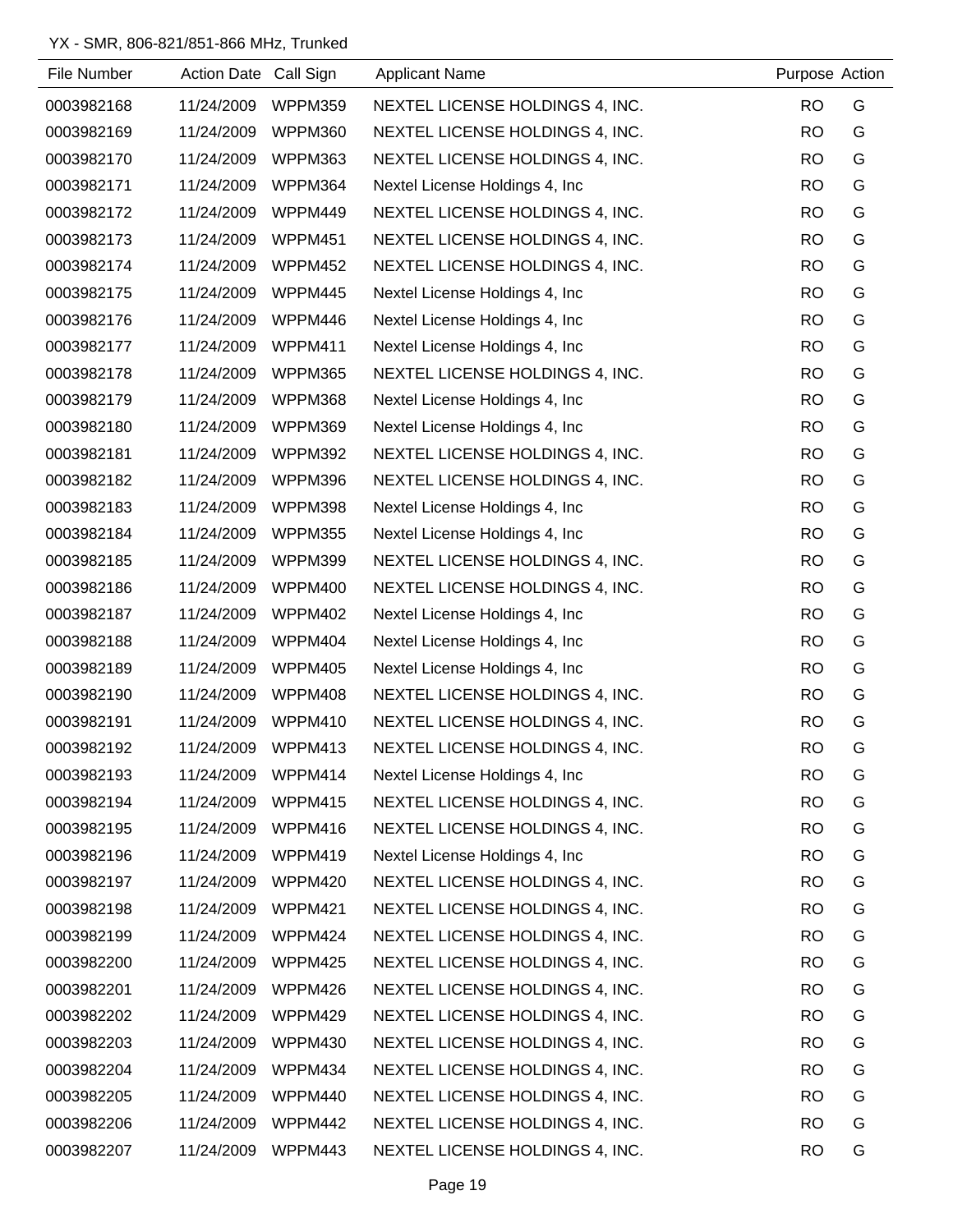| File Number | Action Date Call Sign |                | <b>Applicant Name</b>           | Purpose Action |   |
|-------------|-----------------------|----------------|---------------------------------|----------------|---|
| 0003982208  | 11/24/2009            | WPPM520        | NEXTEL LICENSE HOLDINGS 4, INC. | <b>RO</b>      | G |
| 0003982209  | 11/24/2009            | WPPM664        | NEXTEL LICENSE HOLDINGS 4, INC. | <b>RO</b>      | G |
| 0003982210  | 11/24/2009            | WPPM670        | NEXTEL LICENSE HOLDINGS 4, INC. | <b>RO</b>      | G |
| 0003982211  | 11/24/2009            | WPPM671        | NEXTEL LICENSE HOLDINGS 4, INC. | <b>RO</b>      | G |
| 0003982212  | 11/24/2009            | WPPM672        | NEXTEL LICENSE HOLDINGS 4, INC. | <b>RO</b>      | G |
| 0003982213  | 11/24/2009            | WPPM673        | NEXTEL LICENSE HOLDINGS 4, INC. | <b>RO</b>      | G |
| 0003982214  | 11/24/2009            | WPPM835        | NEXTEL LICENSE HOLDINGS 4, INC. | <b>RO</b>      | G |
| 0003982215  | 11/24/2009            | WPPM837        | Nextel License Holdings 4, Inc. | <b>RO</b>      | G |
| 0003982216  | 11/24/2009            | WPPM838        | NEXTEL LICENSE HOLDINGS 4, INC. | <b>RO</b>      | G |
| 0003982217  | 11/24/2009            | WPPM840        | NEXTEL LICENSE HOLDINGS 4, INC. | <b>RO</b>      | G |
| 0003982218  | 11/24/2009            | WPPM841        | NEXTEL LICENSE HOLDINGS 4, INC. | <b>RO</b>      | G |
| 0003982219  | 11/24/2009            | WPPM843        | NEXTEL LICENSE HOLDINGS 4, INC. | <b>RO</b>      | G |
| 0003982220  | 11/24/2009            | WPPM845        | NEXTEL LICENSE HOLDINGS 4, INC. | <b>RO</b>      | G |
| 0003982221  | 11/24/2009            | WPPM846        | Nextel License Holdings 4, Inc. | <b>RO</b>      | G |
| 0003982222  | 11/24/2009            | WPPM849        | NEXTEL LICENSE HOLDINGS 4, INC. | <b>RO</b>      | G |
| 0003982223  | 11/24/2009            | WPPM851        | NEXTEL LICENSE HOLDINGS 4, INC. | <b>RO</b>      | G |
| 0003982224  | 11/24/2009            | WPPM886        | Nextel License Holdings 4, Inc. | <b>RO</b>      | G |
| 0003982225  | 11/24/2009            | <b>WPPM887</b> | NEXTEL LICENSE HOLDINGS 4, INC. | <b>RO</b>      | G |
| 0003982226  | 11/24/2009            | WPPM888        | NEXTEL LICENSE HOLDINGS 4, INC. | <b>RO</b>      | G |
| 0003982227  | 11/24/2009            | WPPM889        | Nextel License Holdings 4, Inc. | <b>RO</b>      | G |
| 0003982228  | 11/24/2009            | WPPM892        | Nextel License Holdings 4, Inc. | <b>RO</b>      | G |
| 0003982229  | 11/24/2009            | WPPM893        | Nextel License Holdings 4, Inc. | <b>RO</b>      | G |
| 0003982230  | 11/24/2009            | WPPM894        | Nextel License Holdings 4, Inc. | <b>RO</b>      | G |
| 0003982231  | 11/24/2009            | WPPM896        | Nextel License Holdings 4, Inc. | <b>RO</b>      | G |
| 0003982232  | 11/24/2009            | WPPM897        | NEXTEL LICENSE HOLDINGS 4, INC. | <b>RO</b>      | G |
| 0003982233  | 11/24/2009            | WPPM898        | Nextel License Holdings 4, Inc  | <b>RO</b>      | G |
| 0003982234  | 11/24/2009            | WPPM901        | Nextel License Holdings 4, Inc. | <b>RO</b>      | G |
| 0003982235  | 11/24/2009            | <b>WPPM902</b> | Nextel License Holdings 4, Inc. | <b>RO</b>      | G |
| 0003982236  | 11/24/2009            | <b>WPPM903</b> | Nextel License Holdings 4, Inc. | <b>RO</b>      | G |
| 0003982237  | 11/24/2009            | WPPM907        | NEXTEL LICENSE HOLDINGS 4, INC. | <b>RO</b>      | G |
| 0003982238  | 11/24/2009            | WPPM909        | Nextel License Holdings 4, Inc  | <b>RO</b>      | G |
| 0003982239  | 11/24/2009            | WPPM910        | Nextel License Holdings 4, Inc. | <b>RO</b>      | G |
| 0003982240  | 11/24/2009            | WPPM912        | Nextel License Holdings 4, Inc. | <b>RO</b>      | G |
| 0003982241  | 11/24/2009            | WPPM913        | NEXTEL LICENSE HOLDINGS 4, INC. | <b>RO</b>      | G |
| 0003982242  | 11/24/2009            | WPPM915        | Nextel License Holdings 4, Inc. | <b>RO</b>      | G |
| 0003982243  | 11/24/2009            | WPPM920        | Nextel License Holdings 4, Inc. | <b>RO</b>      | G |
| 0003982244  | 11/24/2009            | WPPM921        | Nextel License Holdings 4, Inc. | <b>RO</b>      | G |
| 0003982245  | 11/24/2009            | WPPM924        | Nextel License Holdings 4, Inc. | <b>RO</b>      | G |
| 0003982246  | 11/24/2009            | WPPM926        | Nextel License Holdings 4, Inc. | <b>RO</b>      | G |
| 0003982247  | 11/24/2009            | WPPN217        | Nextel License Holdings 4, Inc. | <b>RO</b>      | G |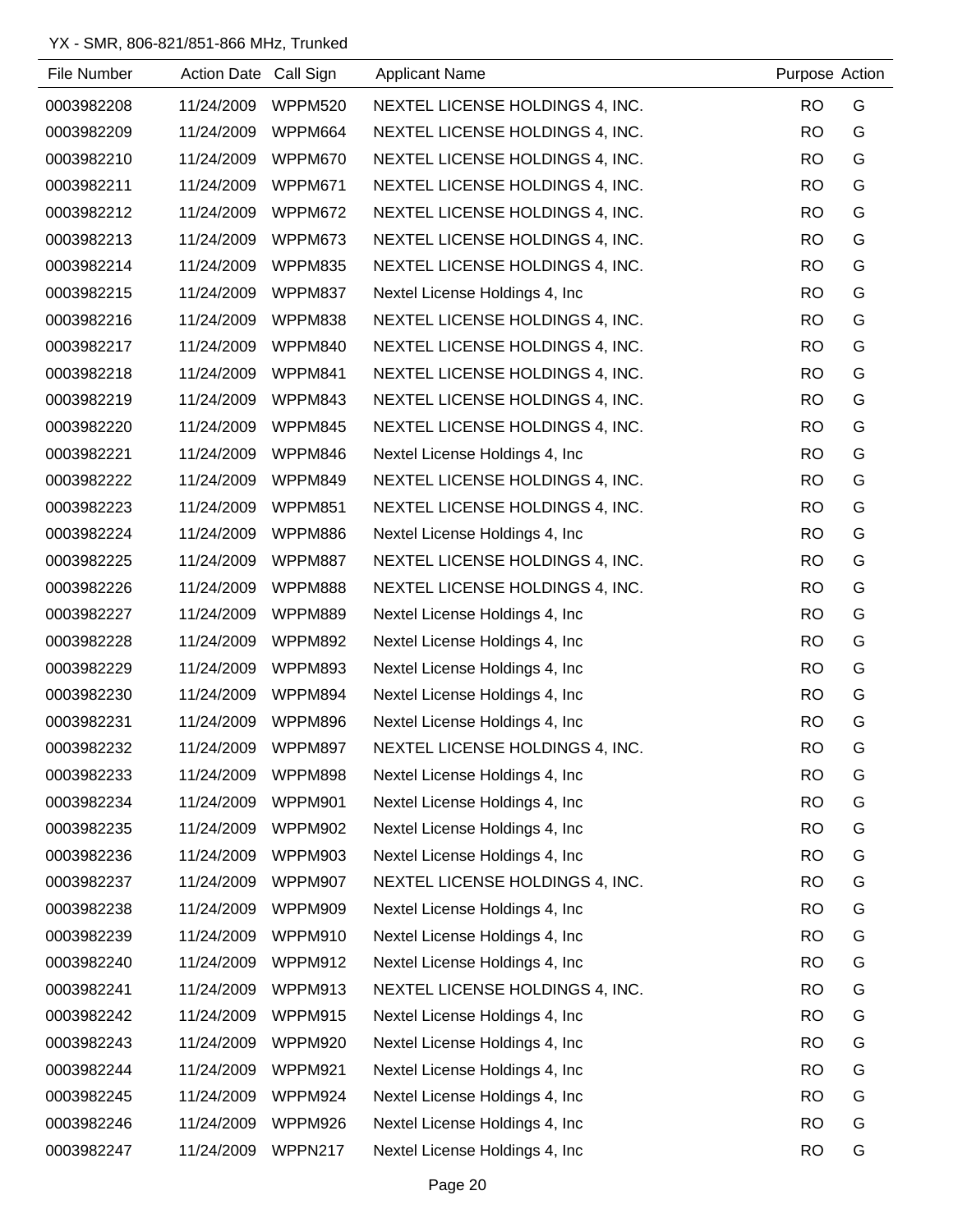| File Number | Action Date Call Sign |         | <b>Applicant Name</b>           | Purpose Action |   |
|-------------|-----------------------|---------|---------------------------------|----------------|---|
| 0003982248  | 11/24/2009            | WPPN218 | Nextel License Holdings 4, Inc. | <b>RO</b>      | G |
| 0003982249  | 11/24/2009            | WPPN219 | Nextel License Holdings 4, Inc. | <b>RO</b>      | G |
| 0003982250  | 11/24/2009            | WPPN220 | Nextel License Holdings 4, Inc. | <b>RO</b>      | G |
| 0003982251  | 11/24/2009            | WPPN223 | Nextel License Holdings 4, Inc. | <b>RO</b>      | G |
| 0003982252  | 11/24/2009            | WPPM422 | Nextel License Holdings 4, Inc. | <b>RO</b>      | G |
| 0003982253  | 11/24/2009            | WPPM796 | NEXTEL LICENSE HOLDINGS 4, INC. | <b>RO</b>      | G |
| 0003982254  | 11/24/2009            | WPPM831 | Nextel License Holdings 4, Inc. | <b>RO</b>      | G |
| 0003982255  | 11/24/2009            | WPPM800 | NEXTEL LICENSE HOLDINGS 4, INC. | <b>RO</b>      | G |
| 0003982256  | 11/24/2009            | WPPM829 | Nextel License Holdings 4, Inc. | <b>RO</b>      | G |
| 0003982257  | 11/24/2009            | WPPM830 | Nextel License Holdings 4, Inc. | <b>RO</b>      | G |
| 0003982258  | 11/24/2009            | WPPM799 | NEXTEL LICENSE HOLDINGS 4, INC. | <b>RO</b>      | G |
| 0003982259  | 11/24/2009            | WPPM793 | NEXTEL LICENSE HOLDINGS 4, INC. | <b>RO</b>      | G |
| 0003982260  | 11/24/2009            | WPPM794 | NEXTEL LICENSE HOLDINGS 4, INC. | <b>RO</b>      | G |
| 0003982261  | 11/24/2009            | WPPM795 | NEXTEL LICENSE HOLDINGS 4, INC. | <b>RO</b>      | G |
| 0003982262  | 11/24/2009            | WPPM798 | NEXTEL LICENSE HOLDINGS 4, INC. | <b>RO</b>      | G |
| 0003982263  | 11/24/2009            | WPPN224 | Nextel License Holdings 4, Inc. | <b>RO</b>      | G |
| 0003982264  | 11/24/2009            | WPPN225 | Nextel License Holdings 4, Inc. | <b>RO</b>      | G |
| 0003982265  | 11/24/2009            | WPPN228 | Nextel License Holdings 4, Inc. | <b>RO</b>      | G |
| 0003982266  | 11/24/2009            | WPPN229 | NEXTEL LICENSE HOLDINGS 4, INC. | <b>RO</b>      | G |
| 0003982267  | 11/24/2009            | WPPN230 | Nextel License Holdings 4, Inc. | <b>RO</b>      | G |
| 0003982268  | 11/24/2009            | WPPM447 | Nextel License Holdings 4, Inc. | <b>RO</b>      | G |
| 0003982269  | 11/24/2009            | WPPM666 | NEXTEL LICENSE HOLDINGS 4, INC. | <b>RO</b>      | G |
| 0003982270  | 11/24/2009            | WPPM832 | Nextel License Holdings 4, Inc. | <b>RO</b>      | G |
| 0003982271  | 11/24/2009            | WPPM904 | Nextel License Holdings 4, Inc. | <b>RO</b>      | G |
| 0003982272  | 11/24/2009            | WPPM914 | Nextel License Holdings 4, Inc. | <b>RO</b>      | G |
| 0003982273  | 11/24/2009            | WPPN226 | Nextel License Holdings 4, Inc. | <b>RO</b>      | G |
| 0003982274  | 11/24/2009            | WPPN237 | Nextel License Holdings 4, Inc. | <b>RO</b>      | G |
| 0003982275  | 11/24/2009            | WPPN247 | Nextel License Holdings 4, Inc. | <b>RO</b>      | G |
| 0003982276  | 11/24/2009            | WPPN406 | NEXTEL LICENSE HOLDINGS 4, INC. | <b>RO</b>      | G |
| 0003982277  | 11/24/2009            | WPPN416 | NEXTEL LICENSE HOLDINGS 4, INC. | <b>RO</b>      | G |
| 0003982278  | 11/24/2009            | WNNH937 | Nextel License Holdings 4, Inc. | <b>RO</b>      | G |
| 0003982279  | 11/24/2009            | WPPM395 | NEXTEL LICENSE HOLDINGS 4, INC. | <b>RO</b>      | G |
| 0003982280  | 11/24/2009            | WPPM403 | Nextel License Holdings 4, Inc. | <b>RO</b>      | G |
| 0003982281  | 11/24/2009            | WPPM450 | NEXTEL LICENSE HOLDINGS 4, INC. | <b>RO</b>      | G |
| 0003982282  | 11/24/2009            | WPPM675 | NEXTEL LICENSE HOLDINGS 4, INC. | <b>RO</b>      | G |
| 0003982283  | 11/24/2009            | WPPM834 | NEXTEL LICENSE HOLDINGS 4, INC. | <b>RO</b>      | G |
| 0003982284  | 11/24/2009            | WPPM844 | NEXTEL LICENSE HOLDINGS 4, INC. | <b>RO</b>      | G |
| 0003982285  | 11/24/2009            | WPPM906 | Nextel License Holdings 4, Inc. | <b>RO</b>      | G |
| 0003982286  | 11/24/2009            | WPPM916 | Nextel License Holdings 4, Inc. | <b>RO</b>      | G |
| 0003982287  | 11/24/2009            | WPPN222 | NEXTEL LICENSE HOLDINGS 4, INC. | <b>RO</b>      | G |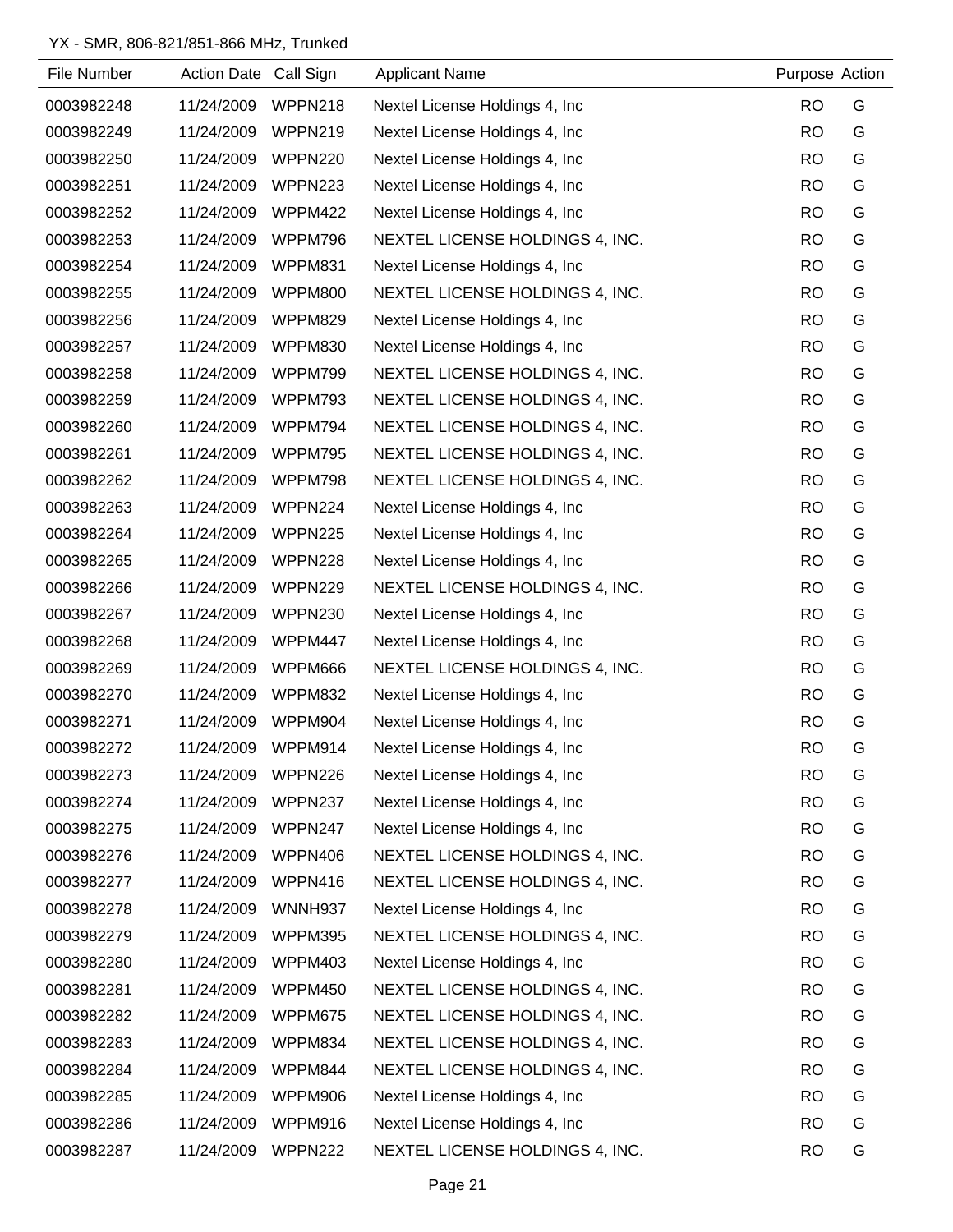| File Number | Action Date Call Sign |                | <b>Applicant Name</b>                  | Purpose Action |   |
|-------------|-----------------------|----------------|----------------------------------------|----------------|---|
| 0003982288  | 11/24/2009            | WPPN239        | Nextel License Holdings 4, Inc.        | <b>RO</b>      | G |
| 0003982289  | 11/24/2009            | WPPN254        | Nextel License Holdings 4, Inc.        | <b>RO</b>      | G |
| 0003982290  | 11/24/2009            | WPPN418        | NEXTEL LICENSE HOLDINGS 4, INC.        | <b>RO</b>      | G |
| 0003982291  | 11/24/2009            | WPGD892        | Nextel License Holdings 4, Inc.        | <b>RO</b>      | G |
| 0003982292  | 11/24/2009            | WPPM855        | Nextel License Holdings 4, Inc.        | <b>RO</b>      | G |
| 0003982294  | 11/24/2009            | WPPM366        | NEXTEL LICENSE HOLDINGS 4, INC.        | <b>RO</b>      | G |
| 0003982295  | 11/24/2009            | WPPM427        | NEXTEL LICENSE HOLDINGS 4, INC.        | <b>RO</b>      | G |
| 0003982296  | 11/24/2009            | WPPM827        | Nextel License Holdings 4, Inc.        | <b>RO</b>      | G |
| 0003982297  | 11/24/2009            | WPPM899        | NEXTEL LICENSE HOLDINGS 4, INC.        | <b>RO</b>      | G |
| 0003982298  | 11/24/2009            | WPPM925        | Nextel License Holdings 4, Inc.        | <b>RO</b>      | G |
| 0003982299  | 11/24/2009            | WPPN231        | Nextel License Holdings 4, Inc.        | <b>RO</b>      | G |
| 0003982300  | 11/24/2009            | WPPN245        | Nextel License Holdings 4, Inc.        | <b>RO</b>      | G |
| 0003982301  | 11/24/2009            | WPPN411        | NEXTEL LICENSE HOLDINGS 4, INC.        | <b>RO</b>      | G |
| 0003982302  | 11/24/2009            | <b>WPPN435</b> | NEXTEL LICENSE HOLDINGS 4, INC.        | <b>RO</b>      | G |
| 0003982303  | 11/24/2009            | WPPM437        | NEXTEL LICENSE HOLDINGS 4, INC.        | <b>RO</b>      | G |
| 0003982304  | 11/24/2009            | WNQQ254        | Nextel License Holdings 4, Inc.        | <b>RO</b>      | G |
| 0003982305  | 11/24/2009            | WPPM406        | Nextel License Holdings 4, Inc.        | <b>RO</b>      | G |
| 0003982306  | 11/24/2009            | WPPM438        | NEXTEL LICENSE HOLDINGS 4, INC.        | <b>RO</b>      | G |
| 0003982307  | 11/24/2009            | WPPM847        | NEXTEL LICENSE HOLDINGS 4, INC.        | <b>RO</b>      | G |
| 0003982308  | 11/24/2009            | WPPM905        | Nextel License Holdings 4, Inc.        | <b>RO</b>      | G |
| 0003982309  | 11/24/2009            | WPPM922        | Nextel License Holdings 4, Inc.        | <b>RO</b>      | G |
| 0003982310  | 11/24/2009            | WPPN242        | Nextel License Holdings 4, Inc.        | <b>RO</b>      | G |
| 0003982311  | 11/24/2009            | WPPN417        | NEXTEL LICENSE HOLDINGS 4, INC.        | <b>RO</b>      | G |
| 0003982312  | 11/24/2009            | WPPM454        | NEXTEL LICENSE HOLDINGS 4, INC.        | <b>RO</b>      | G |
| 0003982313  | 11/24/2009            | WPPM833        | <b>NEXTEL LICENSE HOLDINGS 4, INC.</b> | <b>RO</b>      | G |
| 0003982314  | 11/24/2009            | WPPN433        | NEXTEL LICENSE HOLDINGS 4, INC.        | <b>RO</b>      | G |
| 0003982315  | 11/24/2009            | WPPM852        | NEXTEL LICENSE HOLDINGS 4, INC.        | <b>RO</b>      | G |
| 0003982316  | 11/24/2009            | WPPM418        | NEXTEL LICENSE HOLDINGS 4, INC.        | <b>RO</b>      | G |
| 0003982317  | 11/24/2009            | <b>WPPM521</b> | Nextel License Holdings 4, Inc.        | <b>RO</b>      | G |
| 0003982318  | 11/24/2009            | WNQQ844        | Nextel License Holdings 4, Inc.        | <b>RO</b>      | G |
| 0003982319  | 11/24/2009            | WPPM367        | NEXTEL LICENSE HOLDINGS 4, INC.        | <b>RO</b>      | G |
| 0003982320  | 11/24/2009            | WPPM407        | Nextel License Holdings 4, Inc.        | <b>RO</b>      | G |
| 0003982321  | 11/24/2009            | WPPM417        | Nextel License Holdings 4, Inc.        | <b>RO</b>      | G |
| 0003982322  | 11/24/2009            | WPPM428        | NEXTEL LICENSE HOLDINGS 4, INC.        | <b>RO</b>      | G |
| 0003982323  | 11/24/2009            | <b>WPPM455</b> | NEXTEL LICENSE HOLDINGS 4, INC.        | <b>RO</b>      | G |
| 0003982324  | 11/24/2009            | WPPM444        | Nextel License Holdings 4, Inc.        | <b>RO</b>      | G |
| 0003982325  | 11/24/2009            | WPPM674        | NEXTEL LICENSE HOLDINGS 4, INC.        | <b>RO</b>      | G |
| 0003982326  | 11/24/2009            | WPPM828        | Nextel License Holdings 4, Inc.        | <b>RO</b>      | G |
| 0003982327  | 11/24/2009            | WPPM839        | NEXTEL LICENSE HOLDINGS 4, INC.        | <b>RO</b>      | G |
| 0003982328  | 11/24/2009            | WPPM890        | Nextel License Holdings 4, Inc.        | <b>RO</b>      | G |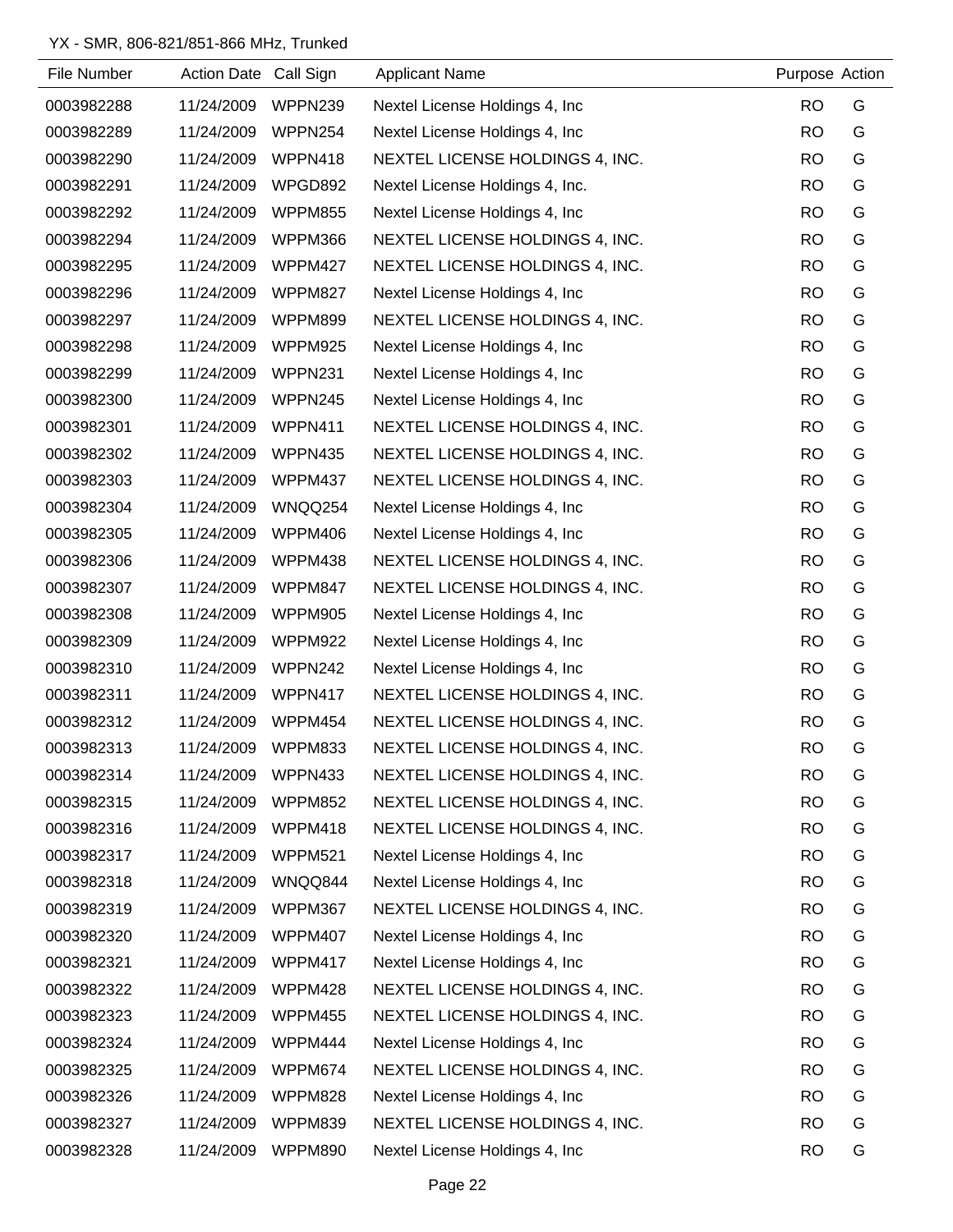| File Number | Action Date Call Sign |                | <b>Applicant Name</b>           | Purpose Action |   |
|-------------|-----------------------|----------------|---------------------------------|----------------|---|
| 0003982329  | 11/24/2009            | WPPM900        | Nextel License Holdings 4, Inc. | <b>RO</b>      | G |
| 0003982330  | 11/24/2009            | WPPM911        | Nextel License Holdings 4, Inc. | <b>RO</b>      | G |
| 0003982331  | 11/24/2009            | WPPM923        | Nextel License Holdings 4, Inc. | <b>RO</b>      | G |
| 0003982332  | 11/24/2009            | WPPN221        | NEXTEL LICENSE HOLDINGS 4, INC. | <b>RO</b>      | G |
| 0003982333  | 11/24/2009            | WPPN232        | Nextel License Holdings 4, Inc. | <b>RO</b>      | G |
| 0003982334  | 11/24/2009            | WPPN234        | NEXTEL LICENSE HOLDINGS 4, INC. | <b>RO</b>      | G |
| 0003982335  | 11/24/2009            | WPPN253        | Nextel License Holdings 4, Inc. | <b>RO</b>      | G |
| 0003982336  | 11/24/2009            | WPPN412        | NEXTEL LICENSE HOLDINGS 4, INC. | <b>RO</b>      | G |
| 0003982337  | 11/24/2009            | WPPN423        | NEXTEL LICENSE HOLDINGS 4, INC. | <b>RO</b>      | G |
| 0003982338  | 11/24/2009            | WPPN431        | Nextel License Holdings 4, Inc. | <b>RO</b>      | G |
| 0003982339  | 11/24/2009            | WPPM853        | NEXTEL LICENSE HOLDINGS 4, INC. | <b>RO</b>      | G |
| 0003982340  | 11/24/2009            | WPPN215        | NEXTEL LICENSE HOLDINGS 4, INC. | <b>RO</b>      | G |
| 0003982341  | 11/24/2009            | WPPM891        | Nextel License Holdings 4, Inc. | <b>RO</b>      | G |
| 0003982342  | 11/24/2009            | WPPN429        | NEXTEL LICENSE HOLDINGS 4, INC. | <b>RO</b>      | G |
| 0003982344  | 11/24/2009            | WPPM362        | Nextel License Holdings 4, Inc. | <b>RO</b>      | G |
| 0003982345  | 11/24/2009            | WPPM397        | Nextel License Holdings 4, Inc. | <b>RO</b>      | G |
| 0003982346  | 11/24/2009            | WPPM412        | NEXTEL LICENSE HOLDINGS 4, INC. | <b>RO</b>      | G |
| 0003982347  | 11/24/2009            | WPPM423        | NEXTEL LICENSE HOLDINGS 4, INC. | <b>RO</b>      | G |
| 0003982348  | 11/24/2009            | WPPM441        | NEXTEL LICENSE HOLDINGS 4, INC. | <b>RO</b>      | G |
| 0003982349  | 11/24/2009            | WPPM669        | NEXTEL LICENSE HOLDINGS 4, INC. | <b>RO</b>      | G |
| 0003982350  | 11/24/2009            | WPPM797        | NEXTEL LICENSE HOLDINGS 4, INC. | <b>RO</b>      | G |
| 0003982351  | 11/24/2009            | WPPM836        | NEXTEL LICENSE HOLDINGS 4, INC. | <b>RO</b>      | G |
| 0003982352  | 11/24/2009            | WPPM885        | Nextel License Holdings 4, Inc. | <b>RO</b>      | G |
| 0003982353  | 11/24/2009            | WPPM895        | Nextel License Holdings 4, Inc. | <b>RO</b>      | G |
| 0003982354  | 11/24/2009            | WPPM908        | Nextel License Holdings 4, Inc. | <b>RO</b>      | G |
| 0003982355  | 11/24/2009            | WPPN216        | NEXTEL LICENSE HOLDINGS 4, INC. | <b>RO</b>      | G |
| 0003982356  | 11/24/2009            | WPPN227        | Nextel License Holdings 4, Inc. | <b>RO</b>      | G |
| 0003982358  | 11/24/2009            | <b>WPPN212</b> | Nextel License Holdings 4, Inc. | <b>RO</b>      | G |
| 0003982359  | 11/24/2009            | WPPN248        | Nextel License Holdings 4, Inc. | <b>RO</b>      | G |
| 0003982360  | 11/24/2009            | WPPN407        | NEXTEL LICENSE HOLDINGS 4, INC. | <b>RO</b>      | G |
| 0003982361  | 11/24/2009            | WPPN420        | NEXTEL LICENSE HOLDINGS 4, INC. | <b>RO</b>      | G |
| 0003982362  | 11/24/2009            | WPPN436        | Nextel License Holdings 4, Inc. | <b>RO</b>      | G |
| 0003982363  | 11/24/2009            | WPPM361        | NEXTEL LICENSE HOLDINGS 4, INC. | <b>RO</b>      | G |
| 0003982364  | 11/24/2009            | WPPM842        | NEXTEL LICENSE HOLDINGS 4, INC. | <b>RO</b>      | G |
| 0003982365  | 11/24/2009            | WPPN208        | Nextel License Holdings 4, Inc. | <b>RO</b>      | G |
| 0003982366  | 11/24/2009            | WPPM439        | NEXTEL LICENSE HOLDINGS 4, INC. | <b>RO</b>      | G |
| 0003982367  | 11/24/2009            | WPPN210        | Nextel License Holdings 4, Inc. | <b>RO</b>      | G |
| 0003982368  | 11/24/2009            | WPPM409        | NEXTEL LICENSE HOLDINGS 4, INC. | <b>RO</b>      | G |
| 0003982369  | 11/24/2009            | WPPM850        | NEXTEL LICENSE HOLDINGS 4, INC. | <b>RO</b>      | G |
| 0003982370  | 11/24/2009            | WPPM394        | NEXTEL LICENSE HOLDINGS 4, INC. | <b>RO</b>      | G |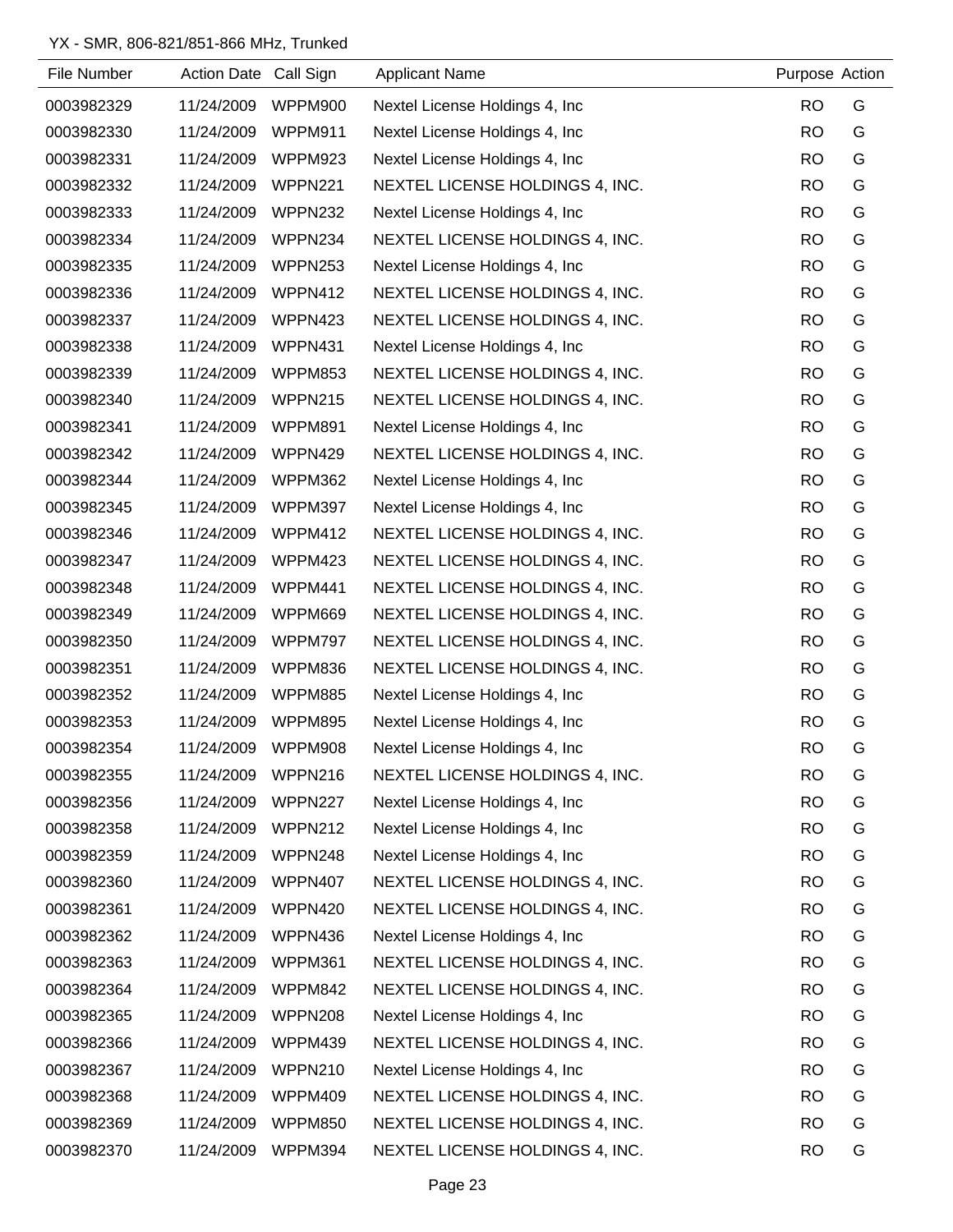| File Number | Action Date Call Sign |                | <b>Applicant Name</b>           | Purpose Action |   |
|-------------|-----------------------|----------------|---------------------------------|----------------|---|
| 0003982371  | 11/24/2009            | WPPN209        | Nextel License Holdings 4, Inc. | <b>RO</b>      | G |
| 0003982372  | 11/24/2009            | WPEQ895        | NEXTEL LICENSE HOLDINGS 4, INC. | <b>RO</b>      | G |
| 0003982373  | 11/24/2009            | WPPM356        | NEXTEL LICENSE HOLDINGS 4, INC. | <b>RO</b>      | G |
| 0003982374  | 11/24/2009            | WPPM848        | NEXTEL LICENSE HOLDINGS 4, INC. | <b>RO</b>      | G |
| 0003982375  | 11/24/2009            | WPPN243        | Nextel License Holdings 4, Inc  | <b>RO</b>      | G |
| 0003982376  | 11/24/2009            | WPFY315        | Nextel License Holdings 4, Inc. | <b>RO</b>      | G |
| 0003982377  | 11/24/2009            | WPPN233        | Nextel License Holdings 4, Inc  | <b>RO</b>      | G |
| 0003982378  | 11/24/2009            | WPPN206        | Nextel License Holdings 4, Inc  | <b>RO</b>      | G |
| 0003982379  | 11/24/2009            | WPPN207        | Nextel License Holdings 4, Inc  | <b>RO</b>      | G |
| 0003982380  | 11/24/2009            | <b>WPPN211</b> | Nextel License Holdings 4, Inc. | <b>RO</b>      | G |
| 0003982381  | 11/24/2009            | WPPN213        | Nextel License Holdings 4, Inc  | <b>RO</b>      | G |
| 0003982382  | 11/24/2009            | WPPN214        | Nextel License Holdings 4, Inc  | <b>RO</b>      | G |
| 0003982383  | 11/24/2009            | WPPN235        | Nextel License Holdings 4, Inc  | <b>RO</b>      | G |
| 0003982384  | 11/24/2009            | WPPN236        | NEXTEL LICENSE HOLDINGS 4, INC. | <b>RO</b>      | G |
| 0003982385  | 11/24/2009            | WPPN238        | Nextel License Holdings 4, Inc  | <b>RO</b>      | G |
| 0003982386  | 11/24/2009            | WPPN240        | Nextel License Holdings 4, Inc  | <b>RO</b>      | G |
| 0003982387  | 11/24/2009            | WPPN241        | Nextel License Holdings 4, Inc  | <b>RO</b>      | G |
| 0003982388  | 11/24/2009            | WPPN244        | Nextel License Holdings 4, Inc. | <b>RO</b>      | G |
| 0003982389  | 11/24/2009            | WPPN246        | Nextel License Holdings 4, Inc  | <b>RO</b>      | G |
| 0003982390  | 11/24/2009            | WPPN249        | Nextel License Holdings 4, Inc  | <b>RO</b>      | G |
| 0003982391  | 11/24/2009            | WPPN250        | Nextel License Holdings 4, Inc. | <b>RO</b>      | G |
| 0003982392  | 11/24/2009            | WPPN251        | Nextel License Holdings 4, Inc. | <b>RO</b>      | G |
| 0003982393  | 11/24/2009            | WPPN252        | Nextel License Holdings 4, Inc  | <b>RO</b>      | G |
| 0003982394  | 11/24/2009            | WPPN255        | Nextel License Holdings 4, Inc. | <b>RO</b>      | G |
| 0003982395  | 11/24/2009            | WPPN256        | Nextel License Holdings 4, Inc  | <b>RO</b>      | G |
| 0003982396  | 11/24/2009            | WPPN257        | Nextel License Holdings 4, Inc. | <b>RO</b>      | G |
| 0003982397  | 11/24/2009            | WPPN408        | NEXTEL LICENSE HOLDINGS 4, INC. | <b>RO</b>      | G |
| 0003982398  | 11/24/2009            | WPPN409        | Nextel License Holdings 4, Inc. | <b>RO</b>      | G |
| 0003982399  | 11/24/2009            | WPPN410        | NEXTEL LICENSE HOLDINGS 4, INC. | <b>RO</b>      | G |
| 0003982400  | 11/24/2009            | WPPN413        | NEXTEL LICENSE HOLDINGS 4, INC. | <b>RO</b>      | G |
| 0003982401  | 11/24/2009            | WPPN414        | NEXTEL LICENSE HOLDINGS 4, INC. | <b>RO</b>      | G |
| 0003982402  | 11/24/2009            | WPPN415        | NEXTEL LICENSE HOLDINGS 4, INC. | <b>RO</b>      | G |
| 0003982403  | 11/24/2009            | WPPN419        | NEXTEL LICENSE HOLDINGS 4, INC. | <b>RO</b>      | G |
| 0003982404  | 11/24/2009            | WPPN421        | NEXTEL LICENSE HOLDINGS 4, INC. | <b>RO</b>      | G |
| 0003982405  | 11/24/2009            | WPPN422        | NEXTEL LICENSE HOLDINGS 4, INC. | <b>RO</b>      | G |
| 0003982406  | 11/24/2009            | WPPN424        | NEXTEL LICENSE HOLDINGS 4, INC. | <b>RO</b>      | G |
| 0003982407  | 11/24/2009            | WPPN425        | NEXTEL LICENSE HOLDINGS 4, INC. | <b>RO</b>      | G |
| 0003982408  | 11/24/2009            | WPPN426        | NEXTEL LICENSE HOLDINGS 4, INC. | <b>RO</b>      | G |
| 0003982409  | 11/24/2009            | WPPN427        | NEXTEL LICENSE HOLDINGS 4, INC. | <b>RO</b>      | G |
| 0003982410  | 11/24/2009            | WPPN428        | NEXTEL LICENSE HOLDINGS 4, INC. | <b>RO</b>      | G |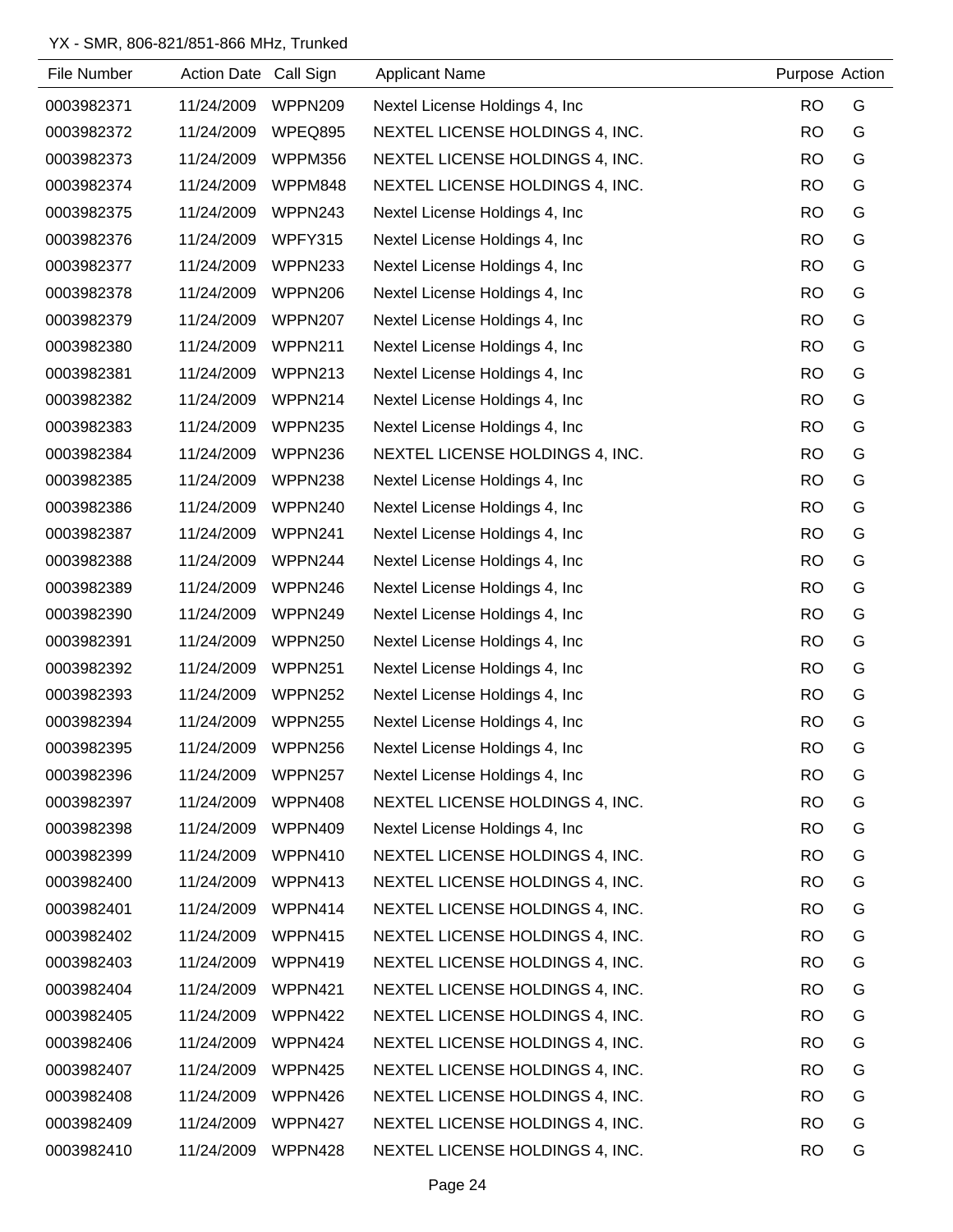| File Number | Action Date Call Sign |                | <b>Applicant Name</b>           | Purpose Action |   |
|-------------|-----------------------|----------------|---------------------------------|----------------|---|
| 0003982411  | 11/24/2009            | WPPN430        | Nextel License Holdings 4, Inc. | <b>RO</b>      | G |
| 0003982412  | 11/24/2009            | WPPN432        | NEXTEL LICENSE HOLDINGS 4, INC. | <b>RO</b>      | G |
| 0003982413  | 11/24/2009            | WPPN434        | NEXTEL LICENSE HOLDINGS 4, INC. | <b>RO</b>      | G |
| 0003982414  | 11/24/2009            | WPPN712        | NEXTEL LICENSE HOLDINGS 4, INC. | <b>RO</b>      | G |
| 0003982415  | 11/24/2009            | WPPN713        | Nextel License Holdings 4, Inc. | <b>RO</b>      | G |
| 0003982416  | 11/24/2009            | WPPM357        | NEXTEL LICENSE HOLDINGS 4, INC. | <b>RO</b>      | G |
| 0003982417  | 11/24/2009            | <b>WPPM358</b> | Nextel License Holdings 4, Inc. | <b>RO</b>      | G |
| 0003982418  | 11/24/2009            | WPPM854        | NEXTEL LICENSE HOLDINGS 4, INC. | <b>RO</b>      | G |
| 0003982419  | 11/24/2009            | KNFY980        | Nextel License Holdings 4, Inc. | <b>RO</b>      | G |
| 0003982421  | 11/24/2009            | WPPM393        | NEXTEL LICENSE HOLDINGS 4, INC. | <b>RO</b>      | G |
| 0003982422  | 11/24/2009            | WPPM401        | Nextel License Holdings 4, Inc  | <b>RO</b>      | G |
| 0003982462  | 11/24/2009            | WNBF495        | NEXTEL OF CALIFORNIA INC        | <b>RO</b>      | G |
| 0003982463  | 11/24/2009            | <b>WNNI204</b> | NEXTEL OF CALIFORNIA INC        | <b>RO</b>      | G |
| 0003982464  | 11/24/2009            | WNPY672        | NEXTEL OF CALIFORNIA, INC.      | <b>RO</b>      | G |
| 0003982466  | 11/24/2009            | WPFV918        | NEXTEL OF CALIFORNIA INC        | <b>RO</b>      | G |
| 0003982467  | 11/24/2009            | WPPM494        | NEXTEL OF CALIFORNIA, INC.      | <b>RO</b>      | G |
| 0003982468  | 11/24/2009            | WPPM497        | NEXTEL OF CALIFORNIA, INC.      | <b>RO</b>      | G |
| 0003982469  | 11/24/2009            | WPPM498        | NEXTEL OF CALIFORNIA, INC.      | <b>RO</b>      | G |
| 0003982470  | 11/24/2009            | WPPM499        | NEXTEL OF CALIFORNIA, INC.      | <b>RO</b>      | G |
| 0003982471  | 11/24/2009            | <b>WPPM500</b> | NEXTEL OF CALIFORNIA, INC.      | <b>RO</b>      | G |
| 0003982472  | 11/24/2009            | WPPM504        | NEXTEL OF CALIFORNIA, INC.      | <b>RO</b>      | G |
| 0003982473  | 11/24/2009            | <b>WPPM505</b> | NEXTEL OF CALIFORNIA, INC.      | <b>RO</b>      | G |
| 0003982474  | 11/24/2009            | <b>WPPM506</b> | NEXTEL OF CALIFORNIA, INC.      | <b>RO</b>      | G |
| 0003982475  | 11/24/2009            | <b>WPPM509</b> | NEXTEL OF CALIFORNIA, INC.      | <b>RO</b>      | G |
| 0003982476  | 11/24/2009            | WPPM510        | NEXTEL OF CALIFORNIA INC        | <b>RO</b>      | G |
| 0003982477  | 11/24/2009            | WPPM769        | NEXTEL OF CALIFORNIA, INC.      | <b>RO</b>      | G |
| 0003982478  | 11/24/2009            | WPPM770        | NEXTEL OF CALIFORNIA, INC.      | <b>RO</b>      | G |
| 0003982479  | 11/24/2009            | WPPM773        | NEXTEL OF CALIFORNIA, INC.      | <b>RO</b>      | G |
| 0003982480  | 11/24/2009            | WPPM927        | NEXTEL OF CALIFORNIA, INC.      | <b>RO</b>      | G |
| 0003982481  | 11/24/2009            | WPPM929        | NEXTEL OF CALIFORNIA, INC.      | <b>RO</b>      | G |
| 0003982482  | 11/24/2009            | WPPM932        | NEXTEL OF CALIFORNIA, INC.      | <b>RO</b>      | G |
| 0003982483  | 11/24/2009            | WPPM937        | NEXTEL OF CALIFORNIA, INC.      | <b>RO</b>      | G |
| 0003982484  | 11/24/2009            | WPPM938        | NEXTEL OF CALIFORNIA, INC.      | <b>RO</b>      | G |
| 0003982485  | 11/24/2009            | WPPM939        | NEXTEL OF CALIFORNIA, INC.      | <b>RO</b>      | G |
| 0003982486  | 11/24/2009            | WPPM940        | NEXTEL OF CALIFORNIA, INC.      | <b>RO</b>      | G |
| 0003982487  | 11/24/2009            | WPPM943        | NEXTEL OF CALIFORNIA, INC.      | <b>RO</b>      | G |
| 0003982488  | 11/24/2009            | WPPM944        | NEXTEL OF CALIFORNIA, INC.      | <b>RO</b>      | G |
| 0003982489  | 11/24/2009            | WPPM945        | NEXTEL OF CALIFORNIA, INC.      | <b>RO</b>      | G |
| 0003982490  | 11/24/2009            | WPPM949        | NEXTEL OF CALIFORNIA, INC.      | <b>RO</b>      | G |
| 0003982491  | 11/24/2009            | <b>WPPM950</b> | NEXTEL OF CALIFORNIA, INC.      | <b>RO</b>      | G |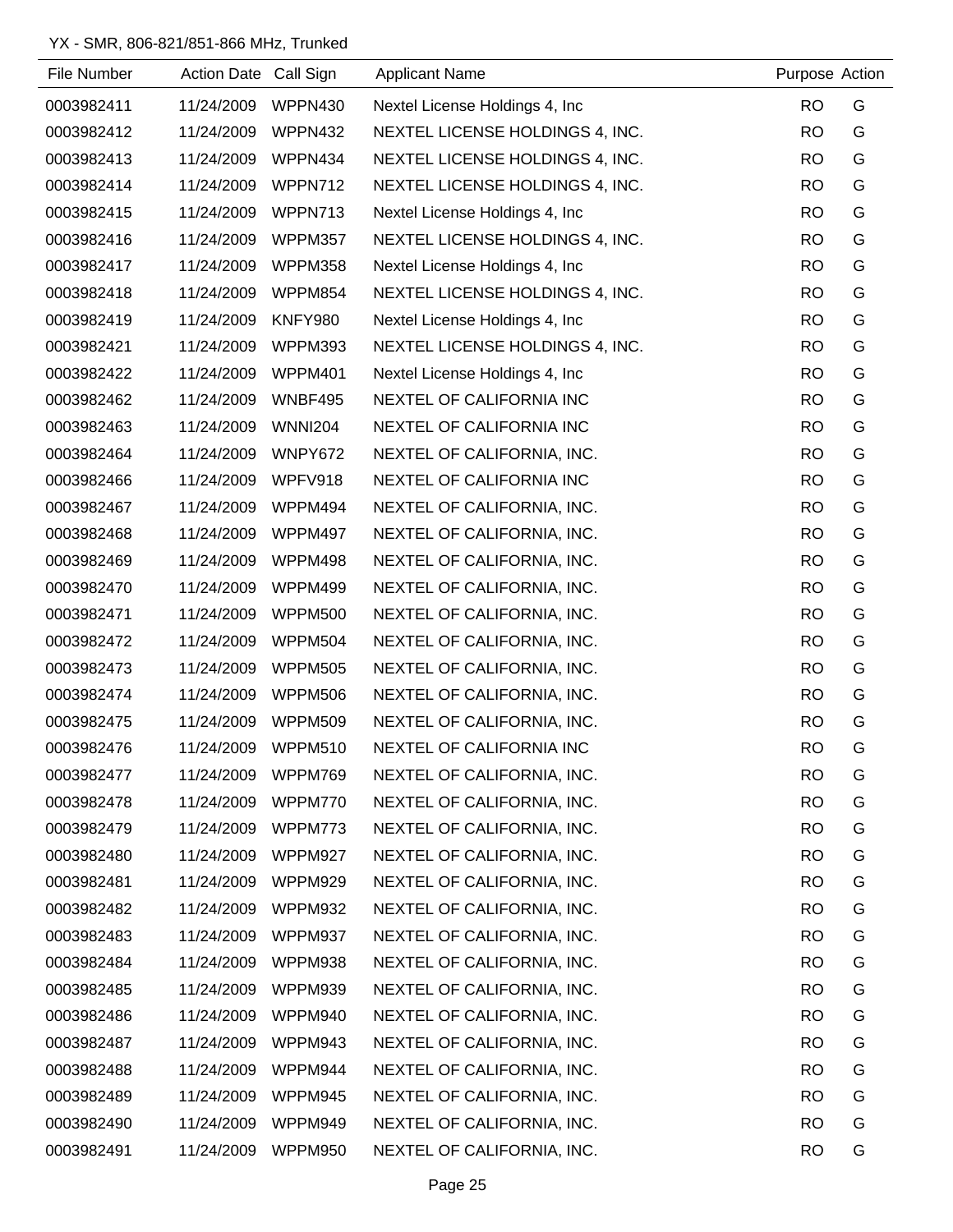| File Number | Action Date Call Sign |                | <b>Applicant Name</b>      | Purpose Action |   |
|-------------|-----------------------|----------------|----------------------------|----------------|---|
| 0003982492  | 11/24/2009            | WPPM951        | NEXTEL OF CALIFORNIA, INC. | <b>RO</b>      | G |
| 0003982493  | 11/24/2009            | WPPM954        | NEXTEL OF CALIFORNIA, INC. | <b>RO</b>      | G |
| 0003982494  | 11/24/2009            | WPPM955        | NEXTEL OF CALIFORNIA, INC. | <b>RO</b>      | G |
| 0003982495  | 11/24/2009            | WPPN265        | NEXTEL OF CALIFORNIA, INC. | <b>RO</b>      | G |
| 0003982496  | 11/24/2009            | WPPN267        | NEXTEL OF CALIFORNIA, INC. | <b>RO</b>      | G |
| 0003982497  | 11/24/2009            | WPPN268        | NEXTEL OF CALIFORNIA, INC. | <b>RO</b>      | G |
| 0003982498  | 11/24/2009            | WPPN270        | NEXTEL OF CALIFORNIA, INC. | <b>RO</b>      | G |
| 0003982499  | 11/24/2009            | WPPN272        | NEXTEL OF CALIFORNIA, INC. | <b>RO</b>      | G |
| 0003982500  | 11/24/2009            | WPPN273        | NEXTEL OF CALIFORNIA, INC. | <b>RO</b>      | G |
| 0003982501  | 11/24/2009            | WPPN276        | NEXTEL OF CALIFORNIA, INC. | <b>RO</b>      | G |
| 0003982502  | 11/24/2009            | WPPN278        | NEXTEL OF CALIFORNIA, INC. | <b>RO</b>      | G |
| 0003982503  | 11/24/2009            | WPPN281        | NEXTEL OF CALIFORNIA INC   | <b>RO</b>      | G |
| 0003982504  | 11/24/2009            | WPPN282        | NEXTEL OF CALIFORNIA INC   | <b>RO</b>      | G |
| 0003982505  | 11/24/2009            | WPPN283        | NEXTEL OF CALIFORNIA, INC. | <b>RO</b>      | G |
| 0003982506  | 11/24/2009            | WPPN284        | NEXTEL OF CALIFORNIA, INC. | <b>RO</b>      | G |
| 0003982507  | 11/24/2009            | WPPN287        | NEXTEL OF CALIFORNIA, INC. | <b>RO</b>      | G |
| 0003982508  | 11/24/2009            | WPPN288        | NEXTEL OF CALIFORNIA, INC. | <b>RO</b>      | G |
| 0003982509  | 11/24/2009            | WPPN289        | NEXTEL OF CALIFORNIA, INC. | <b>RO</b>      | G |
| 0003982510  | 11/24/2009            | WPPN292        | NEXTEL OF CALIFORNIA, INC. | <b>RO</b>      | G |
| 0003982511  | 11/24/2009            | WPPN293        | NEXTEL OF CALIFORNIA, INC. | <b>RO</b>      | G |
| 0003982512  | 11/24/2009            | WPPN294        | NEXTEL OF CALIFORNIA, INC. | <b>RO</b>      | G |
| 0003982513  | 11/24/2009            | WPPN336        | NEXTEL OF CALIFORNIA, INC. | <b>RO</b>      | G |
| 0003982514  | 11/24/2009            | WPPN528        | NEXTEL OF CALIFORNIA, INC. | <b>RO</b>      | G |
| 0003982515  | 11/24/2009            | WPPN529        | NEXTEL OF CALIFORNIA, INC. | <b>RO</b>      | G |
| 0003982516  | 11/24/2009            | WPPN532        | NEXTEL OF CALIFORNIA, INC. | <b>RO</b>      | G |
| 0003982517  | 11/24/2009            | WPPN533        | NEXTEL OF CALIFORNIA, INC. | <b>RO</b>      | G |
| 0003982518  | 11/24/2009            | WPPN534        | NEXTEL OF CALIFORNIA, INC. | <b>RO</b>      | G |
| 0003982519  | 11/24/2009            | WPPN538        | NEXTEL OF CALIFORNIA, INC. | <b>RO</b>      | G |
| 0003982520  | 11/24/2009            | WPPN539        | NEXTEL OF CALIFORNIA INC   | <b>RO</b>      | G |
| 0003982521  | 11/24/2009            | WPPN540        | NEXTEL OF CALIFORNIA, INC. | <b>RO</b>      | G |
| 0003982522  | 11/24/2009            | WPPN544        | NEXTEL OF CALIFORNIA, INC. | <b>RO</b>      | G |
| 0003982523  | 11/24/2009            | WPPN546        | NEXTEL OF CALIFORNIA, INC. | <b>RO</b>      | G |
| 0003982524  | 11/24/2009            | WPPN547        | NEXTEL OF CALIFORNIA, INC. | <b>RO</b>      | G |
| 0003982525  | 11/24/2009            | WPPN549        | NEXTEL OF CALIFORNIA, INC. | <b>RO</b>      | G |
| 0003982526  | 11/24/2009            | WPPN550        | NEXTEL OF CALIFORNIA, INC. | <b>RO</b>      | G |
| 0003982527  | 11/24/2009            | WPPN551        | NEXTEL OF CALIFORNIA, INC. | <b>RO</b>      | G |
| 0003982528  | 11/24/2009            | WPPN552        | NEXTEL OF CALIFORNIA, INC. | <b>RO</b>      | G |
| 0003982529  | 11/24/2009            | WPPN373        | NEXTEL OF CALIFORNIA, INC. | <b>RO</b>      | G |
| 0003982530  | 11/24/2009            | WNNH926        | NEXTEL OF CALIFORNIA INC   | <b>RO</b>      | G |
| 0003982531  | 11/24/2009            | <b>WPPM507</b> | NEXTEL OF CALIFORNIA, INC. | <b>RO</b>      | G |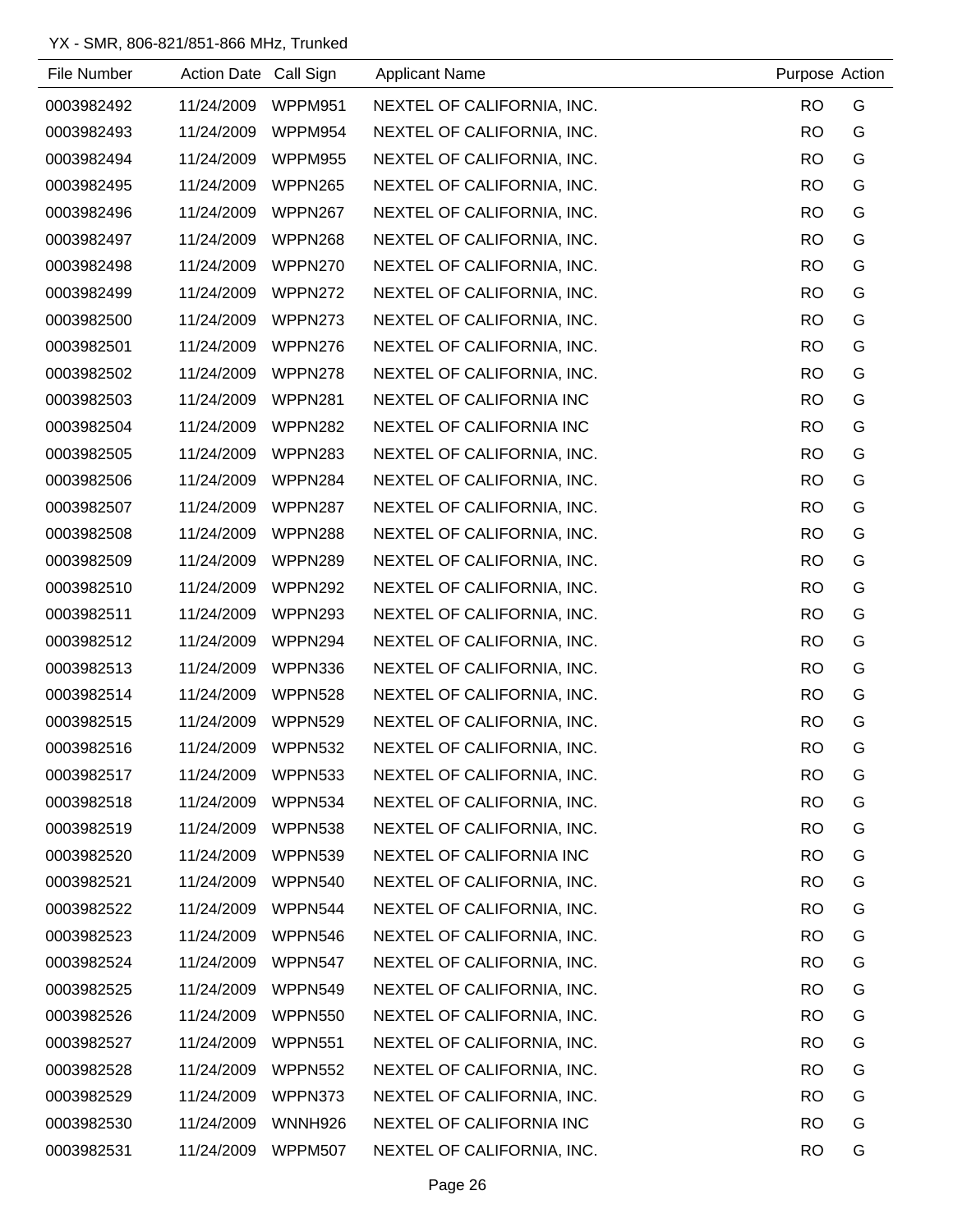| File Number | Action Date Call Sign |                | <b>Applicant Name</b>      | Purpose Action |   |
|-------------|-----------------------|----------------|----------------------------|----------------|---|
| 0003982532  | 11/24/2009            | <b>WPPM552</b> | NEXTEL OF CALIFORNIA INC   | <b>RO</b>      | G |
| 0003982533  | 11/24/2009            | WPPM736        | NEXTEL OF CALIFORNIA, INC. | <b>RO</b>      | G |
| 0003982534  | 11/24/2009            | WPPM746        | NEXTEL OF CALIFORNIA, INC. | <b>RO</b>      | G |
| 0003982535  | 11/24/2009            | <b>WPPM780</b> | NEXTEL OF CALIFORNIA, INC. | <b>RO</b>      | G |
| 0003982536  | 11/24/2009            | WPPM961        | NEXTEL OF CALIFORNIA, INC. | <b>RO</b>      | G |
| 0003982537  | 11/24/2009            | WPPM986        | NEXTEL OF CALIFORNIA, INC. | <b>RO</b>      | G |
| 0003982538  | 11/24/2009            | <b>WPPN202</b> | NEXTEL OF CALIFORNIA, INC. | <b>RO</b>      | G |
| 0003982539  | 11/24/2009            | WPPN301        | NEXTEL OF CALIFORNIA, INC. | <b>RO</b>      | G |
| 0003982540  | 11/24/2009            | WPPN261        | NEXTEL OF CALIFORNIA, INC. | <b>RO</b>      | G |
| 0003982541  | 11/24/2009            | WPPN286        | NEXTEL OF CALIFORNIA, INC. | <b>RO</b>      | G |
| 0003982542  | 11/24/2009            | WPPN341        | NEXTEL OF CALIFORNIA, INC. | <b>RO</b>      | G |
| 0003982543  | 11/24/2009            | WPPN352        | NEXTEL OF CALIFORNIA INC   | <b>RO</b>      | G |
| 0003982544  | 11/24/2009            | WPPN367        | NEXTEL OF CALIFORNIA, INC. | <b>RO</b>      | G |
| 0003982545  | 11/24/2009            | WPPN474        | NEXTEL OF CALIFORNIA, INC. | <b>RO</b>      | G |
| 0003982546  | 11/24/2009            | <b>WPPN500</b> | NEXTEL OF CALIFORNIA, INC. | <b>RO</b>      | G |
| 0003982547  | 11/24/2009            | WPPN543        | NEXTEL OF CALIFORNIA, INC. | <b>RO</b>      | G |
| 0003982548  | 11/24/2009            | WPPN374        | NEXTEL OF CALIFORNIA, INC. | <b>RO</b>      | G |
| 0003982549  | 11/24/2009            | WPPM935        | NEXTEL OF CALIFORNIA, INC. | <b>RO</b>      | G |
| 0003982550  | 11/24/2009            | WPPN339        | NEXTEL OF CALIFORNIA, INC. | <b>RO</b>      | G |
| 0003982551  | 11/24/2009            | WPPM519        | NEXTEL OF CALIFORNIA INC   | <b>RO</b>      | G |
| 0003982552  | 11/24/2009            | WPPM711        | NEXTEL OF CALIFORNIA, INC. | <b>RO</b>      | G |
| 0003982553  | 11/24/2009            | WPPM731        | NEXTEL OF CALIFORNIA, INC. | <b>RO</b>      | G |
| 0003982554  | 11/24/2009            | WPPM756        | NEXTEL OF CALIFORNIA, INC. | <b>RO</b>      | G |
| 0003982555  | 11/24/2009            | <b>WPPM933</b> | NEXTEL OF CALIFORNIA, INC. | <b>RO</b>      | G |
| 0003982556  | 11/24/2009            | WPPM952        | NEXTEL OF CALIFORNIA, INC. | <b>RO</b>      | G |
| 0003982557  | 11/24/2009            | WPPM977        | NEXTEL OF CALIFORNIA, INC. | <b>RO</b>      | G |
| 0003982558  | 11/24/2009            | WPPN312        | NEXTEL OF CALIFORNIA, INC. | <b>RO</b>      | G |
| 0003982559  | 11/24/2009            | WPPN330        | NEXTEL OF CALIFORNIA INC   | <b>RO</b>      | G |
| 0003982560  | 11/24/2009            | WPPN277        | NEXTEL OF CALIFORNIA, INC. | <b>RO</b>      | G |
| 0003982561  | 11/24/2009            | WPPN356        | NEXTEL OF CALIFORNIA, INC. | <b>RO</b>      | G |
| 0003982562  | 11/24/2009            | WPPN441        | NEXTEL OF CALIFORNIA, INC. | <b>RO</b>      | G |
| 0003982563  | 11/24/2009            | WPPN465        | NEXTEL OF CALIFORNIA, INC. | <b>RO</b>      | G |
| 0003982564  | 11/24/2009            | WPPN517        | NEXTEL OF CALIFORNIA, INC. | <b>RO</b>      | G |
| 0003982565  | 11/24/2009            | WPPN470        | NEXTEL OF CALIFORNIA, INC. | <b>RO</b>      | G |
| 0003982566  | 11/24/2009            | WPPN471        | NEXTEL OF CALIFORNIA INC   | <b>RO</b>      | G |
| 0003982567  | 11/24/2009            | WPPN472        | NEXTEL OF CALIFORNIA, INC. | <b>RO</b>      | G |
| 0003982568  | 11/24/2009            | WPPN475        | NEXTEL OF CALIFORNIA, INC. | <b>RO</b>      | G |
| 0003982569  | 11/24/2009            | WPPN476        | NEXTEL OF CALIFORNIA, INC. | <b>RO</b>      | G |
| 0003982570  | 11/24/2009            | WPPN477        | NEXTEL OF CALIFORNIA, INC. | <b>RO</b>      | G |
| 0003982571  | 11/24/2009            | WPPN337        | NEXTEL OF CALIFORNIA, INC. | <b>RO</b>      | G |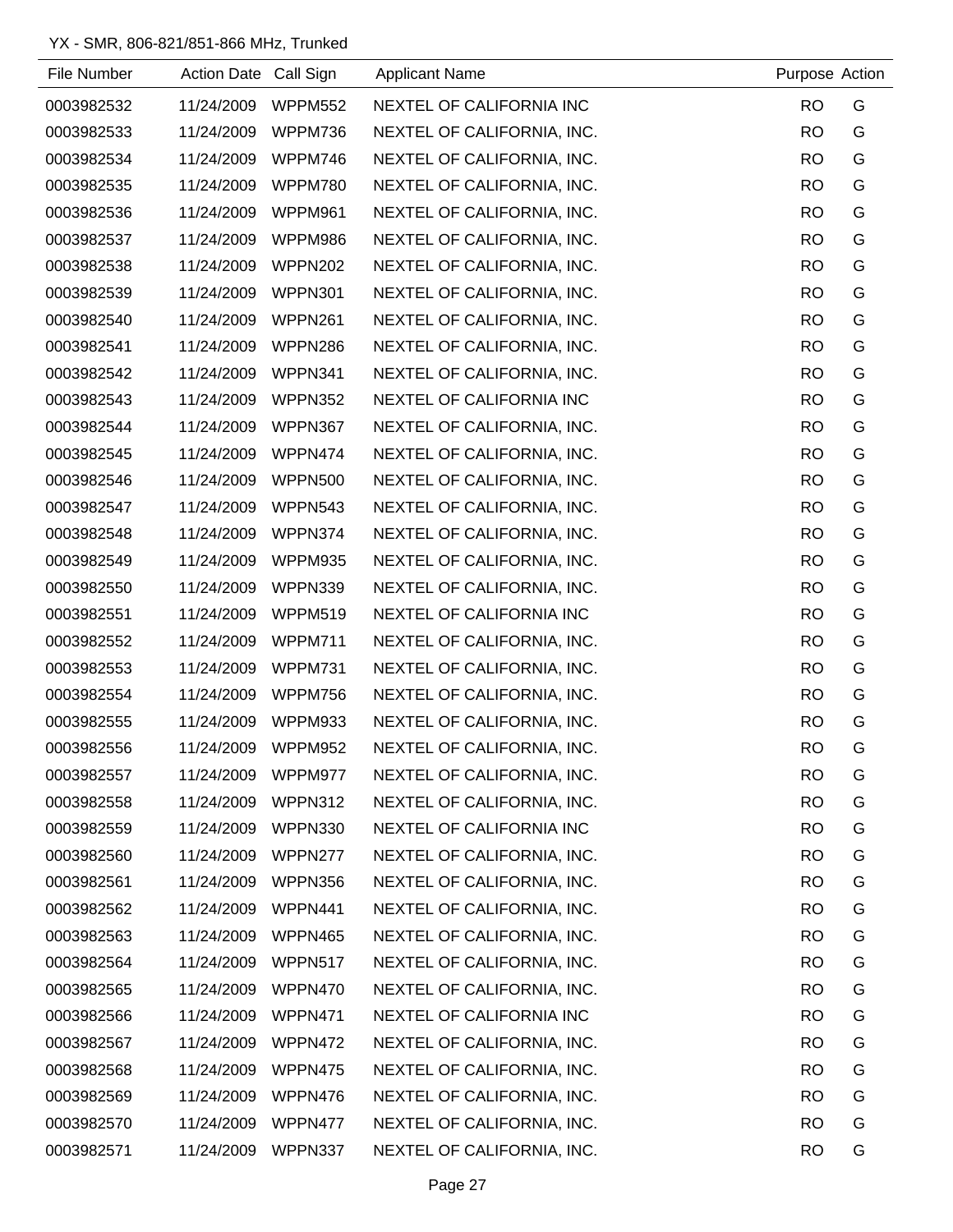| File Number | Action Date Call Sign |         | <b>Applicant Name</b>      | Purpose Action |   |
|-------------|-----------------------|---------|----------------------------|----------------|---|
| 0003982572  | 11/24/2009            | WPPN338 | NEXTEL OF CALIFORNIA, INC. | <b>RO</b>      | G |
| 0003982573  | 11/24/2009            | WPPN342 | NEXTEL OF CALIFORNIA, INC. | <b>RO</b>      | G |
| 0003982574  | 11/24/2009            | WPPN345 | NEXTEL OF CALIFORNIA, INC. | <b>RO</b>      | G |
| 0003982575  | 11/24/2009            | WPPN346 | NEXTEL OF CALIFORNIA, INC. | <b>RO</b>      | G |
| 0003982576  | 11/24/2009            | WPPN348 | NEXTEL OF CALIFORNIA, INC. | <b>RO</b>      | G |
| 0003982577  | 11/24/2009            | WPPN349 | NEXTEL OF CALIFORNIA, INC. | <b>RO</b>      | G |
| 0003982578  | 11/24/2009            | WPPN351 | NEXTEL OF CALIFORNIA, INC. | <b>RO</b>      | G |
| 0003982579  | 11/24/2009            | WPPN353 | NEXTEL OF CALIFORNIA, INC. | <b>RO</b>      | G |
| 0003982580  | 11/24/2009            | WPPN375 | NEXTEL OF CALIFORNIA, INC. | <b>RO</b>      | G |
| 0003982581  | 11/24/2009            | WPPN355 | NEXTEL OF CALIFORNIA, INC. | <b>RO</b>      | G |
| 0003982582  | 11/24/2009            | WPPN357 | NEXTEL OF CALIFORNIA, INC. | <b>RO</b>      | G |
| 0003982583  | 11/24/2009            | WPPN362 | NEXTEL OF CALIFORNIA, INC. | <b>RO</b>      | G |
| 0003982584  | 11/24/2009            | WPPN363 | NEXTEL OF CALIFORNIA, INC. | <b>RO</b>      | G |
| 0003982585  | 11/24/2009            | WPPN364 | NEXTEL OF CALIFORNIA, INC. | <b>RO</b>      | G |
| 0003982586  | 11/24/2009            | WPPN365 | NEXTEL OF CALIFORNIA, INC. | <b>RO</b>      | G |
| 0003982587  | 11/24/2009            | WPPN368 | NEXTEL OF CALIFORNIA, INC. | <b>RO</b>      | G |
| 0003982588  | 11/24/2009            | WPPN369 | NEXTEL OF CALIFORNIA, INC. | <b>RO</b>      | G |
| 0003982589  | 11/24/2009            | WPPN371 | NEXTEL OF CALIFORNIA, INC. | <b>RO</b>      | G |
| 0003982590  | 11/24/2009            | WPPN438 | NEXTEL OF CALIFORNIA, INC. | <b>RO</b>      | G |
| 0003982591  | 11/24/2009            | WPPN439 | NEXTEL OF CALIFORNIA, INC. | <b>RO</b>      | G |
| 0003982592  | 11/24/2009            | WPPN440 | NEXTEL OF CALIFORNIA, INC. | <b>RO</b>      | G |
| 0003982593  | 11/24/2009            | WPPN443 | NEXTEL OF CALIFORNIA, INC. | <b>RO</b>      | G |
| 0003982594  | 11/24/2009            | WPPN444 | NEXTEL OF CALIFORNIA, INC. | <b>RO</b>      | G |
| 0003982595  | 11/24/2009            | WPPN445 | NEXTEL OF CALIFORNIA, INC. | <b>RO</b>      | G |
| 0003982596  | 11/24/2009            | WPPN449 | NEXTEL OF CALIFORNIA, INC. | <b>RO</b>      | G |
| 0003982597  | 11/24/2009            | WPPN451 | NEXTEL OF CALIFORNIA, INC. | <b>RO</b>      | G |
| 0003982598  | 11/24/2009            | WPPN452 | NEXTEL OF CALIFORNIA, INC. | <b>RO</b>      | G |
| 0003982599  | 11/24/2009            | WPPN454 | NEXTEL OF CALIFORNIA, INC. | <b>RO</b>      | G |
| 0003982600  | 11/24/2009            | WPPN455 | NEXTEL OF CALIFORNIA, INC. | <b>RO</b>      | G |
| 0003982601  | 11/24/2009            | WPPN457 | NEXTEL OF CALIFORNIA, INC. | <b>RO</b>      | G |
| 0003982604  | 11/24/2009            | WPPN459 | NEXTEL OF CALIFORNIA, INC. | <b>RO</b>      | G |
| 0003982605  | 11/24/2009            | WPPN461 | NEXTEL OF CALIFORNIA, INC. | <b>RO</b>      | G |
| 0003982606  | 11/24/2009            | WPPN464 | NEXTEL OF CALIFORNIA, INC. | <b>RO</b>      | G |
| 0003982607  | 11/24/2009            | WPPN466 | NEXTEL OF CALIFORNIA, INC. | <b>RO</b>      | G |
| 0003982608  | 11/24/2009            | WPPN469 | NEXTEL OF CALIFORNIA, INC. | <b>RO</b>      | G |
| 0003982609  | 11/24/2009            | WPPM964 | NEXTEL OF CALIFORNIA, INC. | <b>RO</b>      | G |
| 0003982610  | 11/24/2009            | WPPM965 | NEXTEL OF CALIFORNIA, INC. | <b>RO</b>      | G |
| 0003982611  | 11/24/2009            | WPPM967 | NEXTEL OF CALIFORNIA, INC. | <b>RO</b>      | G |
| 0003982612  | 11/24/2009            | WPPM968 | NEXTEL OF CALIFORNIA, INC. | <b>RO</b>      | G |
| 0003982613  | 11/24/2009            | WPPM970 | NEXTEL OF CALIFORNIA, INC. | <b>RO</b>      | G |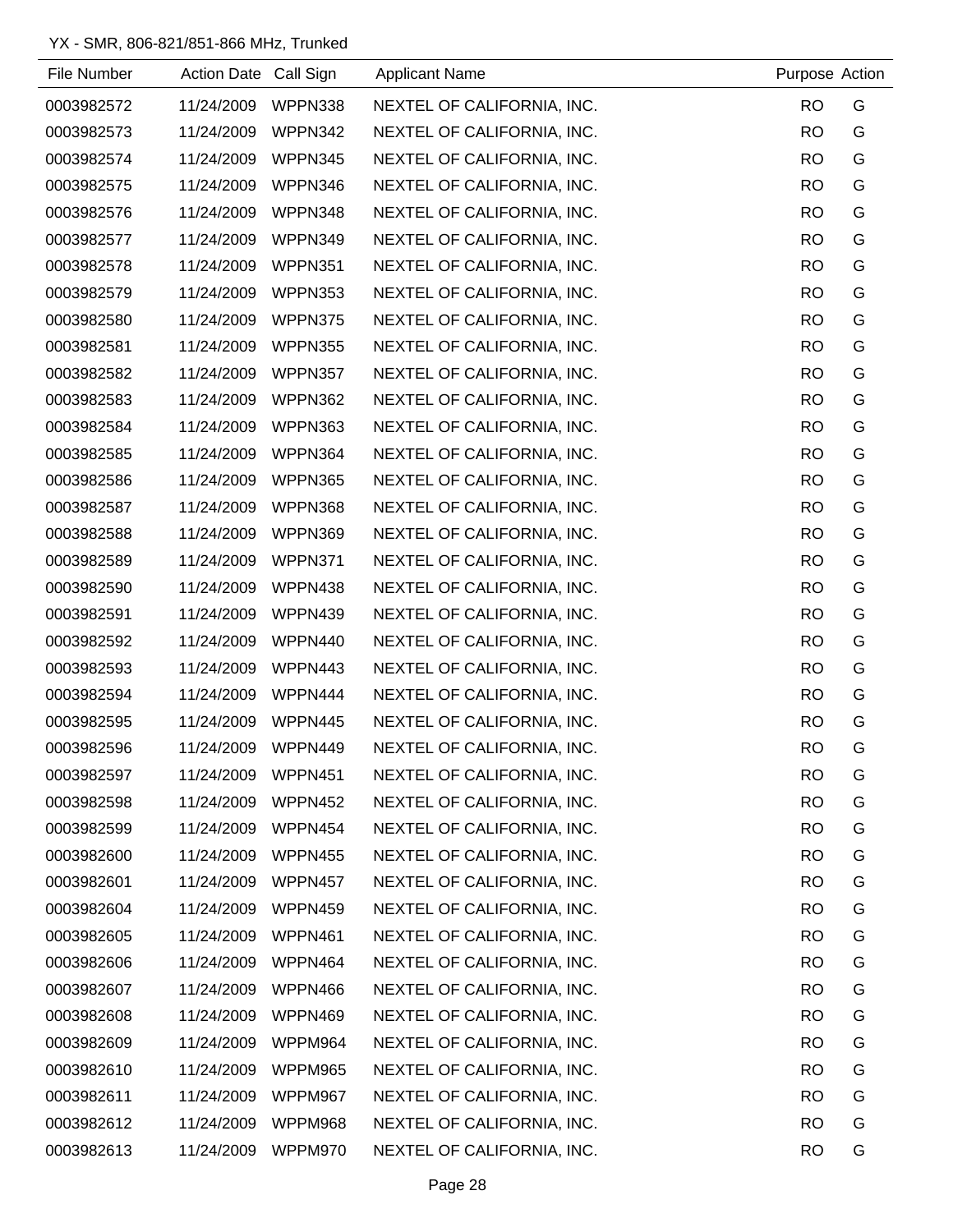| File Number | Action Date Call Sign |                | <b>Applicant Name</b>      | Purpose Action |   |
|-------------|-----------------------|----------------|----------------------------|----------------|---|
| 0003982614  | 11/24/2009            | WPPM972        | NEXTEL OF CALIFORNIA, INC. | <b>RO</b>      | G |
| 0003982615  | 11/24/2009            | WPPM973        | NEXTEL OF CALIFORNIA, INC. | <b>RO</b>      | G |
| 0003982616  | 11/24/2009            | WPPM976        | NEXTEL OF CALIFORNIA, INC. | <b>RO</b>      | G |
| 0003982617  | 11/24/2009            | WPPM978        | NEXTEL OF CALIFORNIA, INC. | <b>RO</b>      | G |
| 0003982618  | 11/24/2009            | WPPM981        | NEXTEL OF CALIFORNIA, INC. | <b>RO</b>      | G |
| 0003982619  | 11/24/2009            | WPPM982        | NEXTEL OF CALIFORNIA, INC. | <b>RO</b>      | G |
| 0003982620  | 11/24/2009            | WPPM983        | NEXTEL OF CALIFORNIA, INC. | <b>RO</b>      | G |
| 0003982621  | 11/24/2009            | WPPM984        | NEXTEL OF CALIFORNIA, INC. | <b>RO</b>      | G |
| 0003982622  | 11/24/2009            | WPPM987        | NEXTEL OF CALIFORNIA, INC. | <b>RO</b>      | G |
| 0003982623  | 11/24/2009            | WPPM988        | NEXTEL OF CALIFORNIA, INC. | <b>RO</b>      | G |
| 0003982624  | 11/24/2009            | WPPM989        | NEXTEL OF CALIFORNIA, INC. | <b>RO</b>      | G |
| 0003982625  | 11/24/2009            | WPPM992        | NEXTEL OF CALIFORNIA, INC. | <b>RO</b>      | G |
| 0003982626  | 11/24/2009            | WPPM993        | NEXTEL OF CALIFORNIA, INC. | <b>RO</b>      | G |
| 0003982627  | 11/24/2009            | WPPM994        | NEXTEL OF CALIFORNIA, INC. | <b>RO</b>      | G |
| 0003982628  | 11/24/2009            | WPPM997        | NEXTEL OF CALIFORNIA, INC. | <b>RO</b>      | G |
| 0003982629  | 11/24/2009            | WPPM998        | NEXTEL OF CALIFORNIA, INC. | <b>RO</b>      | G |
| 0003982630  | 11/24/2009            | WPPM999        | NEXTEL OF CALIFORNIA, INC. | <b>RO</b>      | G |
| 0003982631  | 11/24/2009            | WPPN203        | NEXTEL OF CALIFORNIA, INC. | <b>RO</b>      | G |
| 0003982632  | 11/24/2009            | WPPN205        | NEXTEL OF CALIFORNIA, INC. | <b>RO</b>      | G |
| 0003982633  | 11/24/2009            | WPPN295        | NEXTEL OF CALIFORNIA, INC. | <b>RO</b>      | G |
| 0003982634  | 11/24/2009            | WPPN297        | NEXTEL OF CALIFORNIA, INC. | <b>RO</b>      | G |
| 0003982635  | 11/24/2009            | WPPN298        | NEXTEL OF CALIFORNIA, INC. | <b>RO</b>      | G |
| 0003982636  | 11/24/2009            | <b>WPPN300</b> | NEXTEL OF CALIFORNIA, INC. | <b>RO</b>      | G |
| 0003982637  | 11/24/2009            | WPPN302        | NEXTEL OF CALIFORNIA, INC. | <b>RO</b>      | G |
| 0003982638  | 11/24/2009            | <b>WPPN305</b> | NEXTEL OF CALIFORNIA, INC. | <b>RO</b>      | G |
| 0003982639  | 11/24/2009            | WPPN311        | NEXTEL OF CALIFORNIA, INC. | <b>RO</b>      | G |
| 0003982640  | 11/24/2009            | WPPN313        | NEXTEL OF CALIFORNIA, INC. | <b>RO</b>      | G |
| 0003982641  | 11/24/2009            | WPPN316        | NEXTEL OF CALIFORNIA, INC. | <b>RO</b>      | G |
| 0003982642  | 11/24/2009            | <b>WPPM511</b> | NEXTEL OF CALIFORNIA INC   | <b>RO</b>      | G |
| 0003982643  | 11/24/2009            | WPPM514        | NEXTEL OF CALIFORNIA INC   | <b>RO</b>      | G |
| 0003982644  | 11/24/2009            | <b>WPPM515</b> | NEXTEL OF CALIFORNIA INC   | <b>RO</b>      | G |
| 0003982645  | 11/24/2009            | WPPM516        | NEXTEL OF CALIFORNIA INC   | <b>RO</b>      | G |
| 0003982646  | 11/24/2009            | WPPM545        | NEXTEL OF CALIFORNIA, INC. | <b>RO</b>      | G |
| 0003982647  | 11/24/2009            | WPPM547        | NEXTEL OF CALIFORNIA, INC. | <b>RO</b>      | G |
| 0003982648  | 11/24/2009            | WPPM548        | NEXTEL OF CALIFORNIA, INC. | <b>RO</b>      | G |
| 0003982649  | 11/24/2009            | WPPM550        | NEXTEL OF CALIFORNIA, INC. | <b>RO</b>      | G |
| 0003982650  | 11/24/2009            | WPPM551        | NEXTEL OF CALIFORNIA INC   | <b>RO</b>      | G |
| 0003982651  | 11/24/2009            | WPPM553        | NEXTEL OF CALIFORNIA, INC. | <b>RO</b>      | G |
| 0003982652  | 11/24/2009            | <b>WPPM555</b> | NEXTEL OF CALIFORNIA, INC. | <b>RO</b>      | G |
| 0003982653  | 11/24/2009            | <b>WPPM556</b> | NEXTEL OF CALIFORNIA INC   | <b>RO</b>      | G |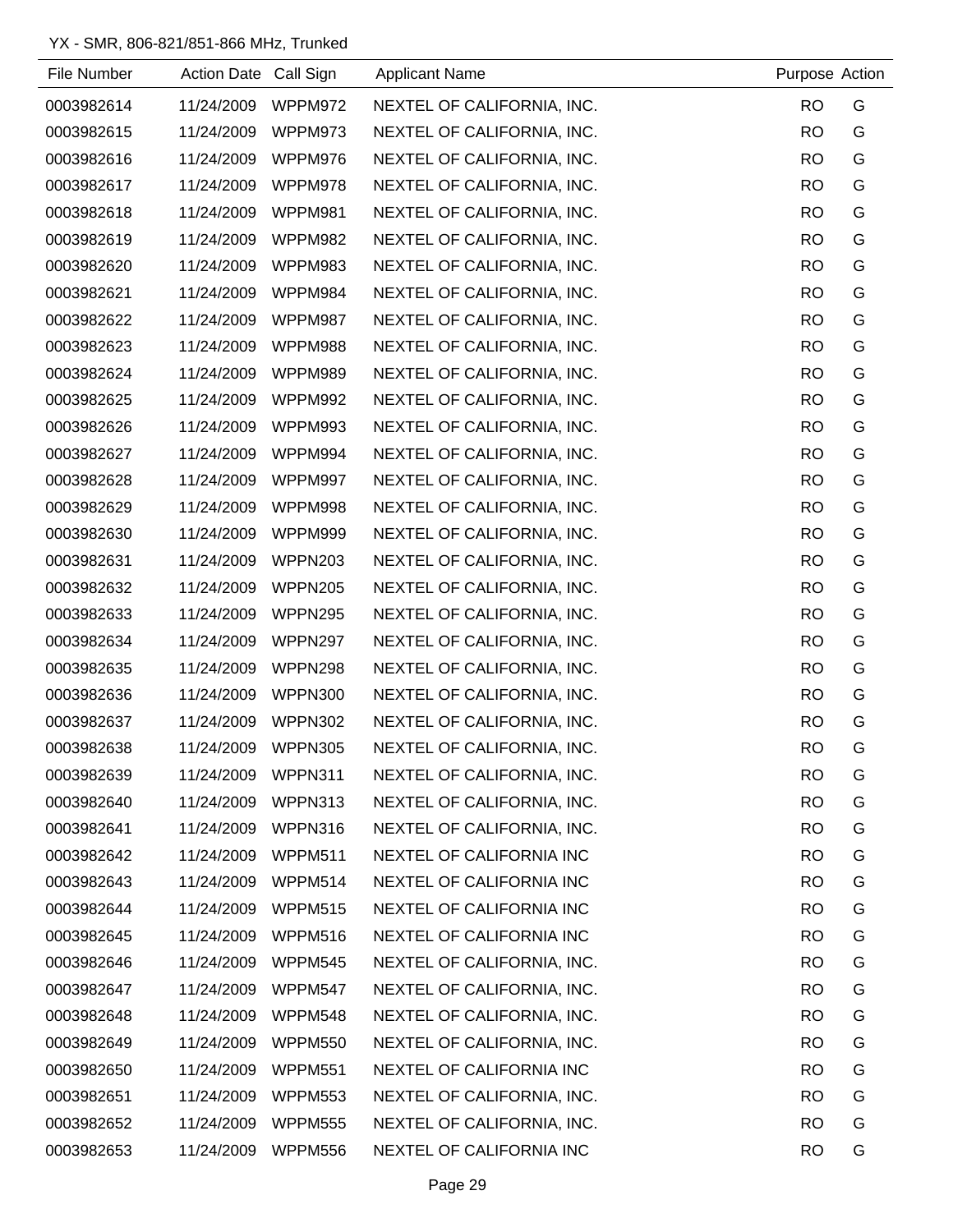| File Number | Action Date Call Sign |                | <b>Applicant Name</b>      | Purpose Action |   |
|-------------|-----------------------|----------------|----------------------------|----------------|---|
| 0003982654  | 11/24/2009            | WPPM559        | NEXTEL OF CALIFORNIA, INC. | <b>RO</b>      | G |
| 0003982655  | 11/24/2009            | WPPM712        | NEXTEL OF CALIFORNIA, INC. | <b>RO</b>      | G |
| 0003982656  | 11/24/2009            | WPPM716        | NEXTEL OF CALIFORNIA, INC. | <b>RO</b>      | G |
| 0003982657  | 11/24/2009            | WPPM717        | NEXTEL OF CALIFORNIA, INC. | <b>RO</b>      | G |
| 0003982658  | 11/24/2009            | WPPM718        | NEXTEL OF CALIFORNIA, INC. | <b>RO</b>      | G |
| 0003982659  | 11/24/2009            | WPPM719        | NEXTEL OF CALIFORNIA, INC. | <b>RO</b>      | G |
| 0003982660  | 11/24/2009            | WPPM722        | NEXTEL OF CALIFORNIA, INC. | <b>RO</b>      | G |
| 0003982661  | 11/24/2009            | WPPM723        | NEXTEL OF CALIFORNIA, INC. | <b>RO</b>      | G |
| 0003982662  | 11/24/2009            | WPPM724        | NEXTEL OF CALIFORNIA, INC. | <b>RO</b>      | G |
| 0003982663  | 11/24/2009            | WPPM727        | NEXTEL OF CALIFORNIA, INC. | <b>RO</b>      | G |
| 0003982664  | 11/24/2009            | WPPM728        | NEXTEL OF CALIFORNIA, INC. | <b>RO</b>      | G |
| 0003982665  | 11/24/2009            | WPPM730        | NEXTEL OF CALIFORNIA, INC. | <b>RO</b>      | G |
| 0003982666  | 11/24/2009            | WPPM733        | NEXTEL OF CALIFORNIA, INC. | <b>RO</b>      | G |
| 0003982667  | 11/24/2009            | WPPM734        | NEXTEL OF CALIFORNIA, INC. | <b>RO</b>      | G |
| 0003982668  | 11/24/2009            | WPPM735        | NEXTEL OF CALIFORNIA, INC. | <b>RO</b>      | G |
| 0003982669  | 11/24/2009            | WPPM739        | NEXTEL OF CALIFORNIA, INC. | <b>RO</b>      | G |
| 0003982670  | 11/24/2009            | WPPM741        | NEXTEL OF CALIFORNIA, INC. | <b>RO</b>      | G |
| 0003982671  | 11/24/2009            | WPPM742        | NEXTEL OF CALIFORNIA, INC. | <b>RO</b>      | G |
| 0003982672  | 11/24/2009            | WPPM744        | NEXTEL OF CALIFORNIA, INC. | <b>RO</b>      | G |
| 0003982673  | 11/24/2009            | WPPM745        | NEXTEL OF CALIFORNIA, INC. | <b>RO</b>      | G |
| 0003982674  | 11/24/2009            | WPPM747        | NEXTEL OF CALIFORNIA, INC. | <b>RO</b>      | G |
| 0003982675  | 11/24/2009            | WPPM749        | NEXTEL OF CALIFORNIA, INC. | <b>RO</b>      | G |
| 0003982676  | 11/24/2009            | <b>WPPM750</b> | NEXTEL OF CALIFORNIA, INC. | <b>RO</b>      | G |
| 0003982677  | 11/24/2009            | WPPM777        | NEXTEL OF CALIFORNIA, INC. | <b>RO</b>      | G |
| 0003982678  | 11/24/2009            | WPPM779        | NEXTEL OF CALIFORNIA, INC. | <b>RO</b>      | G |
| 0003982679  | 11/24/2009            | WPPM782        | NEXTEL OF CALIFORNIA, INC. | <b>RO</b>      | G |
| 0003982680  | 11/24/2009            | WPPM784        | NEXTEL OF CALIFORNIA, INC. | <b>RO</b>      | G |
| 0003982681  | 11/24/2009            | WPPM785        | NEXTEL OF CALIFORNIA, INC. | <b>RO</b>      | G |
| 0003982682  | 11/24/2009            | WPPM786        | NEXTEL OF CALIFORNIA, INC. | <b>RO</b>      | G |
| 0003982683  | 11/24/2009            | WPPM789        | NEXTEL OF CALIFORNIA, INC. | <b>RO</b>      | G |
| 0003982684  | 11/24/2009            | WPPM790        | NEXTEL OF CALIFORNIA, INC. | <b>RO</b>      | G |
| 0003982685  | 11/24/2009            | WPPM791        | NEXTEL OF CALIFORNIA, INC. | <b>RO</b>      | G |
| 0003982686  | 11/24/2009            | WPPM753        | NEXTEL OF CALIFORNIA, INC. | <b>RO</b>      | G |
| 0003982687  | 11/24/2009            | WPPM754        | NEXTEL OF CALIFORNIA, INC. | <b>RO</b>      | G |
| 0003982688  | 11/24/2009            | WPPM755        | NEXTEL OF CALIFORNIA, INC. | <b>RO</b>      | G |
| 0003982689  | 11/24/2009            | WPPM758        | NEXTEL OF CALIFORNIA, INC. | <b>RO</b>      | G |
| 0003982690  | 11/24/2009            | WPPM759        | NEXTEL OF CALIFORNIA, INC. | <b>RO</b>      | G |
| 0003982691  | 11/24/2009            | WPPM760        | NEXTEL OF CALIFORNIA, INC. | <b>RO</b>      | G |
| 0003982692  | 11/24/2009            | WPPM764        | NEXTEL OF CALIFORNIA, INC. | <b>RO</b>      | G |
| 0003982693  | 11/24/2009            | WPPM766        | NEXTEL OF CALIFORNIA, INC. | <b>RO</b>      | G |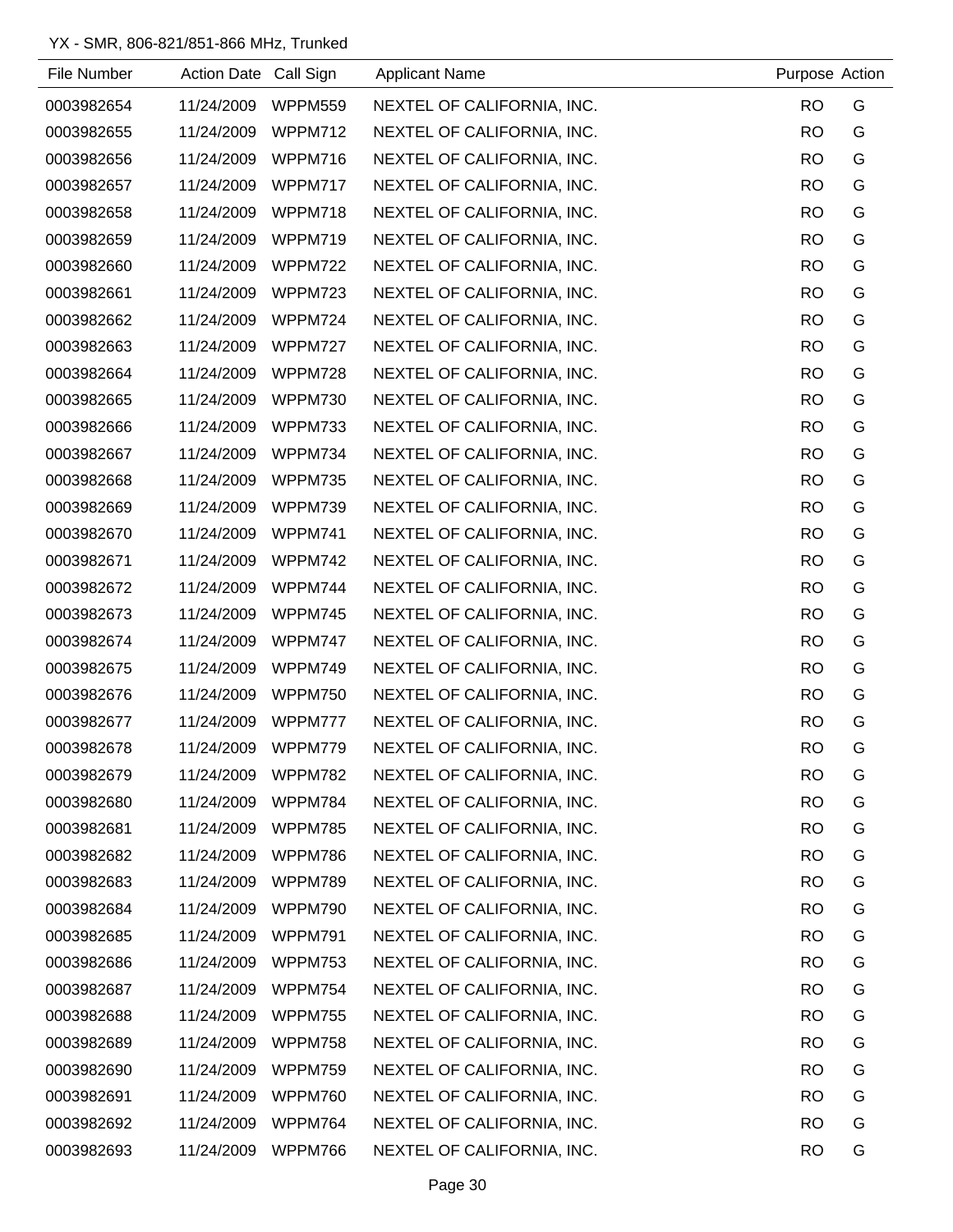| File Number | Action Date Call Sign |                | <b>Applicant Name</b>                            | Purpose Action |   |
|-------------|-----------------------|----------------|--------------------------------------------------|----------------|---|
| 0003982694  | 11/24/2009            | WPPM767        | NEXTEL OF CALIFORNIA, INC.                       | <b>RO</b>      | G |
| 0003982695  | 11/24/2009            | WPPM934        | NEXTEL OF CALIFORNIA, INC.                       | <b>RO</b>      | G |
| 0003982696  | 11/24/2009            | WPPN317        | NEXTEL OF CALIFORNIA, INC.                       | <b>RO</b>      | G |
| 0003982697  | 11/24/2009            | WPPN318        | NEXTEL OF CALIFORNIA, INC.                       | <b>RO</b>      | G |
| 0003982698  | 11/24/2009            | WPPN319        | NEXTEL OF CALIFORNIA, INC.                       | <b>RO</b>      | G |
| 0003982699  | 11/24/2009            | WPPN322        | NEXTEL OF CALIFORNIA, INC.                       | <b>RO</b>      | G |
| 0003982700  | 11/24/2009            | WPPN323        | NEXTEL OF CALIFORNIA, INC.                       | <b>RO</b>      | G |
| 0003982701  | 11/24/2009            | WPPN324        | NEXTEL OF CALIFORNIA, INC.                       | <b>RO</b>      | G |
| 0003982702  | 11/24/2009            | WPPN327        | NEXTEL OF CALIFORNIA, INC.                       | <b>RO</b>      | G |
| 0003982703  | 11/24/2009            | WPPN328        | NEXTEL OF CALIFORNIA, INC.                       | <b>RO</b>      | G |
| 0003982704  | 11/24/2009            | <b>WPPN329</b> | NEXTEL OF CALIFORNIA INC DBA NEXTEL COMMUNICA RO |                | G |
| 0003982705  | 11/24/2009            | WPPN332        | NEXTEL OF CALIFORNIA, INC.                       | <b>RO</b>      | G |
| 0003982706  | 11/24/2009            | WPPN333        | NEXTEL OF CALIFORNIA, INC.                       | <b>RO</b>      | G |
| 0003982707  | 11/24/2009            | WPPN258        | NEXTEL OF CALIFORNIA, INC.                       | <b>RO</b>      | G |
| 0003982708  | 11/24/2009            | WPPN262        | NEXTEL OF CALIFORNIA, INC.                       | <b>RO</b>      | G |
| 0003982709  | 11/24/2009            | WPPN264        | NEXTEL OF CALIFORNIA, INC.                       | <b>RO</b>      | G |
| 0003982710  | 11/24/2009            | WPPN480        | NEXTEL OF CALIFORNIA, INC.                       | <b>RO</b>      | G |
| 0003982711  | 11/24/2009            | WPPN482        | NEXTEL OF CALIFORNIA, INC.                       | <b>RO</b>      | G |
| 0003982712  | 11/24/2009            | WPPN483        | NEXTEL OF CALIFORNIA, INC.                       | <b>RO</b>      | G |
| 0003982713  | 11/24/2009            | WPPN486        | NEXTEL OF CALIFORNIA, INC.                       | <b>RO</b>      | G |
| 0003982714  | 11/24/2009            | WPPN487        | NEXTEL OF CALIFORNIA INC                         | <b>RO</b>      | G |
| 0003982715  | 11/24/2009            | WPPN488        | NEXTEL OF CALIFORNIA, INC.                       | <b>RO</b>      | G |
| 0003982716  | 11/24/2009            | WPPN492        | NEXTEL OF CALIFORNIA INC                         | <b>RO</b>      | G |
| 0003982717  | 11/24/2009            | WPPN494        | NEXTEL OF CALIFORNIA, INC.                       | <b>RO</b>      | G |
| 0003982718  | 11/24/2009            | <b>WPPN535</b> | NEXTEL OF CALIFORNIA, INC.                       | <b>RO</b>      | G |
| 0003982719  | 11/24/2009            | WPPN496        | NEXTEL OF CALIFORNIA INC                         | <b>RO</b>      | G |
| 0003982720  | 11/24/2009            | WPPN497        | NEXTEL OF CALIFORNIA, INC.                       | <b>RO</b>      | G |
| 0003982721  | 11/24/2009            | WPPN499        | NEXTEL OF CALIFORNIA, INC.                       | <b>RO</b>      | G |
| 0003982722  | 11/24/2009            | WPPN501        | NEXTEL OF CALIFORNIA, INC.                       | <b>RO</b>      | G |
| 0003982723  | 11/24/2009            | WPPN513        | NEXTEL OF CALIFORNIA INC                         | <b>RO</b>      | G |
| 0003982724  | 11/24/2009            | <b>WPPN516</b> | NEXTEL OF CALIFORNIA, INC.                       | <b>RO</b>      | G |
| 0003982725  | 11/24/2009            | <b>WPPN518</b> | NEXTEL OF CALIFORNIA, INC.                       | <b>RO</b>      | G |
| 0003982726  | 11/24/2009            | WPPN521        | NEXTEL OF CALIFORNIA INC                         | <b>RO</b>      | G |
| 0003982727  | 11/24/2009            | WPPN522        | NEXTEL OF CALIFORNIA, INC.                       | <b>RO</b>      | G |
| 0003982728  | 11/24/2009            | WPPN523        | NEXTEL OF CALIFORNIA, INC.                       | <b>RO</b>      | G |
| 0003982729  | 11/24/2009            | WPPN524        | NEXTEL OF CALIFORNIA, INC.                       | <b>RO</b>      | G |
| 0003982730  | 11/24/2009            | WPPN527        | NEXTEL OF CALIFORNIA, INC.                       | <b>RO</b>      | G |
| 0003982731  | 11/24/2009            | WPPM792        | NEXTEL OF CALIFORNIA, INC.                       | <b>RO</b>      | G |
| 0003982732  | 11/24/2009            | WPPM772        | NEXTEL OF CALIFORNIA, INC.                       | <b>RO</b>      | G |
| 0003982733  | 11/24/2009            | WPPM946        | NEXTEL OF CALIFORNIA, INC.                       | <b>RO</b>      | G |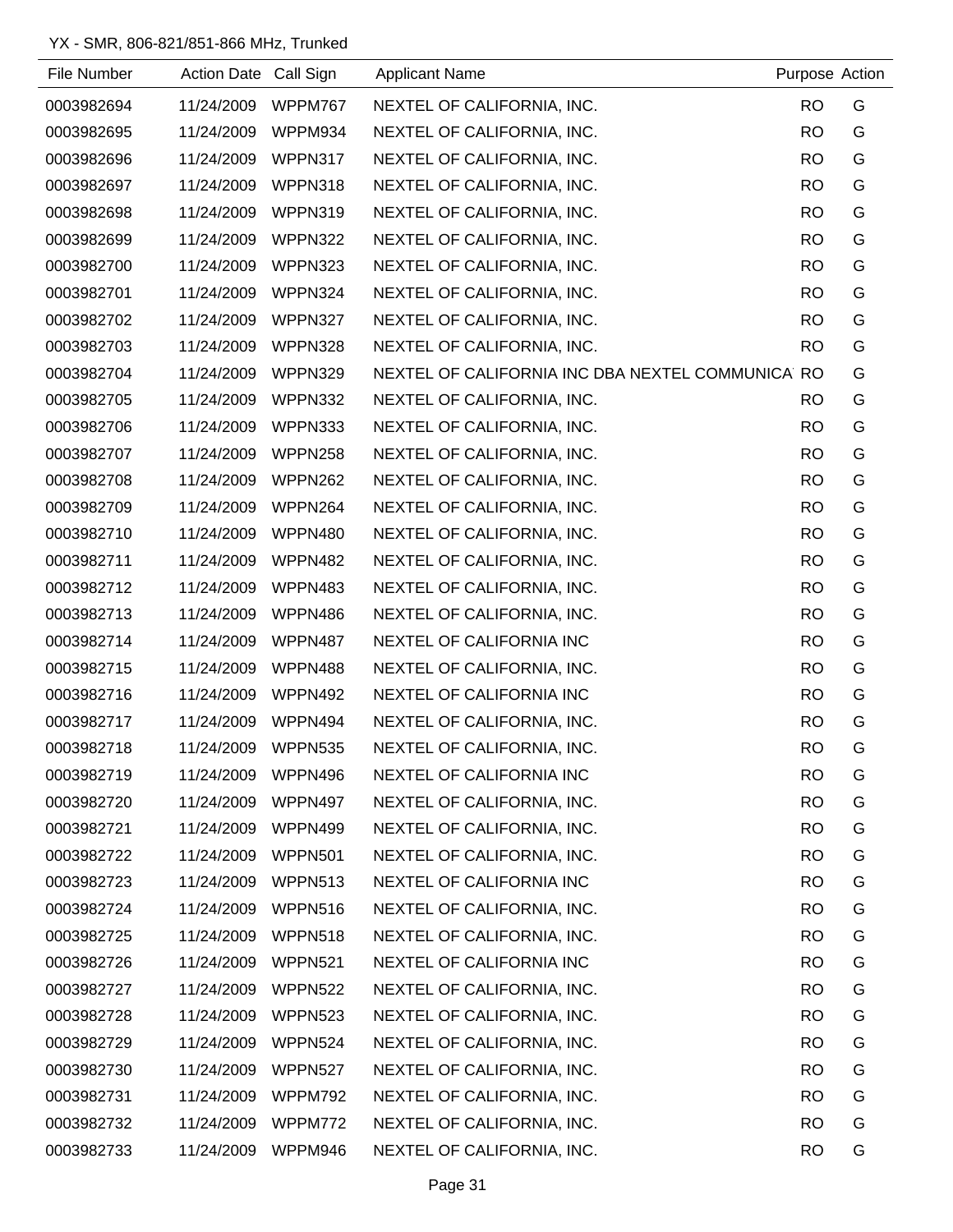| File Number | Action Date Call Sign |                | <b>Applicant Name</b>      | Purpose Action |   |
|-------------|-----------------------|----------------|----------------------------|----------------|---|
| 0003982734  | 11/24/2009            | WPPM958        | NEXTEL OF CALIFORNIA, INC. | <b>RO</b>      | G |
| 0003982735  | 11/24/2009            | WPPM979        | NEXTEL OF CALIFORNIA, INC. | <b>RO</b>      | G |
| 0003982736  | 11/24/2009            | WPPM990        | NEXTEL OF CALIFORNIA, INC. | <b>RO</b>      | G |
| 0003982737  | 11/24/2009            | WPPN200        | NEXTEL OF CALIFORNIA, INC. | <b>RO</b>      | G |
| 0003982738  | 11/24/2009            | WPPN325        | NEXTEL OF CALIFORNIA, INC. | <b>RO</b>      | G |
| 0003982739  | 11/24/2009            | WPPN259        | NEXTEL OF CALIFORNIA, INC. | <b>RO</b>      | G |
| 0003982741  | 11/24/2009            | WPPN269        | NEXTEL OF CALIFORNIA, INC. | <b>RO</b>      | G |
| 0003982742  | 11/24/2009            | WPPN279        | NEXTEL OF CALIFORNIA, INC. | <b>RO</b>      | G |
| 0003982743  | 11/24/2009            | WPPN358        | NEXTEL OF CALIFORNIA, INC. | <b>RO</b>      | G |
| 0003982744  | 11/24/2009            | WPPN372        | NEXTEL OF CALIFORNIA, INC. | <b>RO</b>      | G |
| 0003982745  | 11/24/2009            | WPPN467        | NEXTEL OF CALIFORNIA, INC. | <b>RO</b>      | G |
| 0003982746  | 11/24/2009            | WPPN478        | NEXTEL OF CALIFORNIA, INC. | <b>RO</b>      | G |
| 0003982747  | 11/24/2009            | WPPN489        | NEXTEL OF CALIFORNIA INC   | <b>RO</b>      | G |
| 0003982748  | 11/24/2009            | WPPN498        | NEXTEL OF CALIFORNIA, INC. | <b>RO</b>      | G |
| 0003982749  | 11/24/2009            | WPPN519        | NEXTEL OF CALIFORNIA, INC. | <b>RO</b>      | G |
| 0003982750  | 11/24/2009            | WPPM957        | NEXTEL OF CALIFORNIA, INC. | <b>RO</b>      | G |
| 0003982751  | 11/24/2009            | WPPM962        | NEXTEL OF CALIFORNIA, INC. | <b>RO</b>      | G |
| 0003982752  | 11/24/2009            | <b>WPPN541</b> | NEXTEL OF CALIFORNIA, INC. | <b>RO</b>      | G |
| 0003982754  | 11/24/2009            | WPPM721        | NEXTEL OF CALIFORNIA, INC. | <b>RO</b>      | G |
| 0003982755  | 11/24/2009            | WPPM738        | NEXTEL OF CALIFORNIA, INC. | <b>RO</b>      | G |
| 0003982757  | 11/24/2009            | WPPM748        | NEXTEL OF CALIFORNIA, INC. | <b>RO</b>      | G |
| 0003982758  | 11/24/2009            | WPPM788        | NEXTEL OF CALIFORNIA, INC. | <b>RO</b>      | G |
| 0003982759  | 11/24/2009            | WPPM774        | NEXTEL OF CALIFORNIA, INC. | <b>RO</b>      | G |
| 0003982760  | 11/24/2009            | WPPM942        | NEXTEL OF CALIFORNIA, INC. | <b>RO</b>      | G |
| 0003982761  | 11/24/2009            | WPPN536        | NEXTEL OF CALIFORNIA, INC. | <b>RO</b>      | G |
| 0003982762  | 11/24/2009            | WPPM713        | NEXTEL OF CALIFORNIA, INC. | <b>RO</b>      | G |
| 0003982763  | 11/24/2009            | WPPN314        | NEXTEL OF CALIFORNIA, INC. | <b>RO</b>      | G |
| 0003982764  | 11/24/2009            | WPPN271        | NEXTEL OF CALIFORNIA, INC. | <b>RO</b>      | G |
| 0003982766  | 11/24/2009            | <b>WPPM557</b> | NEXTEL OF CALIFORNIA INC   | <b>RO</b>      | G |
| 0003982767  | 11/24/2009            | WPPM737        | NEXTEL OF CALIFORNIA, INC. | <b>RO</b>      | G |
| 0003982768  | 11/24/2009            | WPPM775        | NEXTEL OF CALIFORNIA, INC. | <b>RO</b>      | G |
| 0003982769  | 11/24/2009            | WPPM762        | NEXTEL OF CALIFORNIA, INC. | <b>RO</b>      | G |
| 0003982770  | 11/24/2009            | WPPM930        | NEXTEL OF CALIFORNIA, INC. | <b>RO</b>      | G |
| 0003982771  | 11/24/2009            | WPPM959        | NEXTEL OF CALIFORNIA, INC. | <b>RO</b>      | G |
| 0003982772  | 11/24/2009            | WPPM974        | NEXTEL OF CALIFORNIA, INC. | <b>RO</b>      | G |
| 0003982773  | 11/24/2009            | WPPN201        | NEXTEL OF CALIFORNIA, INC. | <b>RO</b>      | G |
| 0003982774  | 11/24/2009            | WPPN260        | NEXTEL OF CALIFORNIA, INC. | <b>RO</b>      | G |
| 0003982775  | 11/24/2009            | WPPN274        | NEXTEL OF CALIFORNIA, INC. | <b>RO</b>      | G |
| 0003982776  | 11/24/2009            | WPPN340        | NEXTEL OF CALIFORNIA, INC. | <b>RO</b>      | G |
| 0003982777  | 11/24/2009            | WPPN376        | NEXTEL OF CALIFORNIA, INC. | <b>RO</b>      | G |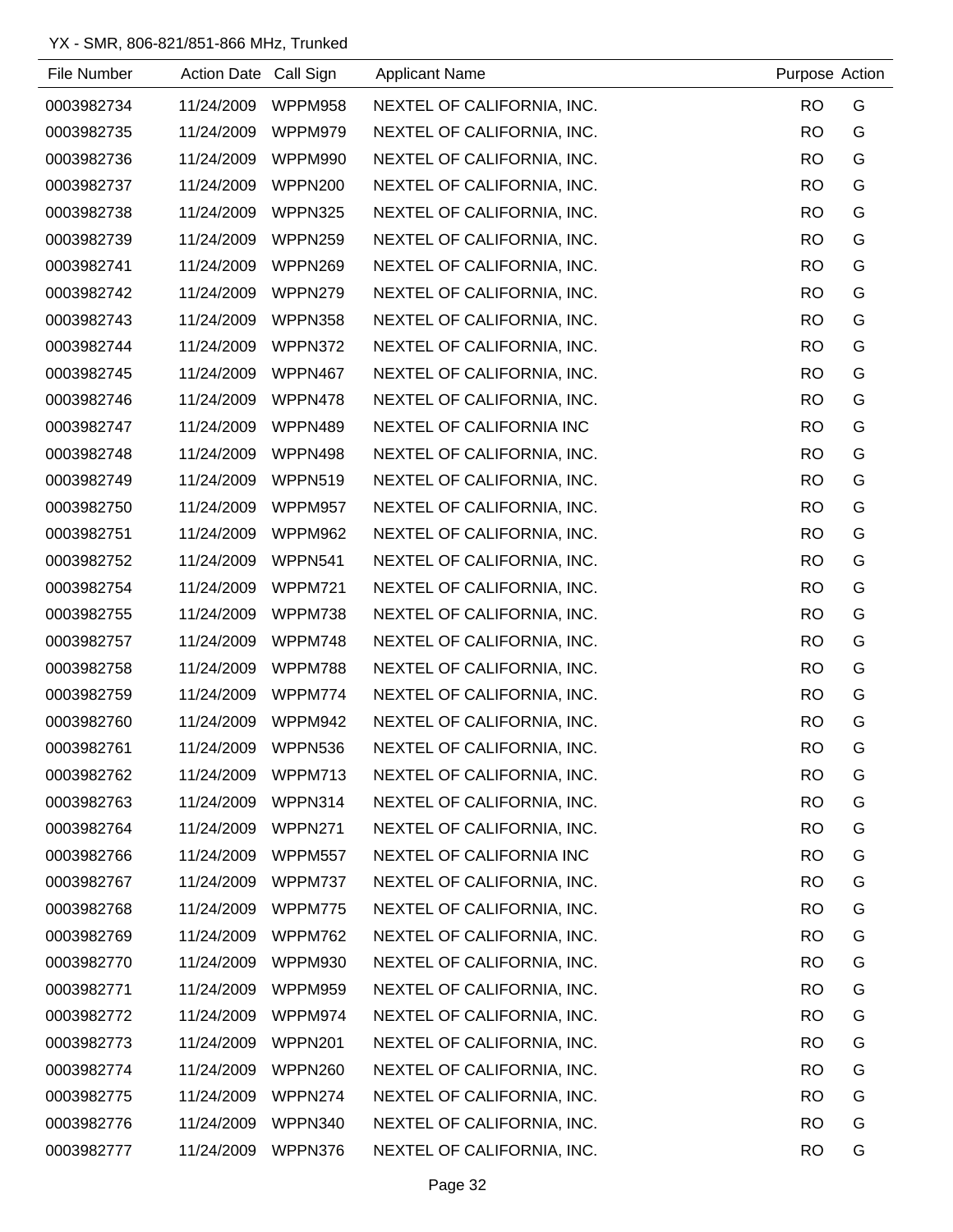| File Number | Action Date Call Sign |                | <b>Applicant Name</b>      | Purpose Action |   |
|-------------|-----------------------|----------------|----------------------------|----------------|---|
| 0003982778  | 11/24/2009            | WPPN447        | NEXTEL OF CALIFORNIA, INC. | <b>RO</b>      | G |
| 0003982779  | 11/24/2009            | WPPN462        | NEXTEL OF CALIFORNIA, INC. | <b>RO</b>      | G |
| 0003982780  | 11/24/2009            | WPPN490        | NEXTEL OF CALIFORNIA INC   | <b>RO</b>      | G |
| 0003982781  | 11/24/2009            | WPPN542        | NEXTEL OF CALIFORNIA, INC. | <b>RO</b>      | G |
| 0003982782  | 11/24/2009            | WPPM517        | NEXTEL OF CALIFORNIA INC   | <b>RO</b>      | G |
| 0003982783  | 11/24/2009            | <b>WPPN350</b> | NEXTEL OF CALIFORNIA, INC. | <b>RO</b>      | G |
| 0003982784  | 11/24/2009            | <b>WPPM502</b> | NEXTEL OF CALIFORNIA, INC. | <b>RO</b>      | G |
| 0003982785  | 11/24/2009            | WPPN458        | NEXTEL OF CALIFORNIA, INC. | <b>RO</b>      | G |
| 0003982787  | 11/24/2009            | <b>WPPM501</b> | NEXTEL OF CALIFORNIA, INC. | <b>RO</b>      | G |
| 0003982788  | 11/24/2009            | WPPM549        | NEXTEL OF CALIFORNIA, INC. | <b>RO</b>      | G |
| 0003982789  | 11/24/2009            | WPPM720        | NEXTEL OF CALIFORNIA, INC. | <b>RO</b>      | G |
| 0003982790  | 11/24/2009            | WPPM732        | NEXTEL OF CALIFORNIA, INC. | <b>RO</b>      | G |
| 0003982791  | 11/24/2009            | WPPM743        | NEXTEL OF CALIFORNIA, INC. | <b>RO</b>      | G |
| 0003982792  | 11/24/2009            | WPPM776        | NEXTEL OF CALIFORNIA, INC. | <b>RO</b>      | G |
| 0003982793  | 11/24/2009            | WPPM787        | NEXTEL OF CALIFORNIA, INC. | <b>RO</b>      | G |
| 0003982794  | 11/24/2009            | <b>WPPM757</b> | NEXTEL OF CALIFORNIA, INC. | <b>RO</b>      | G |
| 0003982795  | 11/24/2009            | WPPM768        | NEXTEL OF CALIFORNIA, INC. | <b>RO</b>      | G |
| 0003982796  | 11/24/2009            | <b>WPPM931</b> | NEXTEL OF CALIFORNIA, INC. | <b>RO</b>      | G |
| 0003982797  | 11/24/2009            | WPPM953        | NEXTEL OF CALIFORNIA, INC. | <b>RO</b>      | G |
| 0003982798  | 11/24/2009            | WPPM966        | NEXTEL OF CALIFORNIA, INC. | <b>RO</b>      | G |
| 0003982799  | 11/24/2009            | WPPM975        | NEXTEL OF CALIFORNIA, INC. | <b>RO</b>      | G |
| 0003982800  | 11/24/2009            | WPPM985        | NEXTEL OF CALIFORNIA, INC. | <b>RO</b>      | G |
| 0003982801  | 11/24/2009            | WPPM996        | NEXTEL OF CALIFORNIA, INC. | <b>RO</b>      | G |
| 0003982802  | 11/24/2009            | WPPN296        | NEXTEL OF CALIFORNIA, INC. | <b>RO</b>      | G |
| 0003982803  | 11/24/2009            | WPPN310        | NEXTEL OF CALIFORNIA, INC. | <b>RO</b>      | G |
| 0003982804  | 11/24/2009            | WPPN331        | NEXTEL OF CALIFORNIA, INC. | <b>RO</b>      | G |
| 0003982805  | 11/24/2009            | WPPN266        | NEXTEL OF CALIFORNIA, INC. | <b>RO</b>      | G |
| 0003982806  | 11/24/2009            | WPPN275        | NEXTEL OF CALIFORNIA, INC. | <b>RO</b>      | G |
| 0003982807  | 11/24/2009            | WPPN285        | NEXTEL OF CALIFORNIA, INC. | <b>RO</b>      | G |
| 0003982808  | 11/24/2009            | WPPN335        | NEXTEL OF CALIFORNIA, INC. | <b>RO</b>      | G |
| 0003982809  | 11/24/2009            | WPPN347        | NEXTEL OF CALIFORNIA, INC. | <b>RO</b>      | G |
| 0003982810  | 11/24/2009            | WPPN354        | NEXTEL OF CALIFORNIA, INC. | <b>RO</b>      | G |
| 0003982811  | 11/24/2009            | WPPN442        | NEXTEL OF CALIFORNIA, INC. | <b>RO</b>      | G |
| 0003982812  | 11/24/2009            | WPPN453        | NEXTEL OF CALIFORNIA, INC. | <b>RO</b>      | G |
| 0003982813  | 11/24/2009            | WPPN463        | NEXTEL OF CALIFORNIA, INC. | <b>RO</b>      | G |
| 0003982814  | 11/24/2009            | WPPN473        | NEXTEL OF CALIFORNIA INC   | <b>RO</b>      | G |
| 0003982815  | 11/24/2009            | WPPN485        | NEXTEL OF CALIFORNIA, INC. | <b>RO</b>      | G |
| 0003982816  | 11/24/2009            | WPPN495        | NEXTEL OF CALIFORNIA INC   | <b>RO</b>      | G |
| 0003982817  | 11/24/2009            | WPPN515        | NEXTEL OF CALIFORNIA INC   | <b>RO</b>      | G |
| 0003982818  | 11/24/2009            | <b>WPPN525</b> | NEXTEL OF CALIFORNIA, INC. | <b>RO</b>      | G |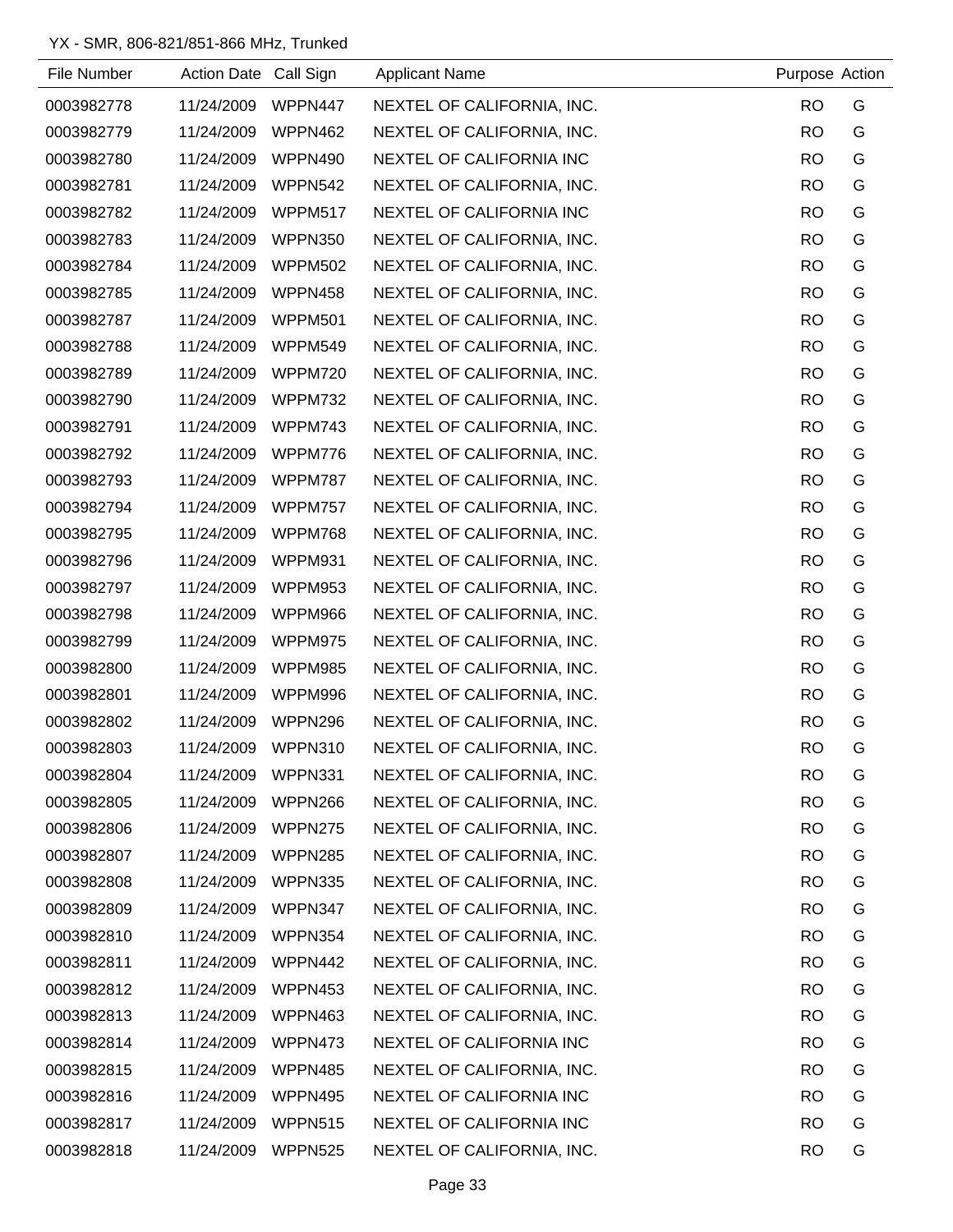| File Number | Action Date Call Sign |                | <b>Applicant Name</b>      | Purpose Action |   |
|-------------|-----------------------|----------------|----------------------------|----------------|---|
| 0003982819  | 11/24/2009            | WPPN537        | NEXTEL OF CALIFORNIA, INC. | <b>RO</b>      | G |
| 0003982820  | 11/24/2009            | WPPN548        | NEXTEL OF CALIFORNIA, INC. | <b>RO</b>      | G |
| 0003982821  | 11/24/2009            | WPPM495        | NEXTEL OF CALIFORNIA, INC. | <b>RO</b>      | G |
| 0003982822  | 11/24/2009            | WPPM761        | NEXTEL OF CALIFORNIA, INC. | <b>RO</b>      | G |
| 0003982823  | 11/24/2009            | WPPN299        | NEXTEL OF CALIFORNIA, INC. | <b>RO</b>      | G |
| 0003982824  | 11/24/2009            | WPPN446        | NEXTEL OF CALIFORNIA, INC. | <b>RO</b>      | G |
| 0003982825  | 11/24/2009            | <b>WPPN530</b> | NEXTEL OF CALIFORNIA, INC. | <b>RO</b>      | G |
| 0003982826  | 11/24/2009            | WPPM763        | NEXTEL OF CALIFORNIA, INC. | <b>RO</b>      | G |
| 0003982827  | 11/24/2009            | WPPN321        | NEXTEL OF CALIFORNIA, INC. | <b>RO</b>      | G |
| 0003982828  | 11/24/2009            | WPPN491        | NEXTEL OF CALIFORNIA INC   | <b>RO</b>      | G |
| 0003982829  | 11/24/2009            | WPPM512        | NEXTEL OF CALIFORNIA, INC. | <b>RO</b>      | G |
| 0003982830  | 11/24/2009            | WPPM995        | NEXTEL OF CALIFORNIA, INC. | <b>RO</b>      | G |
| 0003982831  | 11/24/2009            | WPPN484        | NEXTEL OF CALIFORNIA, INC. | <b>RO</b>      | G |
| 0003982832  | 11/24/2009            | WPPM496        | NEXTEL OF CALIFORNIA INC   | <b>RO</b>      | G |
| 0003982833  | 11/24/2009            | <b>WPPM508</b> | NEXTEL OF CALIFORNIA, INC. | <b>RO</b>      | G |
| 0003982834  | 11/24/2009            | WPPM546        | NEXTEL OF CALIFORNIA, INC. | <b>RO</b>      | G |
| 0003982835  | 11/24/2009            | WPPM715        | NEXTEL OF CALIFORNIA, INC. | <b>RO</b>      | G |
| 0003982836  | 11/24/2009            | WPPM726        | NEXTEL OF CALIFORNIA, INC. | <b>RO</b>      | G |
| 0003982837  | 11/24/2009            | WPPM740        | NEXTEL OF CALIFORNIA, INC. | <b>RO</b>      | G |
| 0003982838  | 11/24/2009            | WPPM781        | NEXTEL OF CALIFORNIA, INC. | <b>RO</b>      | G |
| 0003982839  | 11/24/2009            | WPPM752        | NEXTEL OF CALIFORNIA, INC. | <b>RO</b>      | G |
| 0003982840  | 11/24/2009            | WPPM765        | NEXTEL OF CALIFORNIA, INC. | <b>RO</b>      | G |
| 0003982841  | 11/24/2009            | WPPM936        | NEXTEL OF CALIFORNIA, INC. | <b>RO</b>      | G |
| 0003982842  | 11/24/2009            | WPPM947        | NEXTEL OF CALIFORNIA, INC. | <b>RO</b>      | G |
| 0003982843  | 11/24/2009            | WPPM963        | NEXTEL OF CALIFORNIA, INC. | <b>RO</b>      | G |
| 0003982844  | 11/24/2009            | WPPM980        | NEXTEL OF CALIFORNIA, INC. | <b>RO</b>      | G |
| 0003982845  | 11/24/2009            | WPPM991        | NEXTEL OF CALIFORNIA, INC. | <b>RO</b>      | G |
| 0003982846  | 11/24/2009            | WPPN204        | NEXTEL OF CALIFORNIA, INC. | <b>RO</b>      | G |
| 0003982847  | 11/24/2009            | WPPN315        | NEXTEL OF CALIFORNIA, INC. | <b>RO</b>      | G |
| 0003982848  | 11/24/2009            | WPPN326        | NEXTEL OF CALIFORNIA, INC. | <b>RO</b>      | G |
| 0003982849  | 11/24/2009            | WPPN263        | NEXTEL OF CALIFORNIA, INC. | <b>RO</b>      | G |
| 0003982850  | 11/24/2009            | WPPN280        | NEXTEL OF CALIFORNIA, INC. | <b>RO</b>      | G |
| 0003982851  | 11/24/2009            | WPPN291        | NEXTEL OF CALIFORNIA, INC. | <b>RO</b>      | G |
| 0003982852  | 11/24/2009            | WPPN344        | NEXTEL OF CALIFORNIA, INC. | <b>RO</b>      | G |
| 0003982853  | 11/24/2009            | WPPN361        | NEXTEL OF CALIFORNIA, INC. | <b>RO</b>      | G |
| 0003982854  | 11/24/2009            | WPPN437        | NEXTEL OF CALIFORNIA INC   | <b>RO</b>      | G |
| 0003982855  | 11/24/2009            | WPPN450        | NEXTEL OF CALIFORNIA, INC. | <b>RO</b>      | G |
| 0003982856  | 11/24/2009            | WPPN468        | NEXTEL OF CALIFORNIA, INC. | <b>RO</b>      | G |
| 0003982857  | 11/24/2009            | WPPN479        | NEXTEL OF CALIFORNIA, INC. | <b>RO</b>      | G |
| 0003982858  | 11/24/2009            | WPPN493        | NEXTEL OF CALIFORNIA, INC. | <b>RO</b>      | G |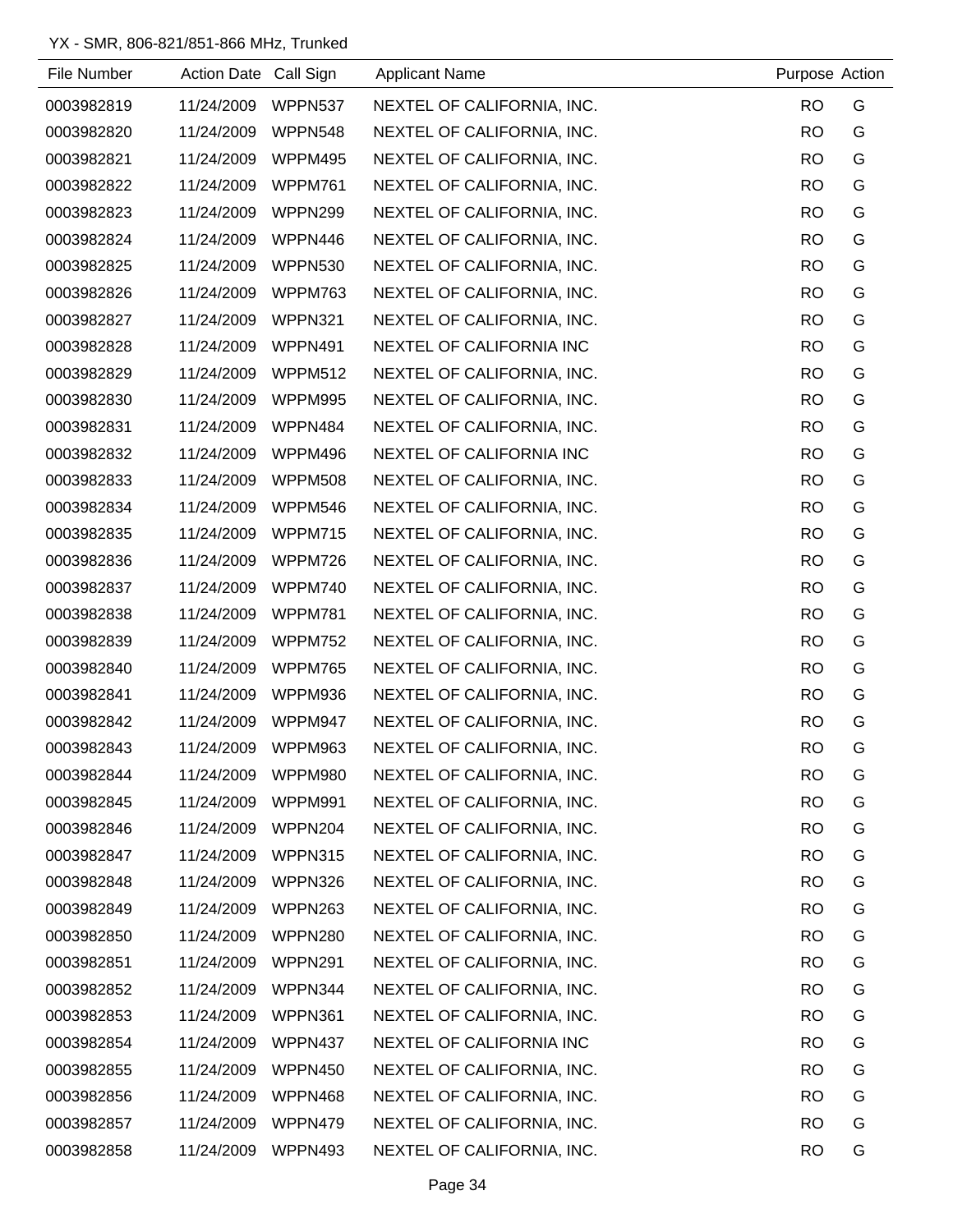| File Number | <b>Action Date</b> | Call Sign      | <b>Applicant Name</b>                            | Purpose Action |   |
|-------------|--------------------|----------------|--------------------------------------------------|----------------|---|
| 0003982859  | 11/24/2009         | WPPN520        | NEXTEL OF CALIFORNIA INC                         | <b>RO</b>      | G |
| 0003982860  | 11/24/2009         | WPPN531        | NEXTEL OF CALIFORNIA, INC.                       | <b>RO</b>      | G |
| 0003982861  | 11/24/2009         | WPPN545        | NEXTEL OF CALIFORNIA, INC.                       | <b>RO</b>      | G |
| 0003982862  | 11/24/2009         | WPPM725        | NEXTEL OF CALIFORNIA, INC.                       | <b>RO</b>      | G |
| 0003982863  | 11/24/2009         | WPPM969        | NEXTEL OF CALIFORNIA, INC.                       | <b>RO</b>      | G |
| 0003982864  | 11/24/2009         | WPPN290        | NEXTEL OF CALIFORNIA, INC.                       | <b>RO</b>      | G |
| 0003982865  | 11/24/2009         | WPPN456        | NEXTEL OF CALIFORNIA, INC.                       | <b>RO</b>      | G |
| 0003982866  | 11/24/2009         | WPPM544        | NEXTEL OF CALIFORNIA INC                         | <b>RO</b>      | G |
| 0003982867  | 11/24/2009         | WPPM971        | NEXTEL OF CALIFORNIA, INC.                       | <b>RO</b>      | G |
| 0003982868  | 11/24/2009         | WPPN448        | NEXTEL OF CALIFORNIA, INC.                       | <b>RO</b>      | G |
| 0003982869  | 11/24/2009         | WPPN526        | NEXTEL OF CALIFORNIA, INC.                       | <b>RO</b>      | G |
| 0003982870  | 11/24/2009         | WPPM778        | NEXTEL OF CALIFORNIA, INC.                       | <b>RO</b>      | G |
| 0003982871  | 11/24/2009         | WPPN334        | NEXTEL OF CALIFORNIA, INC.                       | <b>RO</b>      | G |
| 0003982872  | 11/24/2009         | <b>WPPM554</b> | NEXTEL OF CALIFORNIA, INC.                       | <b>RO</b>      | G |
| 0003982873  | 11/24/2009         | WPPM518        | NEXTEL OF CALIFORNIA INC                         | <b>RO</b>      | G |
| 0003982874  | 11/24/2009         | <b>WPPN307</b> | NEXTEL OF CALIFORNIA, INC.                       | <b>RO</b>      | G |
| 0003982875  | 11/24/2009         | WPPN514        | NEXTEL OF CALIFORNIA INC                         | <b>RO</b>      | G |
| 0003982876  | 11/24/2009         | WPPM513        | NEXTEL OF CALIFORNIA INC                         | <b>RO</b>      | G |
| 0003982877  | 11/24/2009         | <b>WPPM558</b> | NEXTEL OF CALIFORNIA INC                         | <b>RO</b>      | G |
| 0003982878  | 11/24/2009         | WPPM941        | NEXTEL OF CALIFORNIA, INC.                       | <b>RO</b>      | G |
| 0003982879  | 11/24/2009         | <b>WPPN320</b> | NEXTEL OF CALIFORNIA, INC.                       | <b>RO</b>      | G |
| 0003982880  | 11/24/2009         | WPPN366        | NEXTEL OF CALIFORNIA, INC.                       | <b>RO</b>      | G |
| 0003983079  | 11/24/2009         | WPPN397        | NEXTEL OF TEXAS, INC.                            | <b>RO</b>      | G |
| 0003983080  | 11/24/2009         | WPPN403        | NEXTEL OF TEXAS, INC.                            | <b>RO</b>      | G |
| 0003983081  | 11/24/2009         | WNDX331        | NEXTEL OF TEXAS INC DBA NEXTEL COMMUNICATIONS RO |                | G |
| 0003983082  | 11/24/2009         | WPGC385        | NEXTEL OF TEXAS INC DBA NEXTEL COMMUNICATIONS RO |                | G |
| 0003983083  | 11/24/2009         | WPPN384        | NEXTEL OF TEXAS, INC.                            | RO.            | G |
| 0003983084  | 11/24/2009 WPPN394 |                | NEXTEL OF TEXAS, INC.                            | RO.            | G |
| 0003983085  | 11/24/2009         | WNRQ857        | NEXTEL OF TEXAS INC DBA NEXTEL COMMUNICATIONS RO |                | G |
| 0003983086  | 11/24/2009 WPPN380 |                | NEXTEL OF TEXAS, INC.                            | RO.            | G |
| 0003983087  | 11/24/2009         | WPPN396        | NEXTEL OF TEXAS, INC.                            | RO.            | G |
| 0003983088  | 11/24/2009         | WPGC383        | NEXTEL OF TEXAS INC DBA NEXTEL COMMUNICATIONS RO |                | G |
| 0003983089  | 11/24/2009         | WPPN389        | NEXTEL OF TEXAS, INC.                            | RO.            | G |
| 0003983090  | 11/24/2009         | WNSK875        | NEXTEL OF TEXAS INC DBA NEXTEL COMMUNICATIONS RO |                | G |
| 0003983091  | 11/24/2009         | WPPN395        | NEXTEL OF TEXAS, INC.                            | RO.            | G |
| 0003983092  | 11/24/2009         | WNYQ496        | NEXTEL OF TEXAS INC DBA NEXTEL COMMUNICATIONS RO |                | G |
| 0003983093  | 11/24/2009 WPPN379 |                | NEXTEL OF TEXAS, INC.                            | <b>RO</b>      | G |
| 0003983094  | 11/24/2009         | WPPN390        | NEXTEL OF TEXAS, INC.                            | <b>RO</b>      | G |
| 0003983095  | 11/24/2009         | WPPN401        | NEXTEL OF TEXAS, INC.                            | <b>RO</b>      | G |
| 0003983096  | 11/24/2009 WPGC386 |                | NEXTEL OF TEXAS INC DBA NEXTEL COMMUNICATIONS RO |                | G |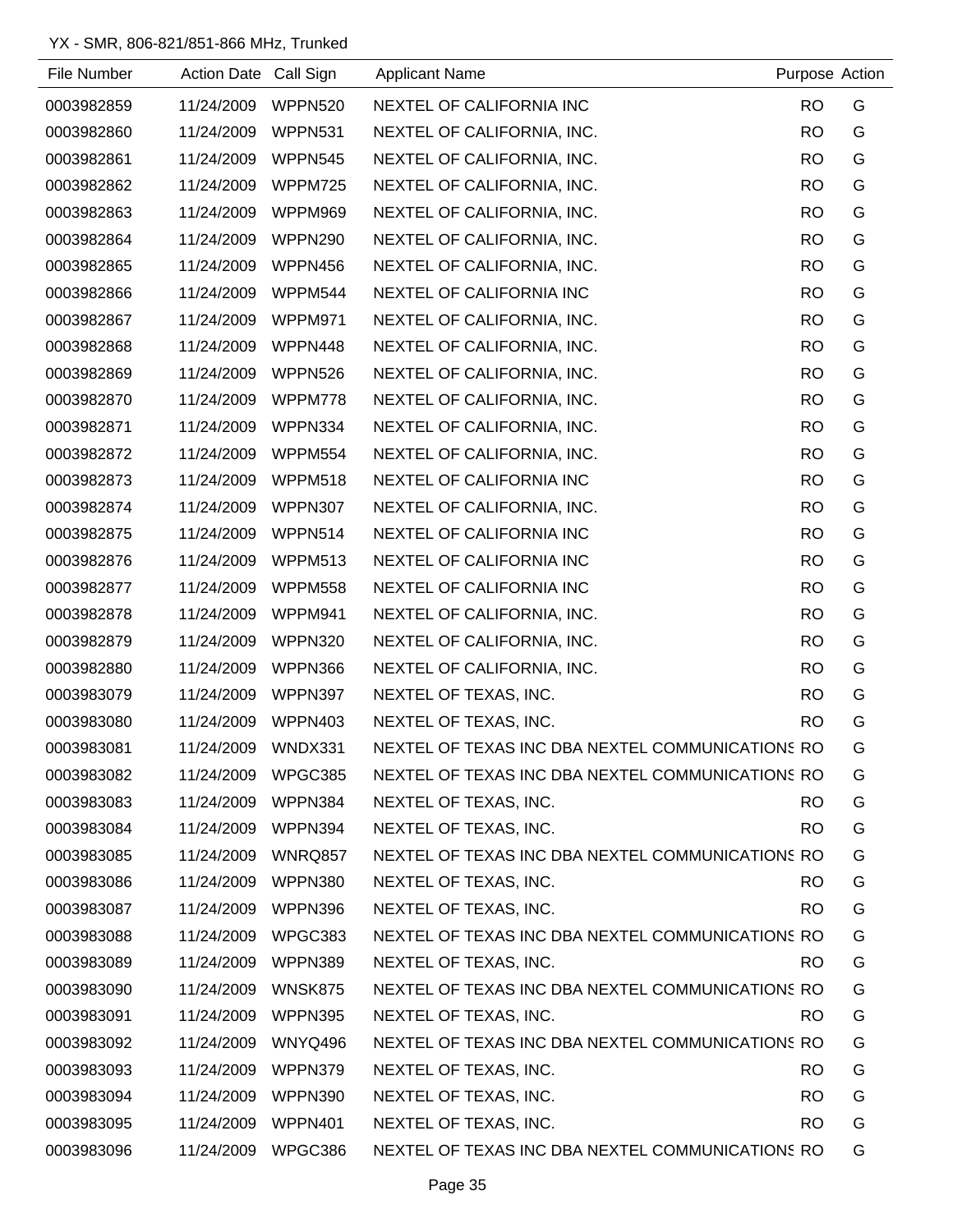| File Number | Action Date Call Sign |                | <b>Applicant Name</b>                            | Purpose Action |   |
|-------------|-----------------------|----------------|--------------------------------------------------|----------------|---|
| 0003983097  | 11/24/2009            | WPPN385        | NEXTEL OF TEXAS, INC.                            | <b>RO</b>      | G |
| 0003983098  | 11/24/2009            | WPPN398        | NEXTEL OF TEXAS, INC.                            | <b>RO</b>      | G |
| 0003983100  | 11/24/2009            | <b>WNAW257</b> | NEXTEL OF TEXAS INC DBA NEXTEL COMMUNICATIONS RO |                | G |
| 0003983101  | 11/24/2009            | <b>WNNE230</b> | NEXTEL OF TEXAS INC DBA NEXTEL COMMUNICATIONS RO |                | G |
| 0003983103  | 11/24/2009            | WPFZ565        | NEXTEL OF TEXAS INC DBA NEXTEL COMMUNICATIONS RO |                | G |
| 0003983104  | 11/24/2009            | WPGC384        | NEXTEL OF TEXAS INC DBA NEXTEL COMMUNICATIONS RO |                | G |
| 0003983105  | 11/24/2009            | <b>WPPM522</b> | NEXTEL OF TEXAS, INC.                            | RO.            | G |
| 0003983106  | 11/24/2009            | WPPM523        | NEXTEL OF TEXAS, INC.                            | <b>RO</b>      | G |
| 0003983107  | 11/24/2009            | WPPN377        | NEXTEL OF TEXAS, INC.                            | <b>RO</b>      | G |
| 0003983108  | 11/24/2009            | WPPN378        | NEXTEL OF TEXAS, INC.                            | <b>RO</b>      | G |
| 0003983109  | 11/24/2009            | WPPN381        | NEXTEL OF TEXAS, INC.                            | <b>RO</b>      | G |
| 0003983110  | 11/24/2009            | WPPN382        | NEXTEL OF TEXAS INC DBA NEXTEL COMMUNICATIONS RO |                | G |
| 0003983111  | 11/24/2009            | WPPN383        | NEXTEL OF TEXAS INC DBA NEXTEL COMMUNICATIONS RO |                | G |
| 0003983112  | 11/24/2009            | WPPN386        | NEXTEL OF TEXAS, INC.                            | RO.            | G |
| 0003983113  | 11/24/2009            | WPPN387        | NEXTEL OF TEXAS, INC.                            | <b>RO</b>      | G |
| 0003983114  | 11/24/2009            | WPPN388        | NEXTEL OF TEXAS, INC.                            | <b>RO</b>      | G |
| 0003983115  | 11/24/2009            | WPPN391        | NEXTEL OF TEXAS, INC.                            | <b>RO</b>      | G |
| 0003983116  | 11/24/2009            | WPPN392        | NEXTEL OF TEXAS, INC.                            | <b>RO</b>      | G |
| 0003983117  | 11/24/2009            | WPPN393        | NEXTEL OF TEXAS, INC.                            | <b>RO</b>      | G |
| 0003983118  | 11/24/2009            | WPPN399        | NEXTEL OF TEXAS, INC.                            | <b>RO</b>      | G |
| 0003983119  | 11/24/2009            | WPPN400        | NEXTEL OF TEXAS, INC.                            | <b>RO</b>      | G |
| 0003983120  | 11/24/2009            | WPPN402        | NEXTEL OF TEXAS, INC.                            | <b>RO</b>      | G |
| 0003983146  | 11/24/2009            | WPPM629        | NEXTEL WIP LICENSE CORP.                         | <b>RO</b>      | G |
| 0003983147  | 11/24/2009            | WPPM536        | NEXTEL WIP LICENSE CORP.                         | <b>RO</b>      | G |
| 0003983148  | 11/24/2009 WPPM589    |                | NEXTEL WIP LICENSE CORP                          | <b>RO</b>      | G |
| 0003983149  | 11/24/2009            | WPPM591        | NEXTEL WIP LICENSE CORP.                         | <b>RO</b>      | G |
| 0003983150  | 11/24/2009            | <b>WPPM592</b> | NEXTEL WIP LICENSE CORP.                         | <b>RO</b>      | G |
| 0003983151  | 11/24/2009            | WPPM593        | NEXTEL WIP LICENSE CORP.                         | <b>RO</b>      | G |
| 0003983152  | 11/24/2009            | WPPM594        | NEXTEL WIP LICENSE CORP.                         | <b>RO</b>      | G |
| 0003983153  | 11/24/2009            | WPPM595        | NEXTEL WIP LICENSE CORP.                         | <b>RO</b>      | G |
| 0003983154  | 11/24/2009            | WPPM607        | NEXTEL WIP LICENSE CORP.                         | <b>RO</b>      | G |
| 0003983155  | 11/24/2009            | WPPM608        | NEXTEL WIP LICENSE CORP.                         | <b>RO</b>      | G |
| 0003983156  | 11/24/2009            | <b>WPPM597</b> | NEXTEL WIP LICENSE CORP.                         | <b>RO</b>      | G |
| 0003983157  | 11/24/2009            | WPPM598        | NEXTEL WIP LICENSE CORP.                         | <b>RO</b>      | G |
| 0003983158  | 11/24/2009            | WPPM602        | NEXTEL WIP LICENSE CORP.                         | <b>RO</b>      | G |
| 0003983159  | 11/24/2009            | WPPM603        | NEXTEL WIP LICENSE CORP.                         | <b>RO</b>      | G |
| 0003983160  | 11/24/2009            | WPPM604        | NEXTEL WIP LICENSE CORP.                         | <b>RO</b>      | G |
| 0003983161  | 11/24/2009            | WPPM605        | NEXTEL WIP LICENSE CORP.                         | <b>RO</b>      | G |
| 0003983162  | 11/24/2009            | WPPM609        | NEXTEL WIP LICENSE CORP.                         | <b>RO</b>      | G |
| 0003983163  | 11/24/2009            | WPPN404        | NEXTEL WIP LICENSE CORP.                         | <b>RO</b>      | G |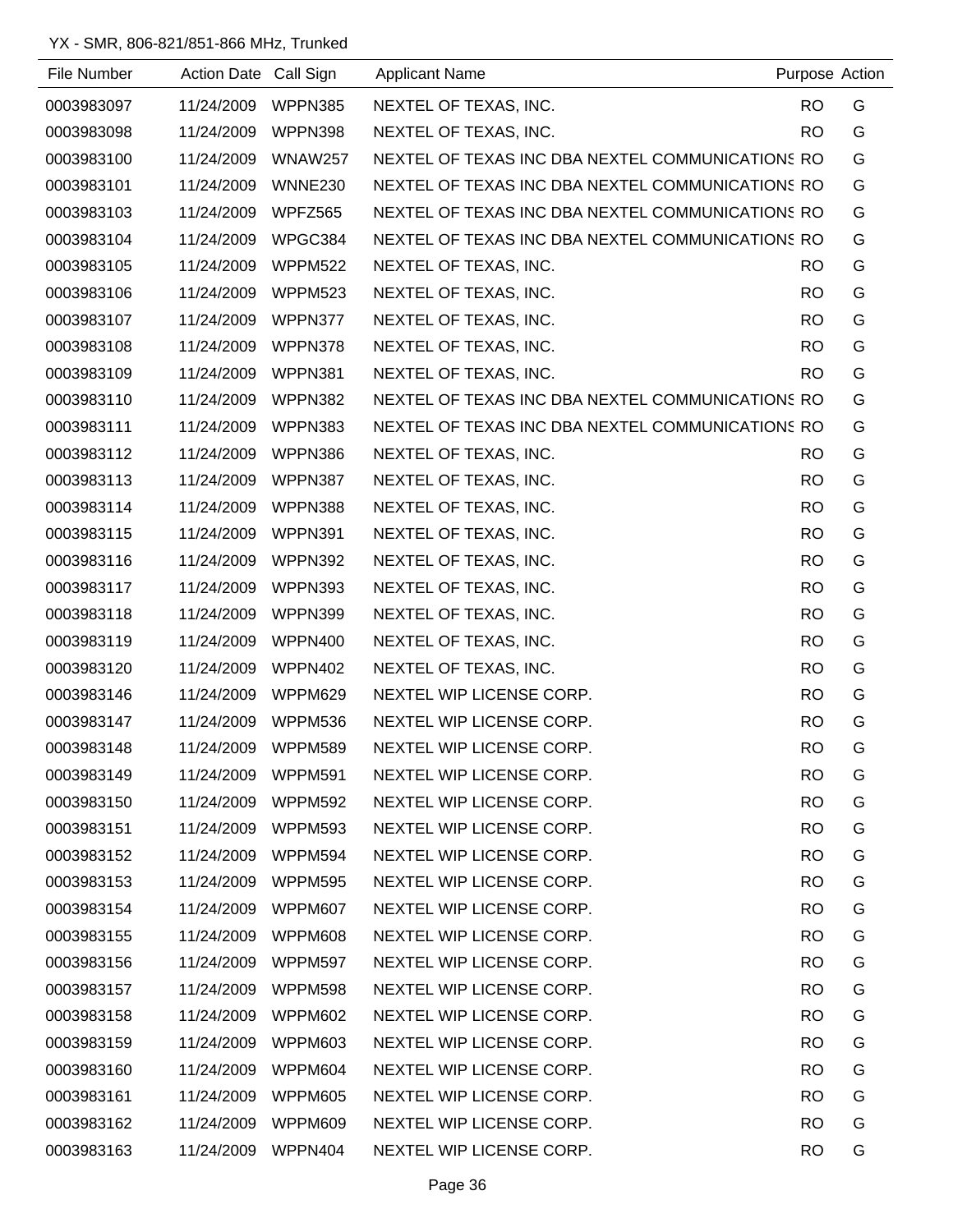| File Number | Action Date Call Sign |                | <b>Applicant Name</b>    | Purpose Action |   |
|-------------|-----------------------|----------------|--------------------------|----------------|---|
| 0003983164  | 11/24/2009            | WPPN405        | NEXTEL WIP LICENSE CORP. | <b>RO</b>      | G |
| 0003983166  | 11/24/2009            | WPPM530        | NEXTEL WIP LICENSE CORP. | <b>RO</b>      | G |
| 0003983167  | 11/24/2009            | WPPM616        | NEXTEL WIP LICENSE CORP. | <b>RO</b>      | G |
| 0003983168  | 11/24/2009            | WPPM626        | NEXTEL WIP LICENSE CORP. | <b>RO</b>      | G |
| 0003983169  | 11/24/2009            | WPPM636        | NEXTEL WIP LICENSE CORP. | <b>RO</b>      | G |
| 0003983170  | 11/24/2009            | WPPM567        | NEXTEL WIP LICENSE CORP. | <b>RO</b>      | G |
| 0003983171  | 11/24/2009            | <b>WPPM583</b> | NEXTEL WIP LICENSE CORP. | <b>RO</b>      | G |
| 0003983172  | 11/24/2009            | WPPM528        | NEXTEL WIP LICENSE CORP. | <b>RO</b>      | G |
| 0003983173  | 11/24/2009            | WPPM611        | NEXTEL WIP LICENSE CORP. | <b>RO</b>      | G |
| 0003983174  | 11/24/2009            | WPPM634        | NEXTEL WIP LICENSE CORP. | <b>RO</b>      | G |
| 0003983175  | 11/24/2009            | WPPM576        | NEXTEL WIP LICENSE CORP. | <b>RO</b>      | G |
| 0003983176  | 11/24/2009            | WPPM601        | NEXTEL WIP LICENSE CORP. | <b>RO</b>      | G |
| 0003983177  | 11/24/2009            | WPPM541        | NEXTEL WIP LICENSE CORP. | <b>RO</b>      | G |
| 0003983178  | 11/24/2009            | WPPM617        | NEXTEL WIP LICENSE CORP. | <b>RO</b>      | G |
| 0003983179  | 11/24/2009            | WPPM631        | NEXTEL WIP LICENSE CORP. | <b>RO</b>      | G |
| 0003983180  | 11/24/2009            | <b>WPPM582</b> | NEXTEL WIP LICENSE CORP. | <b>RO</b>      | G |
| 0003983181  | 11/24/2009            | WPPM599        | NEXTEL WIP LICENSE CORP. | <b>RO</b>      | G |
| 0003983182  | 11/24/2009            | WPAI761        | NEXTEL WIP LICENSE CORP. | <b>RO</b>      | G |
| 0003983183  | 11/24/2009            | WPPM526        | NEXTEL WIP LICENSE CORP. | <b>RO</b>      | G |
| 0003983184  | 11/24/2009            | WPPM588        | NEXTEL WIP LICENSE CORP. | <b>RO</b>      | G |
| 0003983185  | 11/24/2009            | WPPM596        | NEXTEL WIP LICENSE CORP. | <b>RO</b>      | G |
| 0003983186  | 11/24/2009            | WPPM606        | NEXTEL WIP LICENSE CORP. | <b>RO</b>      | G |
| 0003983187  | 11/24/2009            | <b>WPPM531</b> | NEXTEL WIP LICENSE CORP. | <b>RO</b>      | G |
| 0003983188  | 11/24/2009            | WPPM542        | NEXTEL WIP LICENSE CORP. | <b>RO</b>      | G |
| 0003983189  | 11/24/2009            | <b>WPPM620</b> | NEXTEL WIP LICENSE CORP. | <b>RO</b>      | G |
| 0003983190  | 11/24/2009            | WPPM637        | NEXTEL WIP LICENSE CORP. | <b>RO</b>      | G |
| 0003983191  | 11/24/2009            | WPPM572        | NEXTEL WIP LICENSE CORP. | <b>RO</b>      | G |
| 0003983192  | 11/24/2009            | WPPM585        | NEXTEL WIP LICENSE CORP. | <b>RO</b>      | G |
| 0003983193  | 11/24/2009            | WPPM590        | NEXTEL WIP LICENSE CORP. | <b>RO</b>      | G |
| 0003983194  | 11/24/2009            | WPPM600        | NEXTEL WIP LICENSE CORP. | <b>RO</b>      | G |
| 0003983195  | 11/24/2009            | WPPM918        | NEXTEL WIP LICENSE CORP. | <b>RO</b>      | G |
| 0003983196  | 11/24/2009            | WPPM581        | NEXTEL WIP LICENSE CORP. | <b>RO</b>      | G |
| 0003983197  | 11/24/2009            | WPPM628        | NEXTEL WIP LICENSE CORP. | <b>RO</b>      | G |
| 0003983198  | 11/24/2009            | WPPM586        | NEXTEL WIP LICENSE CORP. | <b>RO</b>      | G |
| 0003983199  | 11/24/2009            | <b>WPPM587</b> | NEXTEL WIP LICENSE CORP. | <b>RO</b>      | G |
| 0003983200  | 11/24/2009            | WPPM569        | NEXTEL WIP LICENSE CORP. | <b>RO</b>      | G |
| 0003983201  | 11/24/2009            | WPPM570        | NEXTEL WIP LICENSE CORP. | <b>RO</b>      | G |
| 0003983202  | 11/24/2009            | WPPM573        | NEXTEL WIP LICENSE CORP. | <b>RO</b>      | G |
| 0003983203  | 11/24/2009            | WPPM574        | NEXTEL WIP LICENSE CORP. | <b>RO</b>      | G |
| 0003983204  | 11/24/2009            | WPPM575        | NEXTEL WIP LICENSE CORP. | <b>RO</b>      | G |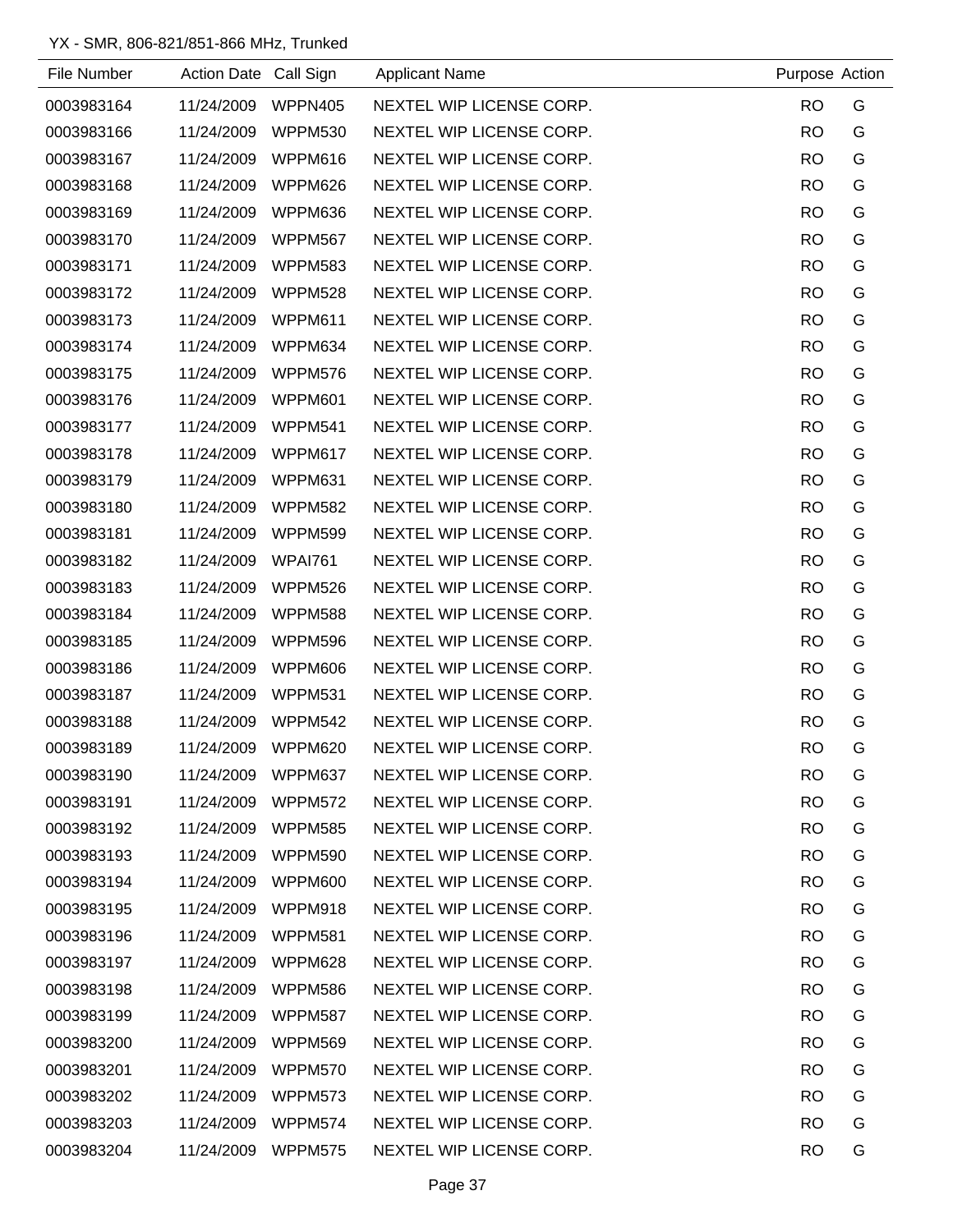| File Number | Action Date Call Sign |                | <b>Applicant Name</b>    | Purpose Action |   |
|-------------|-----------------------|----------------|--------------------------|----------------|---|
| 0003983205  | 11/24/2009            | WPPM578        | NEXTEL WIP LICENSE CORP. | <b>RO</b>      | G |
| 0003983206  | 11/24/2009            | WPPM571        | NEXTEL WIP LICENSE CORP. | <b>RO</b>      | G |
| 0003983207  | 11/24/2009            | WPPM537        | NEXTEL WIP LICENSE CORP. | <b>RO</b>      | G |
| 0003983208  | 11/24/2009            | KNHJ404        | NEXTEL WIP LICENSE CORP. | <b>RO</b>      | G |
| 0003983209  | 11/24/2009            | WNBN426        | NEXTEL WIP LICENSE CORP. | <b>RO</b>      | G |
| 0003983210  | 11/24/2009            | WPFY319        | NEXTEL WIP LICENSE CORP. | <b>RO</b>      | G |
| 0003983211  | 11/24/2009            | WPPM524        | NEXTEL WIP LICENSE CORP. | <b>RO</b>      | G |
| 0003983212  | 11/24/2009            | WPPM527        | NEXTEL WIP LICENSE CORP. | <b>RO</b>      | G |
| 0003983213  | 11/24/2009            | WPPM529        | NEXTEL WIP LICENSE CORP. | <b>RO</b>      | G |
| 0003983214  | 11/24/2009            | WPPM532        | NEXTEL WIP LICENSE CORP. | <b>RO</b>      | G |
| 0003983215  | 11/24/2009            | WPPM533        | NEXTEL WIP LICENSE CORP. | <b>RO</b>      | G |
| 0003983216  | 11/24/2009            | WPPM534        | NEXTEL WIP LICENSE CORP. | <b>RO</b>      | G |
| 0003983217  | 11/24/2009            | <b>WPPM535</b> | NEXTEL WIP LICENSE CORP. | <b>RO</b>      | G |
| 0003983218  | 11/24/2009            | WPPM538        | NEXTEL WIP LICENSE CORP. | <b>RO</b>      | G |
| 0003983219  | 11/24/2009            | WPPM539        | NEXTEL WIP LICENSE CORP. | <b>RO</b>      | G |
| 0003983220  | 11/24/2009            | WPPM540        | NEXTEL WIP LICENSE CORP. | <b>RO</b>      | G |
| 0003983221  | 11/24/2009            | WPPM543        | NEXTEL WIP LICENSE CORP. | <b>RO</b>      | G |
| 0003983222  | 11/24/2009            | WPPM561        | NEXTEL WIP LICENSE CORP. | <b>RO</b>      | G |
| 0003983223  | 11/24/2009            | WPPM610        | NEXTEL WIP LICENSE CORP. | <b>RO</b>      | G |
| 0003983224  | 11/24/2009            | WPPM613        | NEXTEL WIP LICENSE CORP. | <b>RO</b>      | G |
| 0003983225  | 11/24/2009            | WPPM614        | NEXTEL WIP LICENSE CORP. | <b>RO</b>      | G |
| 0003983226  | 11/24/2009            | WPPM615        | NEXTEL WIP LICENSE CORP. | <b>RO</b>      | G |
| 0003983227  | 11/24/2009            | <b>WPPM619</b> | NEXTEL WIP LICENSE CORP. | <b>RO</b>      | G |
| 0003983228  | 11/24/2009            | WPPM621        | NEXTEL WIP LICENSE CORP. | <b>RO</b>      | G |
| 0003983229  | 11/24/2009            | WPPM622        | NEXTEL WIP LICENSE CORP. | <b>RO</b>      | G |
| 0003983230  | 11/24/2009            | WPPM624        | NEXTEL WIP LICENSE CORP. | <b>RO</b>      | G |
| 0003983231  | 11/24/2009            | WPPM625        | NEXTEL WIP LICENSE CORP. | <b>RO</b>      | G |
| 0003983232  | 11/24/2009            | WPPM627        | NEXTEL WIP LICENSE CORP. | <b>RO</b>      | G |
| 0003983233  | 11/24/2009            | WPPM630        | NEXTEL WIP LICENSE CORP. | <b>RO</b>      | G |
| 0003983234  | 11/24/2009            | WPPM633        | NEXTEL WIP LICENSE CORP. | <b>RO</b>      | G |
| 0003983235  | 11/24/2009            | WPPM635        | NEXTEL WIP LICENSE CORP. | <b>RO</b>      | G |
| 0003983236  | 11/24/2009            | <b>WPPM562</b> | NEXTEL WIP LICENSE CORP. | <b>RO</b>      | G |
| 0003983237  | 11/24/2009            | WPPM563        | NEXTEL WIP LICENSE CORP. | <b>RO</b>      | G |
| 0003983238  | 11/24/2009            | WPPM564        | NEXTEL WIP LICENSE CORP. | <b>RO</b>      | G |
| 0003983239  | 11/24/2009            | <b>WPPM565</b> | NEXTEL WIP LICENSE CORP. | <b>RO</b>      | G |
| 0003983240  | 11/24/2009            | WPPM568        | NEXTEL WIP LICENSE CORP. | <b>RO</b>      | G |
| 0003983241  | 11/24/2009            | WPPM579        | NEXTEL WIP LICENSE CORP. | <b>RO</b>      | G |
| 0003983242  | 11/24/2009            | <b>WPPM580</b> | NEXTEL WIP LICENSE CORP. | <b>RO</b>      | G |
| 0003983243  | 11/24/2009            | <b>WPPM584</b> | NEXTEL WIP LICENSE CORP. | <b>RO</b>      | G |
| 0003983244  | 11/24/2009            | WPPM618        | NEXTEL WIP LICENSE CORP. | <b>RO</b>      | G |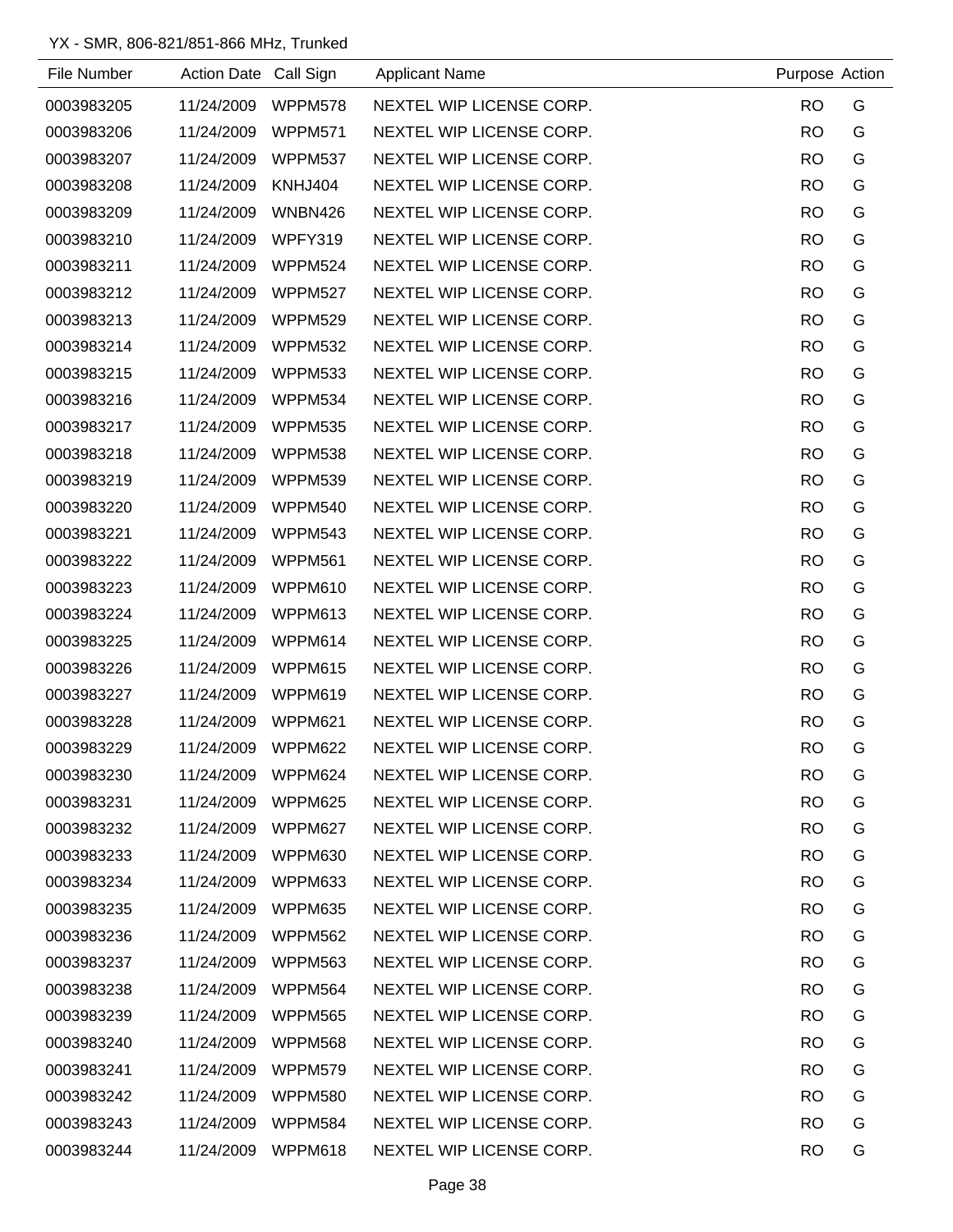| File Number | Action Date Call Sign |                | <b>Applicant Name</b>      | Purpose Action |   |
|-------------|-----------------------|----------------|----------------------------|----------------|---|
| 0003983245  | 11/24/2009            | WPPM623        | NEXTEL WIP LICENSE CORP.   | <b>RO</b>      | G |
| 0003983246  | 11/24/2009            | WPPM632        | NEXTEL WIP LICENSE CORP.   | <b>RO</b>      | G |
| 0003983247  | 11/24/2009            | WPPM566        | NEXTEL WIP LICENSE CORP.   | <b>RO</b>      | G |
| 0003983248  | 11/24/2009            | WPPM577        | NEXTEL WIP LICENSE CORP.   | <b>RO</b>      | G |
| 0003983249  | 11/24/2009            | <b>WPPM525</b> | NEXTEL WIP LICENSE CORP.   | <b>RO</b>      | G |
| 0003983250  | 11/24/2009            | WPPM612        | NEXTEL WIP LICENSE CORP.   | RO             | G |
| 0003983251  | 11/24/2009            | KNIW378        | NEXTEL WIP LICENSE CORP.   | <b>RO</b>      | G |
| 0003983297  | 11/24/2009            | WNFS444        | Nextel WIP Expansion Corp. | <b>RO</b>      | G |
| 0003983298  | 11/24/2009            | WNPS682        | NEXTEL WIP EXPANSION CORP. | RO             | G |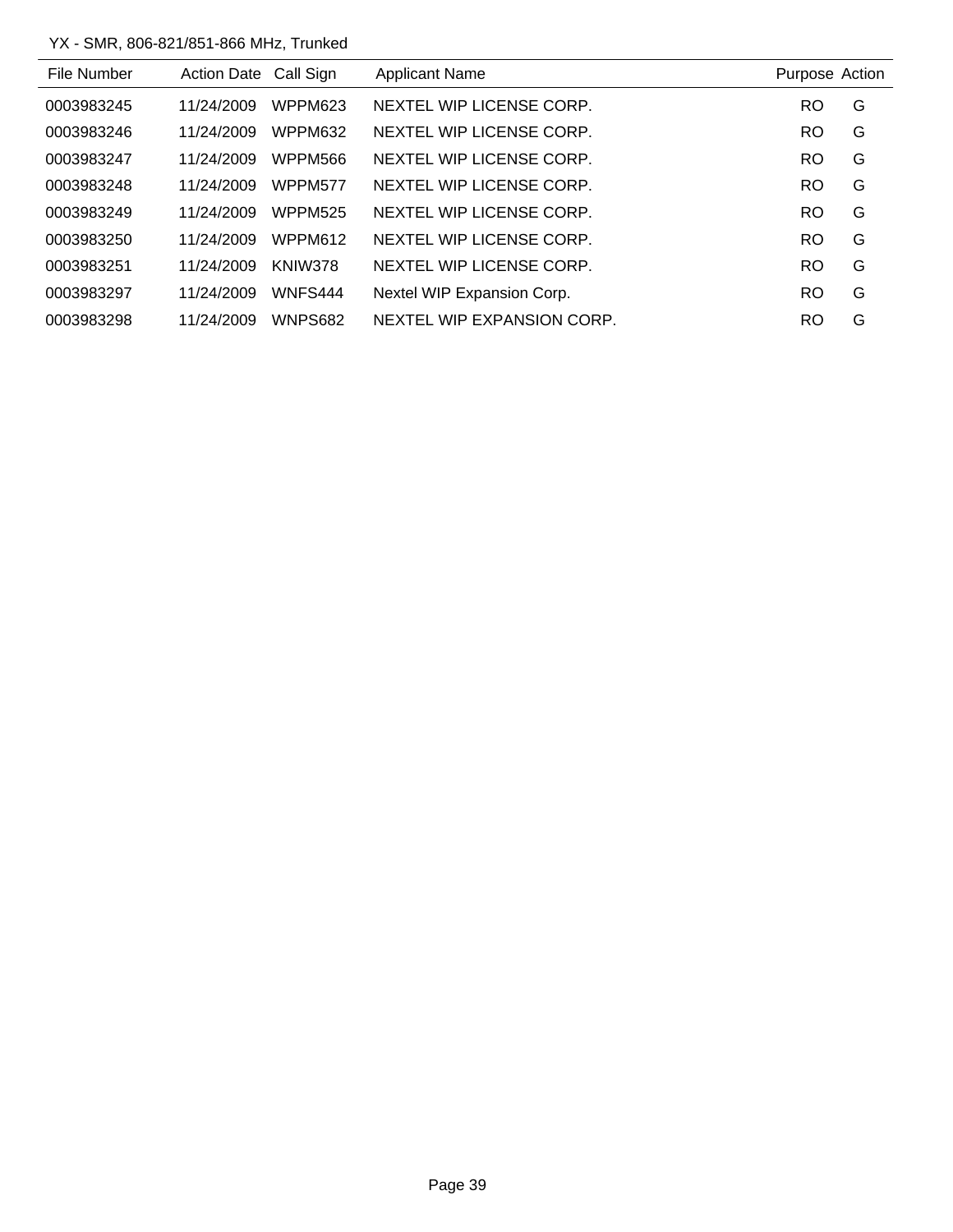## **Below is a listing of licenses that have been acted upon by the Commission.**

AI - Aural Intercity Relay

| Licensee Name                      | <b>Action Date</b> | Call Sign | Act. |
|------------------------------------|--------------------|-----------|------|
| CAPITAL BROADCASTING COMPANY, INC. | 11/25/2009         | WPWX889   | M    |

## AS - Aural Studio Transmitter Link

| Licensee Name                             | <b>Action Date</b> | Call Sign | Act. |
|-------------------------------------------|--------------------|-----------|------|
| CCB TEXAS LICENSES, INC.                  | 11/28/2009         | WQDT270   | M    |
| CCB TEXAS LICENSES, INC.                  | 11/28/2009         | WQHB741   | M    |
| CCB TEXAS LICENSES, INC.                  | 11/26/2009         | WQHB741   | M    |
| CCB TEXAS LICENSES, INC.                  | 11/26/2009         | WQDT270   | M    |
| CLEAR CHANNEL BROADCASTING LICENSES, INC. | 11/26/2009         | WPOL514   | M    |
| CLEAR CHANNEL BROADCASTING LICENSES, INC. | 11/25/2009         | WPOL512   | M    |
| SOUTHERN BROADCASTING CORPORATION         | 11/24/2009         | WDT974    | N    |

#### RP - Broadcast Auxiliary Remote Pickup

| Licensee Name                             | <b>Action Date</b> | Call Sign     | Act. |
|-------------------------------------------|--------------------|---------------|------|
| CCB TEXAS LICENSES, INC.                  | 11/26/2009         | WQFQ697       | M    |
| CCB TEXAS LICENSES, INC.                  | 11/28/2009         | WQFV924       | M    |
| CCB TEXAS LICENSES, INC.                  | 11/28/2009         | WQJJ713       | M    |
| CCB TEXAS LICENSES, INC.                  | 11/28/2009         | WQFQ697       | М    |
| CCB TEXAS LICENSES, INC.                  | 11/26/2009         | WQDC699       | M    |
| CCB TEXAS LICENSES, INC.                  | 11/26/2009         | KC23199       | M    |
| CCB TEXAS LICENSES, INC.                  | 11/26/2009         | WQJJ713       | M    |
| CCB TEXAS LICENSES, INC.                  | 11/26/2009         | WQFV924       | M    |
| CCB TEXAS LICENSES, INC.                  | 11/28/2009         | KC23199       | M    |
| CCB TEXAS LICENSES, INC.                  | 11/28/2009         | WQDC699       | M    |
| CLEAR CHANNEL BROADCASTING LICENSES, INC. | 11/25/2009         | <b>KPM203</b> | M    |
| CLEAR CHANNEL BROADCASTING LICENSES, INC. | 11/25/2009         | KC24928       | M    |
| CLEAR CHANNEL BROADCASTING LICENSES, INC. | 11/25/2009         | KB55268       | М    |
| MIKADETY RADIO CORPORATION                | 11/25/2009         | KL2506        | M    |

#### TS - TV Studio Transmitter Link

| Licensee Name            | <b>Action Date</b> | Call Sign     | Act. |
|--------------------------|--------------------|---------------|------|
| CCB TEXAS LICENSES, INC. | 11/28/2009         | <b>WME911</b> | M    |
| CCB TEXAS LICENSES, INC. | 11/26/2009         | <b>WME911</b> | M    |